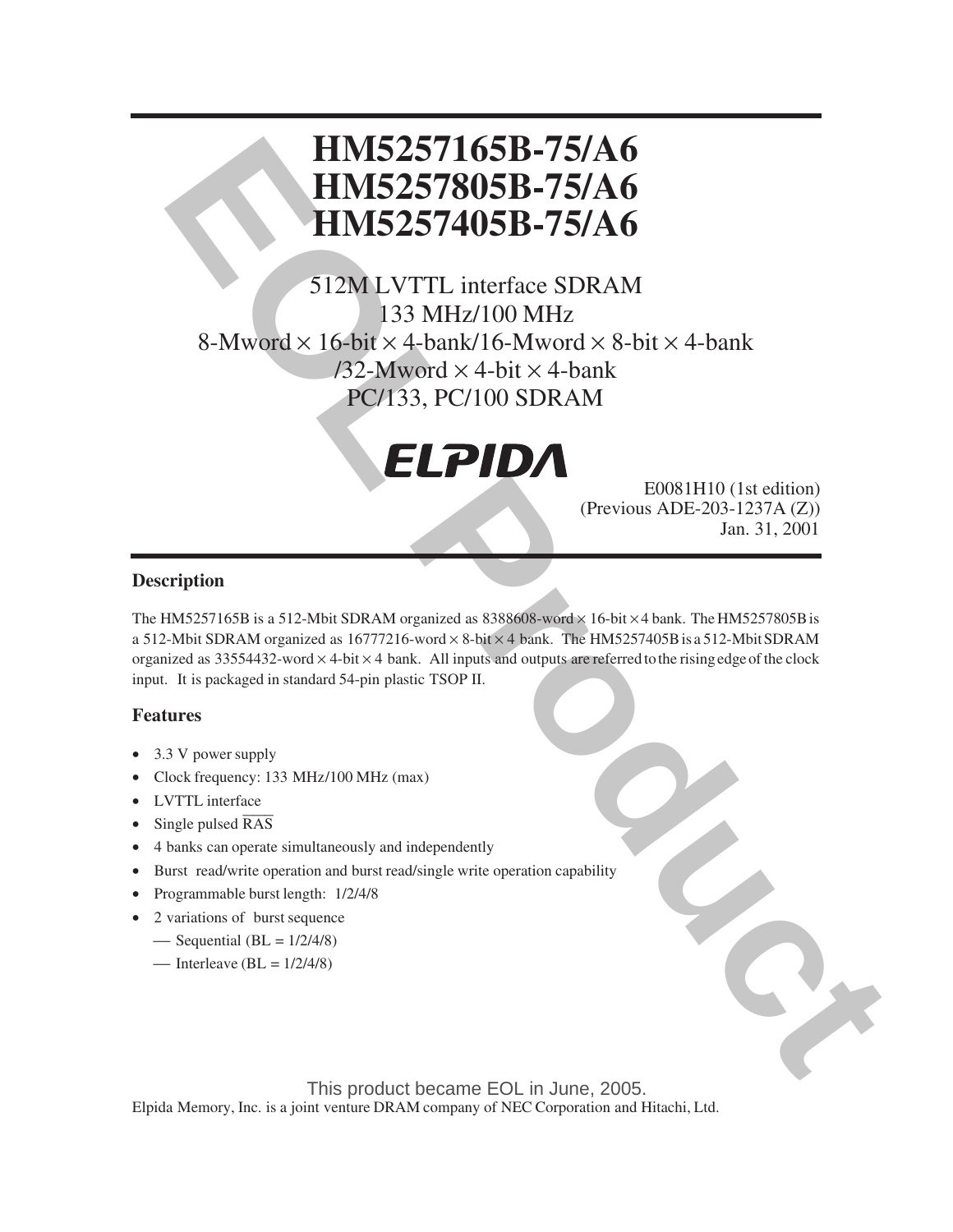- Programmable  $\overline{CAS}$  latency: 2/3
- Byte control by DQM : DQM (HM5257805B/HM5257405B)
	- : DQMU/DQML (HM5257165B)
- Refresh cycles: 8192 refresh cycles/64 ms
- 2 variations of refresh
	- Auto refresh
	- Self refresh
- Temperature range: 0 to 60°C

# **Ordering Information**

| HM5257165B/HM5257805B/HM5257405B-75/A6                                                         |                                  |                       |                                           |
|------------------------------------------------------------------------------------------------|----------------------------------|-----------------------|-------------------------------------------|
| Programmable CAS latency: 2/3<br>$\bullet$                                                     |                                  |                       |                                           |
| Byte control by DQM : DQM (HM5257805B/HM5257405B)<br>$\bullet$                                 |                                  |                       |                                           |
|                                                                                                | : DQMU/DQML (HM5257165B)         |                       |                                           |
| Refresh cycles: 8192 refresh cycles/64 ms<br>$\bullet$<br>2 variations of refresh<br>$\bullet$ |                                  |                       |                                           |
| - Auto refresh                                                                                 |                                  |                       |                                           |
| -Self refresh                                                                                  |                                  |                       |                                           |
| Temperature range: $0$ to $60^{\circ}$ C<br>$\bullet$                                          |                                  |                       |                                           |
| <b>Ordering Information</b>                                                                    |                                  |                       |                                           |
| Type No.                                                                                       | <b>Frequency</b>                 | CAS latency           | Package                                   |
| HM5257165BTD-75*1<br>HM5257165BTD-A6                                                           | <b>133 MHz</b><br><b>100 MHz</b> | $\mathbf{3}$<br>2/3   | 400-mil 54-pin plastic TSOP II (TTP-54DA) |
| HM5257805BTD-75*1<br>HM5257805BTD-A6                                                           | <b>133 MHz</b><br>100 MHz        | $\mathfrak{S}$<br>2/3 |                                           |
| HM5257405BTD-75*1<br>HM5257405BTD-A6                                                           | 133 MHz<br><b>100 MHz</b>        | $\mathbf{3}$<br>2/3   |                                           |
|                                                                                                |                                  |                       |                                           |
|                                                                                                |                                  |                       |                                           |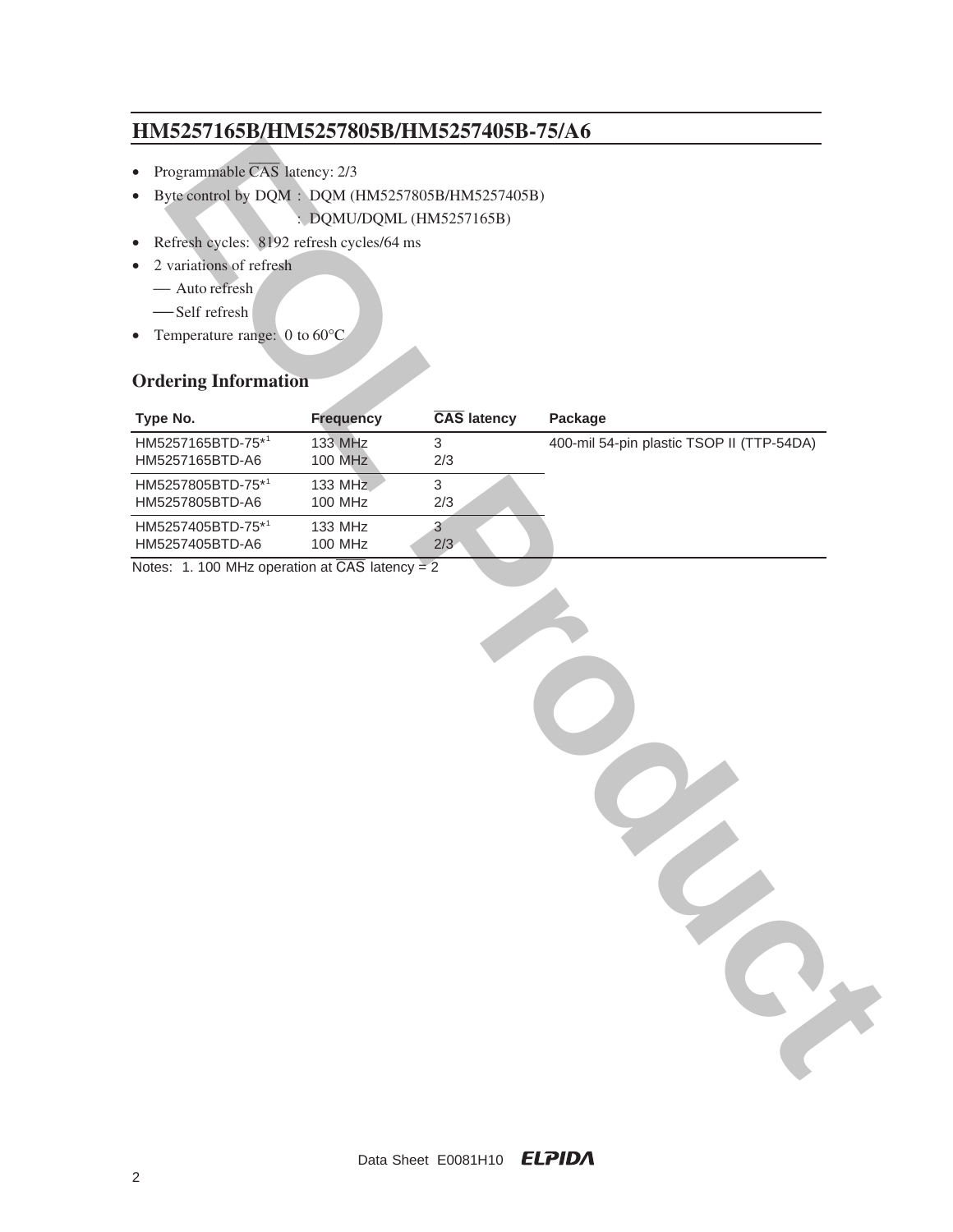# Pin Arrangement (HM5257165B)

|                         |                                                                                                                                                                                                                                                                                                                                                                                                                                                                                                                           |                                                                                                                                                                                                                                                                                                                                                                                                                                                                                                                                    | 111110201100D1111110201000D1111110201700D 101110 |
|-------------------------|---------------------------------------------------------------------------------------------------------------------------------------------------------------------------------------------------------------------------------------------------------------------------------------------------------------------------------------------------------------------------------------------------------------------------------------------------------------------------------------------------------------------------|------------------------------------------------------------------------------------------------------------------------------------------------------------------------------------------------------------------------------------------------------------------------------------------------------------------------------------------------------------------------------------------------------------------------------------------------------------------------------------------------------------------------------------|--------------------------------------------------|
|                         | Pin Arrangement (HM5257165B)                                                                                                                                                                                                                                                                                                                                                                                                                                                                                              |                                                                                                                                                                                                                                                                                                                                                                                                                                                                                                                                    |                                                  |
|                         | 54-pin TSOP                                                                                                                                                                                                                                                                                                                                                                                                                                                                                                               |                                                                                                                                                                                                                                                                                                                                                                                                                                                                                                                                    |                                                  |
|                         | 1 <sup>O</sup><br>$V_{CC}$<br>DQ0<br>2<br>3<br>$V_{CC}Q$<br>4<br>DQ1<br>5<br>DQ <sub>2</sub><br>6<br>$V_{SS}Q$<br>7<br>DQ3<br>DQ4<br>8<br>9<br>$V_{CC}Q$<br>DQ <sub>5</sub><br>10<br>11<br>DQ6<br>12<br>$V_{SS}Q$<br>DQ7<br>13<br>14<br>$V_{CC}$<br>15<br><b>DQML</b><br><b>WE</b><br>16<br>$\overline{CAS}$<br>17<br><b>RAS</b><br>18<br>$\overline{\text{CS}}$<br>19<br>BA0<br>20<br>21<br>BA1<br>22<br>A10<br>23<br>A <sub>0</sub><br>24<br>A1<br>25<br>A2<br>26<br>A <sub>3</sub><br>27<br>$V_{\rm CC}$<br>(Top view) | 54<br>$V_{SS}$<br>53<br><b>DQ15</b><br>52<br>$V_{SS}Q$<br>51<br><b>DQ14</b><br>DQ13<br>50<br>49<br>$V_{CC}Q$<br>48<br>DQ12<br>47<br><b>DQ11</b><br>46<br>$V_{SS}Q$<br>45<br>DQ10<br>DQ <sub>9</sub><br>44<br>43<br>$V_{CC}Q$<br>42<br>DQ8<br>41<br>V <sub>SS</sub><br>40<br><b>NC</b><br>39<br><b>DQMU</b><br><b>CLK</b><br>38<br>37<br><b>CKE</b><br>36<br>A12<br>35<br>A11<br>A <sub>9</sub><br>34<br>33<br>A <sub>8</sub><br>32<br>A7<br>31<br>A <sub>6</sub><br>30<br>A <sub>5</sub><br>A <sub>4</sub><br>29<br>28<br>$V_{SS}$ |                                                  |
|                         |                                                                                                                                                                                                                                                                                                                                                                                                                                                                                                                           |                                                                                                                                                                                                                                                                                                                                                                                                                                                                                                                                    |                                                  |
| <b>Pin Description</b>  |                                                                                                                                                                                                                                                                                                                                                                                                                                                                                                                           |                                                                                                                                                                                                                                                                                                                                                                                                                                                                                                                                    |                                                  |
| Pin name                | <b>Function</b>                                                                                                                                                                                                                                                                                                                                                                                                                                                                                                           | Pin name                                                                                                                                                                                                                                                                                                                                                                                                                                                                                                                           | <b>Function</b>                                  |
| A0 to A12,<br>BA0, BA1  | Address input                                                                                                                                                                                                                                                                                                                                                                                                                                                                                                             | WE                                                                                                                                                                                                                                                                                                                                                                                                                                                                                                                                 | Write enable                                     |
|                         | - Row address<br>A0 to A12                                                                                                                                                                                                                                                                                                                                                                                                                                                                                                | DQMU/DQML                                                                                                                                                                                                                                                                                                                                                                                                                                                                                                                          | Input/output mask                                |
|                         | - Column address<br>A0 to A9                                                                                                                                                                                                                                                                                                                                                                                                                                                                                              | <b>CLK</b>                                                                                                                                                                                                                                                                                                                                                                                                                                                                                                                         | Clock input                                      |
|                         |                                                                                                                                                                                                                                                                                                                                                                                                                                                                                                                           |                                                                                                                                                                                                                                                                                                                                                                                                                                                                                                                                    |                                                  |
|                         | - Bank select address BA0/BA1 (BS)                                                                                                                                                                                                                                                                                                                                                                                                                                                                                        | <b>CKE</b>                                                                                                                                                                                                                                                                                                                                                                                                                                                                                                                         | Clock enable                                     |
| DQ0 to DQ15             | Data-input/output                                                                                                                                                                                                                                                                                                                                                                                                                                                                                                         | $\rm V_{cc}$                                                                                                                                                                                                                                                                                                                                                                                                                                                                                                                       | Power for internal circuit                       |
| $\overline{\text{CS}}$  | Chip select                                                                                                                                                                                                                                                                                                                                                                                                                                                                                                               | $\rm V_{\rm SS}$                                                                                                                                                                                                                                                                                                                                                                                                                                                                                                                   | Ground for internal circuit                      |
| <b>RAS</b>              | Row address strobe command                                                                                                                                                                                                                                                                                                                                                                                                                                                                                                | $V_{cc}Q$                                                                                                                                                                                                                                                                                                                                                                                                                                                                                                                          | Power for DQ circuit                             |
| $\overline{\text{CAS}}$ | Column address strobe command                                                                                                                                                                                                                                                                                                                                                                                                                                                                                             | $V_{SS}Q$                                                                                                                                                                                                                                                                                                                                                                                                                                                                                                                          | Ground for DQ circuit                            |

# **Pin Description**

| Pin name               | <b>Function</b>                    |           | Pin name   | <b>Function</b>             |
|------------------------|------------------------------------|-----------|------------|-----------------------------|
| A0 to A12,<br>BA0, BA1 | Address input                      |           | <b>WE</b>  | Write enable                |
|                        | - Row address                      | A0 to A12 | DQMU/DQML  | Input/output mask           |
|                        | - Column address                   | A0 to A9  | <b>CLK</b> | Clock input                 |
|                        | - Bank select address BA0/BA1 (BS) |           | <b>CKE</b> | Clock enable.               |
| DQ0 to DQ15            | Data-input/output                  |           | $V_{cc}$   | Power for internal circuit  |
| $\overline{\text{CS}}$ | Chip select                        |           | $V_{ss}$   | Ground for internal circuit |
| <b>RAS</b>             | Row address strobe command         |           | $V_{cc}Q$  | Power for DQ circuit        |
| $\overline{CAS}$       | Column address strobe command      |           | $V_{SS}Q$  | Ground for DQ circuit       |
|                        |                                    |           | NC.        | No connection               |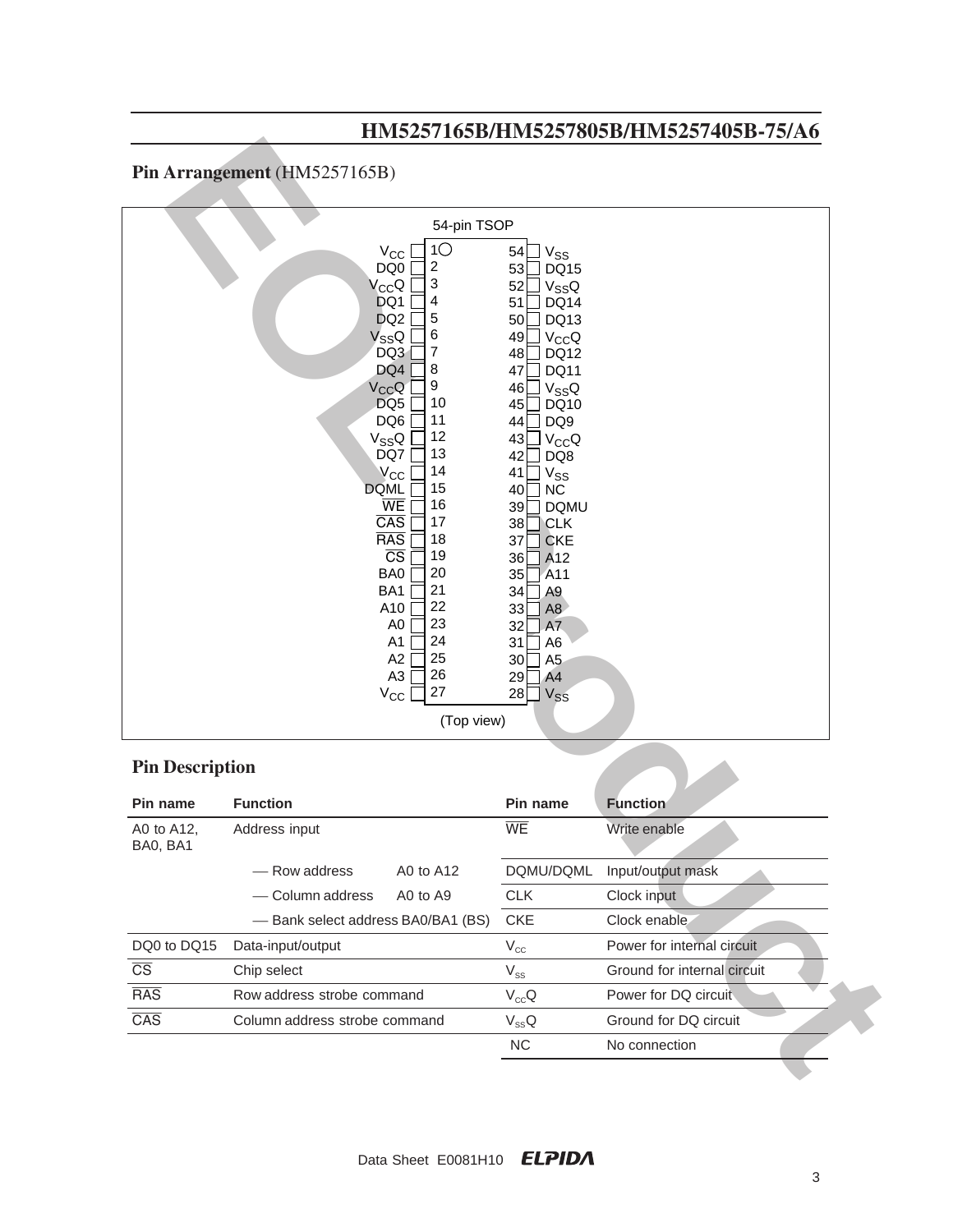# **Pin Arrangement** (HM5257805B)

|                                      | HM5257165B/HM5257805B/HM5257405B-75/A6                                                                                                                                                                                                                                                                                                                                                                                                                                                                                                                         |                                                                                                                                                                                                                                                                                                                                                                                                                                                                                                                                                  |                             |
|--------------------------------------|----------------------------------------------------------------------------------------------------------------------------------------------------------------------------------------------------------------------------------------------------------------------------------------------------------------------------------------------------------------------------------------------------------------------------------------------------------------------------------------------------------------------------------------------------------------|--------------------------------------------------------------------------------------------------------------------------------------------------------------------------------------------------------------------------------------------------------------------------------------------------------------------------------------------------------------------------------------------------------------------------------------------------------------------------------------------------------------------------------------------------|-----------------------------|
|                                      | Pin Arrangement (HM5257805B)                                                                                                                                                                                                                                                                                                                                                                                                                                                                                                                                   |                                                                                                                                                                                                                                                                                                                                                                                                                                                                                                                                                  |                             |
|                                      | 54-pin TSOP                                                                                                                                                                                                                                                                                                                                                                                                                                                                                                                                                    |                                                                                                                                                                                                                                                                                                                                                                                                                                                                                                                                                  |                             |
| <b>Pin Description</b>               | 1 <sup>o</sup><br>$V_{CC}$<br>$\overline{\mathbf{c}}$<br>DQ0<br>3<br>$V_{CC}Q$<br>4<br><b>NC</b><br>5<br>DQ1<br>6<br>$V_{SS}Q$<br>$\overline{7}$<br><b>NC</b><br>8<br>DQ <sub>2</sub><br>9<br>$V_{CC}Q$<br><b>NC</b><br>10<br>11<br>DQ3<br>12<br>$V_{SS}Q$<br>13<br><b>NC</b><br>14<br>$V_{\rm CC}$<br>15<br><b>NC</b><br>WE<br>16<br>CAS<br>17<br><b>RAS</b><br>18<br>$\overline{\text{CS}}$<br>19<br>BA0<br>20<br>21<br>BA1<br>22<br>A10<br>23<br>A <sub>0</sub><br>24<br>A <sub>1</sub><br>25<br>A2<br>26<br>A <sub>3</sub><br>27<br>$V_{CC}$<br>(Top view) | 54<br>$V_{SS}$<br>53<br>DQ7<br>52<br>$V_{SS}Q$<br>51<br><b>NC</b><br>50<br>DQ6<br>49<br>$V_{CC}Q$<br>48<br><b>NC</b><br>DQ <sub>5</sub><br>47<br>46<br>$V_{SS}Q$<br>45<br><b>NC</b><br>DQ4<br>44<br>43<br>$V_{CC}Q$<br>42<br><b>NC</b><br>41<br><b>V<sub>SS</sub></b><br>40<br><b>NC</b><br>39<br><b>DQM</b><br>38<br><b>CLK</b><br>37<br><b>CKE</b><br>A <sub>12</sub><br>36<br>35<br>A <sub>11</sub><br>34<br>A <sub>9</sub><br>33<br>A <sub>8</sub><br>32<br>A7<br>31<br>A <sub>6</sub><br>30<br>A <sub>5</sub><br>29<br>A4<br>28<br>$V_{SS}$ |                             |
| Pin name                             | <b>Function</b>                                                                                                                                                                                                                                                                                                                                                                                                                                                                                                                                                | Pin name                                                                                                                                                                                                                                                                                                                                                                                                                                                                                                                                         | <b>Function</b>             |
| A0 to A12,<br>BA0, BA1               | Address input                                                                                                                                                                                                                                                                                                                                                                                                                                                                                                                                                  | WE                                                                                                                                                                                                                                                                                                                                                                                                                                                                                                                                               | Write enable                |
|                                      | - Row address<br>A0 to A12                                                                                                                                                                                                                                                                                                                                                                                                                                                                                                                                     | <b>DQM</b>                                                                                                                                                                                                                                                                                                                                                                                                                                                                                                                                       | Input/output mask           |
|                                      |                                                                                                                                                                                                                                                                                                                                                                                                                                                                                                                                                                |                                                                                                                                                                                                                                                                                                                                                                                                                                                                                                                                                  |                             |
|                                      | - Column address<br>A0 to A9, A11                                                                                                                                                                                                                                                                                                                                                                                                                                                                                                                              | CLK                                                                                                                                                                                                                                                                                                                                                                                                                                                                                                                                              | Clock input                 |
|                                      | - Bank select address BA0/BA1 (BS)                                                                                                                                                                                                                                                                                                                                                                                                                                                                                                                             | <b>CKE</b>                                                                                                                                                                                                                                                                                                                                                                                                                                                                                                                                       | Clock enable                |
|                                      | Data-input/output                                                                                                                                                                                                                                                                                                                                                                                                                                                                                                                                              |                                                                                                                                                                                                                                                                                                                                                                                                                                                                                                                                                  | Power for internal circuit  |
| DQ0 to DQ7<br>$\overline{\text{CS}}$ | Chip select                                                                                                                                                                                                                                                                                                                                                                                                                                                                                                                                                    | $\rm V_{cc}$                                                                                                                                                                                                                                                                                                                                                                                                                                                                                                                                     | Ground for internal circuit |
| <b>RAS</b>                           | Row address strobe command                                                                                                                                                                                                                                                                                                                                                                                                                                                                                                                                     | $\rm V_{\rm SS}$                                                                                                                                                                                                                                                                                                                                                                                                                                                                                                                                 | Power for DQ circuit        |
| $\overline{\text{CAS}}$              | Column address strobe command                                                                                                                                                                                                                                                                                                                                                                                                                                                                                                                                  | $V_{cc}Q$<br>$V_{ss}Q$                                                                                                                                                                                                                                                                                                                                                                                                                                                                                                                           | Ground for DQ circuit       |

## **Pin Description**

| Pin name               | <b>Function</b>                    |               | Pin name   | <b>Function</b>             |
|------------------------|------------------------------------|---------------|------------|-----------------------------|
| A0 to A12,<br>BA0, BA1 | Address input                      |               | <b>WE</b>  | Write enable                |
|                        | - Row address                      | A0 to A12     | <b>DQM</b> | Input/output mask           |
|                        | - Column address                   | A0 to A9, A11 | <b>CLK</b> | Clock input                 |
|                        | - Bank select address BA0/BA1 (BS) |               | <b>CKE</b> | Clock enable                |
| DQ0 to DQ7             | Data-input/output                  |               | $V_{cc}$   | Power for internal circuit  |
| $\overline{\text{CS}}$ | Chip select                        |               | $V_{ss}$   | Ground for internal circuit |
| <b>RAS</b>             | Row address strobe command         |               | $V_{cc}Q$  | Power for DQ circuit        |
| $\overline{CAS}$       | Column address strobe command      |               | $V_{ss}Q$  | Ground for DQ circuit       |
|                        |                                    |               | <b>NC</b>  | No connection               |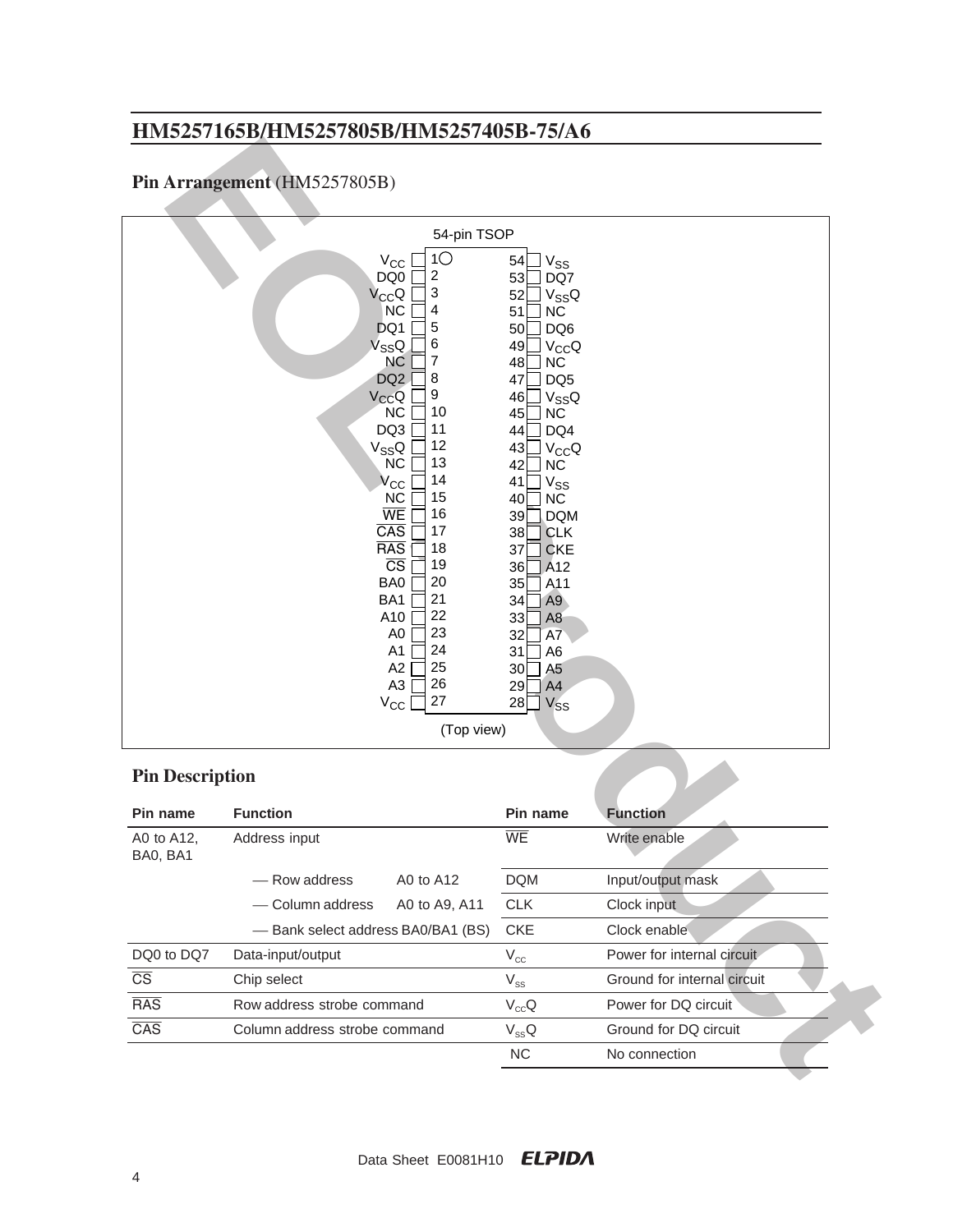# **Pin Arrangement** (HM5257405B)

|                        |                                                                                                                                                                                                                                                                                                                                                                                                                                                                                                                                                         |                                                                                                                                                                                                                                                                                                                                                                                                                                                                                                                                                   | 111110201100D11111110201000D1111110201700D 101110 |
|------------------------|---------------------------------------------------------------------------------------------------------------------------------------------------------------------------------------------------------------------------------------------------------------------------------------------------------------------------------------------------------------------------------------------------------------------------------------------------------------------------------------------------------------------------------------------------------|---------------------------------------------------------------------------------------------------------------------------------------------------------------------------------------------------------------------------------------------------------------------------------------------------------------------------------------------------------------------------------------------------------------------------------------------------------------------------------------------------------------------------------------------------|---------------------------------------------------|
|                        | Pin Arrangement (HM5257405B)                                                                                                                                                                                                                                                                                                                                                                                                                                                                                                                            |                                                                                                                                                                                                                                                                                                                                                                                                                                                                                                                                                   |                                                   |
|                        | 54-pin TSOP                                                                                                                                                                                                                                                                                                                                                                                                                                                                                                                                             |                                                                                                                                                                                                                                                                                                                                                                                                                                                                                                                                                   |                                                   |
|                        | 1 <sup>O</sup><br>$V_{\rm CC}$<br><b>NC</b><br>$\boldsymbol{2}$<br>3<br>$V_{CC}Q$<br>4<br><b>NC</b><br>5<br>DQ0<br>6<br>$V_{SS}Q$<br>7<br><b>NC</b><br>8<br><b>NC</b><br>9<br>$V_{CC}Q$<br><b>NC</b><br>10<br>11<br>DQ1<br>12<br>V <sub>SS</sub> Q<br>13<br>NC<br>14<br>$V_{\rm CC}$<br>15<br><b>NC</b><br>WE<br>16<br>$\overline{\text{CAS}}$<br>17<br><b>RAS</b><br>18<br>$\overline{\text{CS}}$<br>19<br>20<br>BA0<br>21<br>BA1<br>22<br>A10<br>23<br>A <sub>0</sub><br>24<br>A1<br>25<br>A2<br>26<br>A <sub>3</sub><br>27<br>$V_{CC}$<br>(Top view) | 54<br>V <sub>SS</sub><br>53<br><b>NC</b><br>52<br>$V_{SS}Q$<br>51<br><b>NC</b><br>DQ3<br>50<br>49<br>$V_{CC}Q$<br>48<br><b>NC</b><br><b>NC</b><br>47<br>46<br>$V_{SS}Q$<br>45<br><b>NC</b><br>DQ <sub>2</sub><br>44<br>43<br>$V_{CC}Q$<br>42<br><b>NC</b><br>V <sub>SS</sub><br>41<br>40<br><b>NC</b><br>39<br><b>DQM</b><br>38<br><b>CLK</b><br>37<br><b>CKE</b><br>36<br>A <sub>12</sub><br>A11<br>35<br>A <sub>9</sub><br>34<br>33<br>A <sub>8</sub><br>32<br>A7<br>31<br>A <sub>6</sub><br>A <sub>5</sub><br>30<br>A4<br>29<br>28<br>$V_{SS}$ |                                                   |
| <b>Pin Description</b> |                                                                                                                                                                                                                                                                                                                                                                                                                                                                                                                                                         |                                                                                                                                                                                                                                                                                                                                                                                                                                                                                                                                                   |                                                   |
| Pin name               | <b>Function</b>                                                                                                                                                                                                                                                                                                                                                                                                                                                                                                                                         | Pin name                                                                                                                                                                                                                                                                                                                                                                                                                                                                                                                                          | <b>Function</b>                                   |
| A0 to A12,             | Address input                                                                                                                                                                                                                                                                                                                                                                                                                                                                                                                                           | WE                                                                                                                                                                                                                                                                                                                                                                                                                                                                                                                                                |                                                   |
| BA0, BA1               |                                                                                                                                                                                                                                                                                                                                                                                                                                                                                                                                                         |                                                                                                                                                                                                                                                                                                                                                                                                                                                                                                                                                   | Write enable                                      |
|                        | - Row address<br>A0 to A12                                                                                                                                                                                                                                                                                                                                                                                                                                                                                                                              | <b>DQM</b>                                                                                                                                                                                                                                                                                                                                                                                                                                                                                                                                        | Input/output mask                                 |
|                        | A0 to A9, A11 A12 CLK<br>- Column address                                                                                                                                                                                                                                                                                                                                                                                                                                                                                                               |                                                                                                                                                                                                                                                                                                                                                                                                                                                                                                                                                   | Clock input                                       |
|                        | - Bank select address BA0/BA1 (BS)                                                                                                                                                                                                                                                                                                                                                                                                                                                                                                                      | <b>CKE</b>                                                                                                                                                                                                                                                                                                                                                                                                                                                                                                                                        | Clock enable                                      |
| DQ0 to DQ3             | Data-input/output                                                                                                                                                                                                                                                                                                                                                                                                                                                                                                                                       | $\rm V_{cc}$                                                                                                                                                                                                                                                                                                                                                                                                                                                                                                                                      | Power for internal circuit                        |
| $\overline{\text{CS}}$ | Chip select                                                                                                                                                                                                                                                                                                                                                                                                                                                                                                                                             |                                                                                                                                                                                                                                                                                                                                                                                                                                                                                                                                                   | Ground for internal circuit                       |
| <b>RAS</b>             | Row address strobe command                                                                                                                                                                                                                                                                                                                                                                                                                                                                                                                              | $\rm V_{ss}$                                                                                                                                                                                                                                                                                                                                                                                                                                                                                                                                      | Power for DQ circuit                              |
| CAS                    | Column address strobe command                                                                                                                                                                                                                                                                                                                                                                                                                                                                                                                           | $V_{cc}Q$<br>$V_{SS}Q$                                                                                                                                                                                                                                                                                                                                                                                                                                                                                                                            | Ground for DQ circuit                             |

## **Pin Description**

| Pin name                | <b>Function</b>                    |                       | Pin name   | <b>Function</b>             |
|-------------------------|------------------------------------|-----------------------|------------|-----------------------------|
| A0 to A12,<br>BA0, BA1  | Address input                      |                       | <b>WE</b>  | Write enable                |
|                         | - Row address                      | A0 to A12             | <b>DQM</b> | Input/output mask           |
|                         | - Column address                   | A0 to A9, A11 A12 CLK |            | Clock input                 |
|                         | - Bank select address BA0/BA1 (BS) |                       | <b>CKE</b> | Clock enable                |
| DQ0 to DQ3              | Data-input/output                  |                       | $V_{cc}$   | Power for internal circuit  |
| $\overline{\text{CS}}$  | Chip select                        |                       | $V_{SS}$   | Ground for internal circuit |
| $\overline{\text{RAS}}$ | Row address strobe command         |                       | $V_{cc}Q$  | Power for DQ circuit        |
| $\overline{CAS}$        | Column address strobe command      |                       | $V_{SS}Q$  | Ground for DQ circuit       |
|                         |                                    |                       | <b>NC</b>  | No connection               |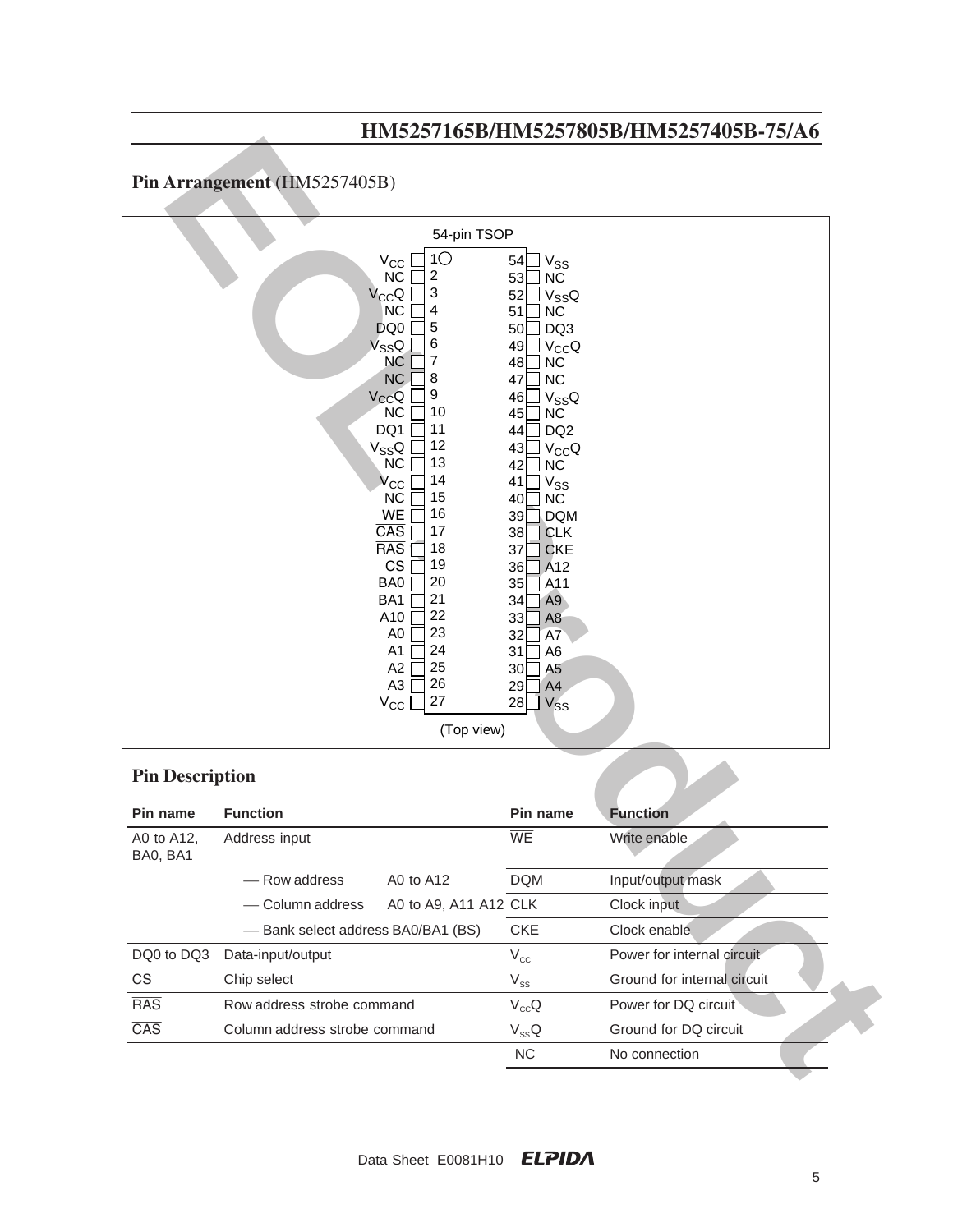## **Block Diagram** (HM5257165B)

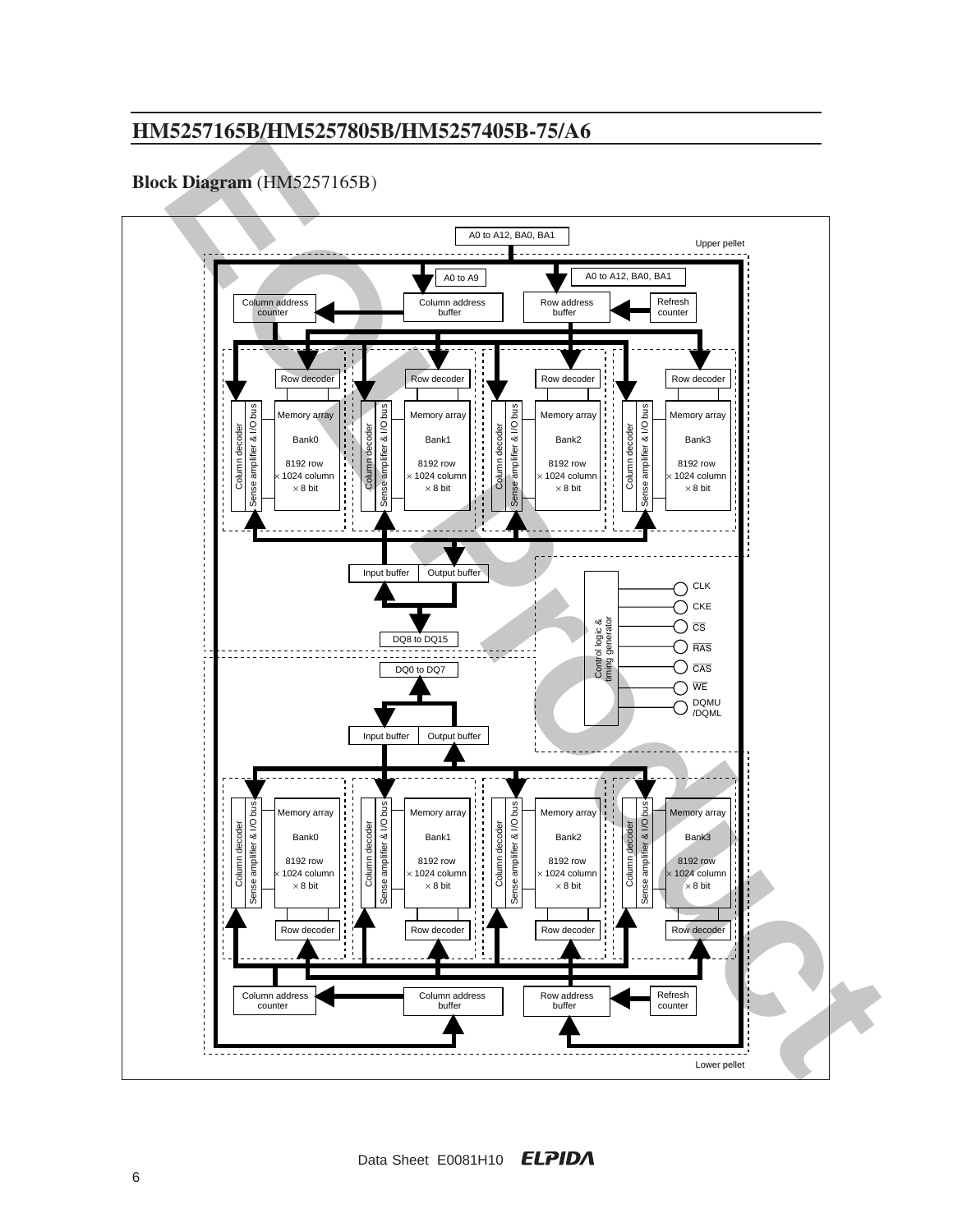### **Block Diagram** (HM5257805B)

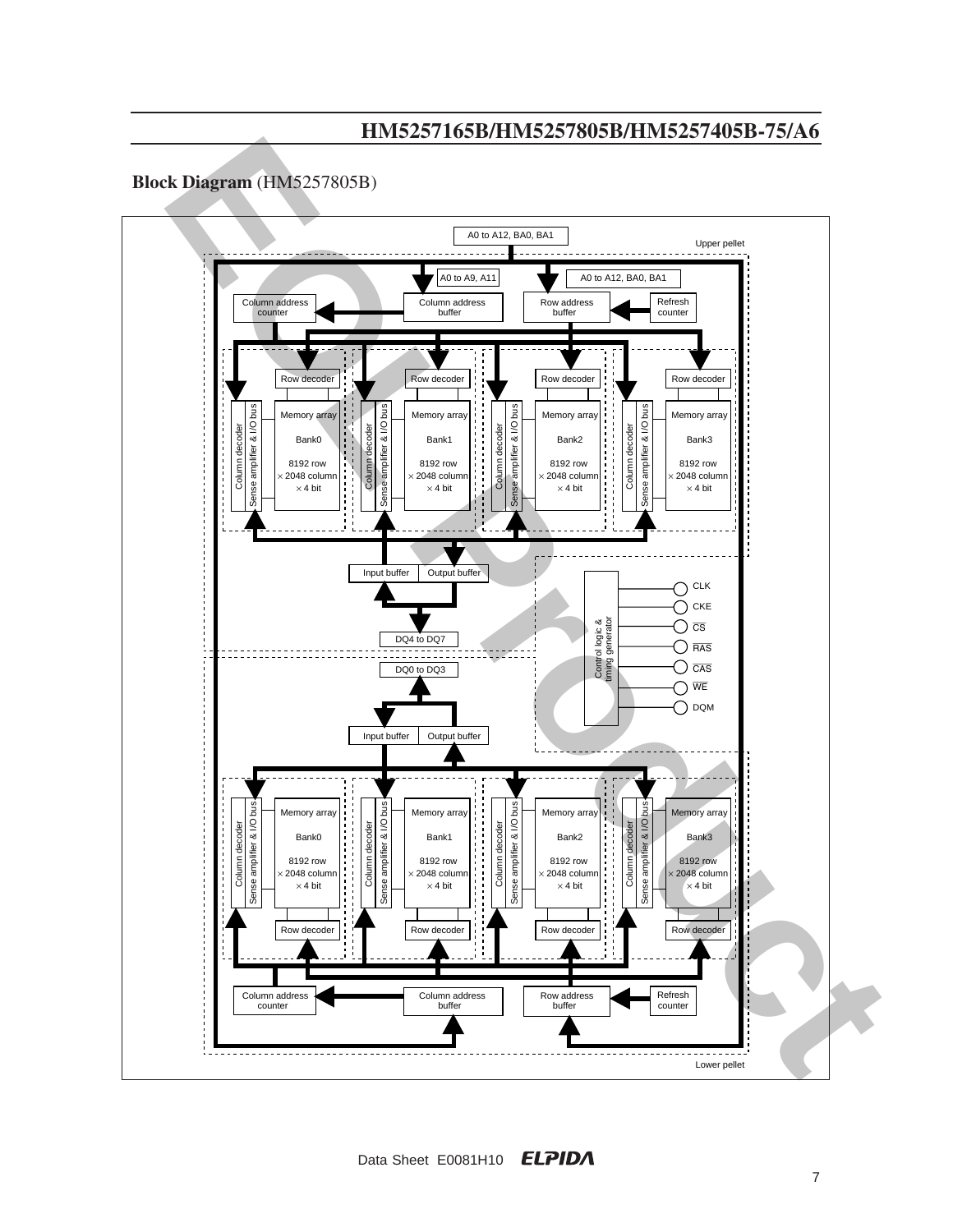## **Block Diagram** (HM5257405B)

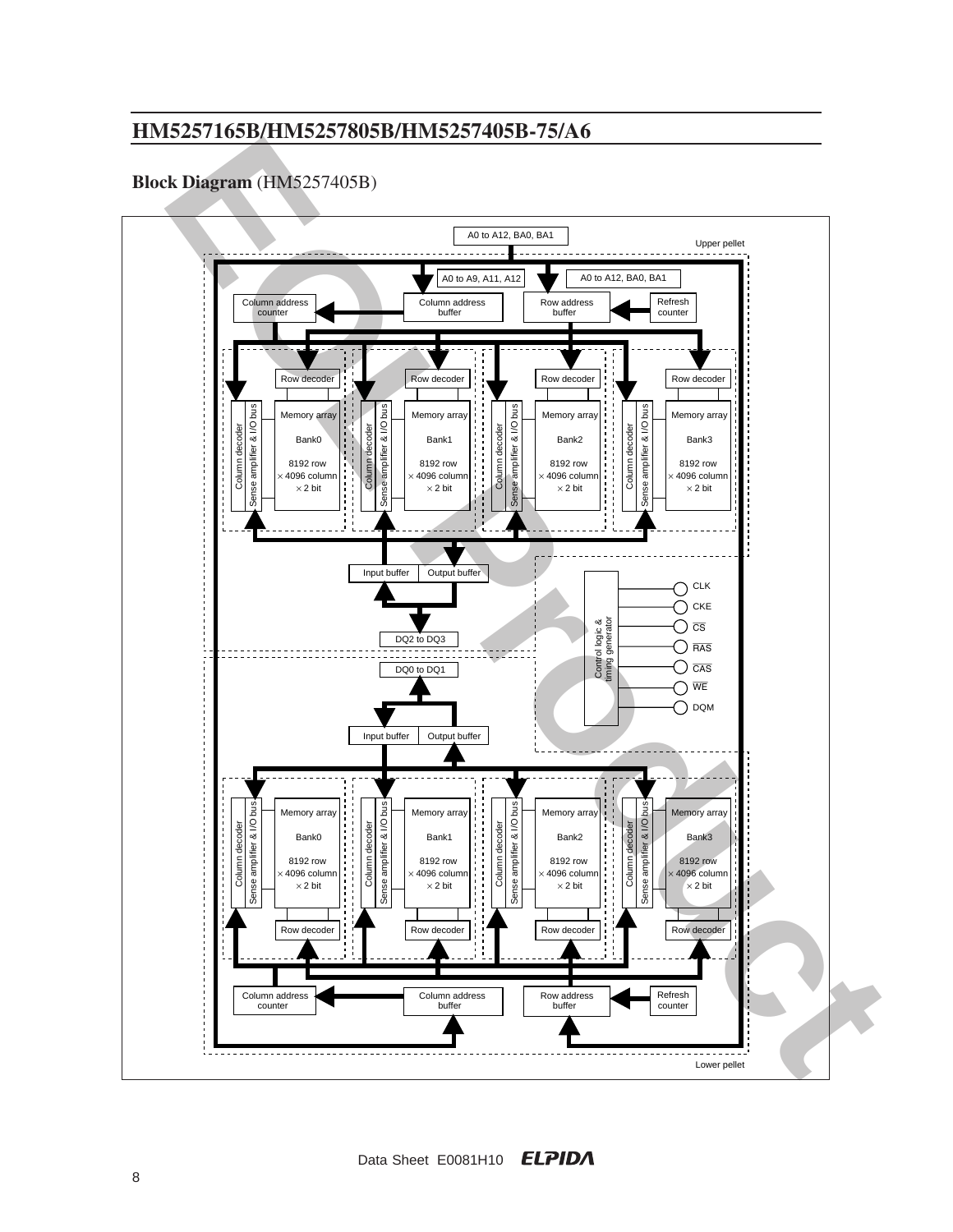### **Pin Functions**

**CLK (input pin):** CLK is the master clock input to this pin. The other input signals are referred at CLK rising edge.

 $\overline{CS}$  **(input pin):** When  $\overline{CS}$  is Low, the command input cycle becomes valid. When  $\overline{CS}$  is High, all inputs are ignored. However, internal operations (bank active, burst operations, etc.) are held.

 $\overline{\text{RAS}}$ ,  $\overline{\text{CAS}}$ , and  $\overline{\text{WE}}$  (input pins): Although these pin names are the same as those of conventional DRAMs, they function in a different way. These pins define operation commands (read, write, etc.) depending on the combination of their voltage levels. For details, refer to the command operation section.

**EXECUTE:**<br> **EXECUTE:**<br> **ENTRE ENETTY AND A CONSUMERATION** (THE OPERATION (THE STATE OF THE STATE OF THE STATE OF THE STATE OF THE STATE OF THE STATE OF THE STATE OF THE STATE OF THE STATE OF THE STATE OF THE STATE OF THE **A0 to A12 (input pins):** Row address  $(AX0 to AX12)$  is determined by A0 to A12 level at the bank active command cycle CLK rising edge. Column address (AY0 to AY9; HM5257165B, AY0 to AY9, AY11; HM 5257805B, AY0 to AY9, AY11, AY12; HM 5257405B) is determined by A0 to A8, A9 A11 or A12 (A9; HM 5257165B, A9, A11; HM 5257805B, A9, A11, A12; HM 5257405B) level at the read or write command cycle CLK rising edge. And this column address becomes burst access start address. A10 defines the precharge mode. When A10 = High at the precharge command cycle, all banks are precharged. But when A10 = Low at the precharge command cycle, only the bank that is selected by BA0/BA1 (BS) is precharged. For details refer to the command operation section.

**BA0/BA1 (input pin):** BA0/BA1 are bank select signal (BS). The memory array of the HM5257165B, HM 5257805B, the HM 5257405B is divided into bank 0, bank 1, bank 2 and bank 3. HM 5257165B contain  $8192$ -row  $\times$  1024-column  $\times$  16-bit. HM5257805B contain 8192-row  $\times$  2048-column  $\times$  8-bit. HM5257405B contain 8192-row  $\times$  4096-column  $\times$  4-bit. If BA0 is Low and BA1 is Low, bank 0 is selected. If BA0 is Low and BA1 is High, bank 1 is selected. If BA0 is High and BA1 is Low, bank 2 is selected. If BA0 is High and BA1 is High, bank 3 is selected.

**CKE (input pin):** This pin determines whe the r or not the next CLK is valid. If CKE is High, the next CLK rising edge is valid. If CKE is Low, the next CLK rising edge is invalid. This pin is used for power-down mode, clock suspend mode and self refresh mode.

**DQM, DQMU/DQML (input pins):** DQM, DQMU/DQML controls input/output buffers.

Read operation: If DQM, DQMU/DQML is High, the output buffer becomes High-Z. If the DQM, DQMU/DQML is Low, the output buffer becomes Low-Z. (The latency of DQM, DQMU/DQML during reading is 2 clocks.)

Write operation: If DOM, DOMU/DOML is High, the previous data is held (the new data is not written). If DQM, DQMU/DQML is Low, the data is written. (The latency of DQM, DQMU/DQML during writing is 0 clock.)

**DQ0 to DQ15 (DQ pins):** Data is input to and output from these pins (DQ0 to DQ15; HM5257165B, DQ0 to DQ7; HM5257805B, DQ0 to DQ3; HM5257405B).

 $V_{\text{cc}}$  and  $V_{\text{cc}}$  (power supply pins): 3.3 V is applied. (V<sub>cC</sub> is for the internal circuit and V<sub>cC</sub>Q is for the output buffer.)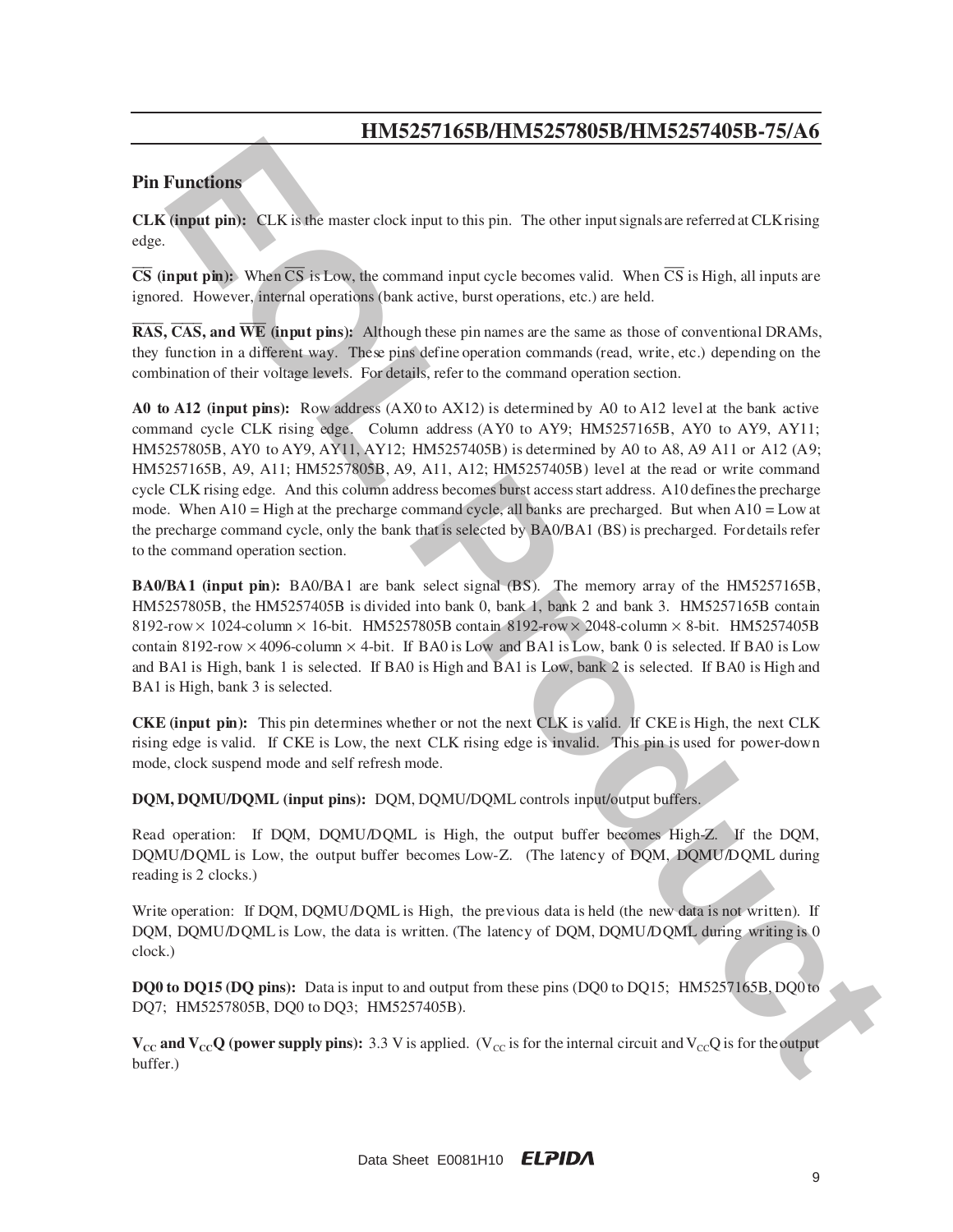### **Command Operation**

#### **Command Truth Table**

| $V_{SS}$ and $V_{SS}Q$ (power supply pins): Ground is connected. (V <sub>SS</sub> is for the internal circuit and V <sub>SS</sub> Q is for the<br>output buffer.)                                                                                                                                                                                                       |               |            |          |    |                            |          |          |               |          |                |
|-------------------------------------------------------------------------------------------------------------------------------------------------------------------------------------------------------------------------------------------------------------------------------------------------------------------------------------------------------------------------|---------------|------------|----------|----|----------------------------|----------|----------|---------------|----------|----------------|
| <b>Command Operation</b>                                                                                                                                                                                                                                                                                                                                                |               |            |          |    |                            |          |          |               |          |                |
|                                                                                                                                                                                                                                                                                                                                                                         |               |            |          |    |                            |          |          |               |          |                |
| <b>Command Truth Table</b>                                                                                                                                                                                                                                                                                                                                              |               |            |          |    |                            |          |          |               |          |                |
| The SDRAM recognizes the following commands specified by the $\overline{CS}$ , $\overline{RAS}$ , $\overline{CAS}$ , $\overline{WE}$ and address pins.                                                                                                                                                                                                                  |               |            |          |    |                            |          |          |               |          |                |
|                                                                                                                                                                                                                                                                                                                                                                         |               |            |          |    |                            |          |          |               |          |                |
|                                                                                                                                                                                                                                                                                                                                                                         |               | <b>CKE</b> |          |    |                            |          |          |               |          | A <sub>0</sub> |
| <b>Command</b>                                                                                                                                                                                                                                                                                                                                                          | <b>Symbol</b> | $n - 1$ n  |          |    | $\overline{\text{CS}}$ RAS |          |          | CAS WE BANBA1 |          | A10 to A12     |
| Ignore command                                                                                                                                                                                                                                                                                                                                                          | <b>DESL</b>   | H.         | $\times$ | H  | $\times$                   | $\times$ | $\times$ | $\times$      | $\times$ | $\times$       |
| No operation                                                                                                                                                                                                                                                                                                                                                            | <b>NOP</b>    | Н          | $\times$ | L  | Н.                         | H.       | H        | $\times$      | ×        | ×              |
| Column address and read command READ                                                                                                                                                                                                                                                                                                                                    |               | Н          | ×        |    | H                          | L        | H        | V             | Г        | V              |
| Read with auto-precharge                                                                                                                                                                                                                                                                                                                                                | READ A        | Н          | $\times$ | L. | H                          | L        | н        | V             | н        | V              |
| Column address and write command WRIT                                                                                                                                                                                                                                                                                                                                   |               | н          | $\times$ | L  | н                          | L        | L        | V             | L        | V              |
| Write with auto-precharge                                                                                                                                                                                                                                                                                                                                               | <b>WRIT A</b> | H          | $\times$ | L  | H                          | L        | L        | V             | н        | V              |
| Row address strobe and bank active ACTV                                                                                                                                                                                                                                                                                                                                 |               | Н          | $\times$ | L  |                            | H        | н        | V             | V        | V              |
| Precharge select bank                                                                                                                                                                                                                                                                                                                                                   | PRE           | Н          | X        | L  | L                          | H        | L        | V             | L        | X              |
| Precharge all bank                                                                                                                                                                                                                                                                                                                                                      | PALL          | H          | ×        | L. | Ł                          | H        | L        | $\times$      | н        | $\times$       |
| Refresh                                                                                                                                                                                                                                                                                                                                                                 | REF/SELF      | H          | $\vee$   | L  | L                          | L        | H        | $\times$      | $\times$ | $\times$       |
| Mode register set                                                                                                                                                                                                                                                                                                                                                       | <b>MRS</b>    | Н          | $\times$ | L  | Ł                          |          | L        | V             | V        | V              |
| <b>Ignore command [DESL]:</b> When this command is set $(\overline{CS}$ is High), the SDRAM ignore command input at the<br>clock. However, the internal status is held.                                                                                                                                                                                                 |               |            |          |    |                            |          |          |               |          |                |
| No operation [NOP]: This command is not an execution command. However, the internal operations<br>continue.                                                                                                                                                                                                                                                             |               |            |          |    |                            |          |          |               |          |                |
| Column address strobe and read command [READ]: This command starts a read operation. In addition, the<br>start address of burst read is determined by the column address (AY0 to AY9; HM5257165B, AY0 to AY9,<br>AY11; HM5257805B, AY0 to AY9, AY11, AY12; HM5257405B) and the bank select address (BS). After the<br>read operation, the output buffer becomes High-Z. |               |            |          |    |                            |          |          |               |          |                |
| <b>Read with auto-precharge [READ A]:</b> This command automatically performs a precharge operation after a<br>burst read with a burst length of 1, 2, 4 or 8.                                                                                                                                                                                                          |               |            |          |    |                            |          |          |               |          |                |
|                                                                                                                                                                                                                                                                                                                                                                         |               |            |          |    |                            |          |          |               |          |                |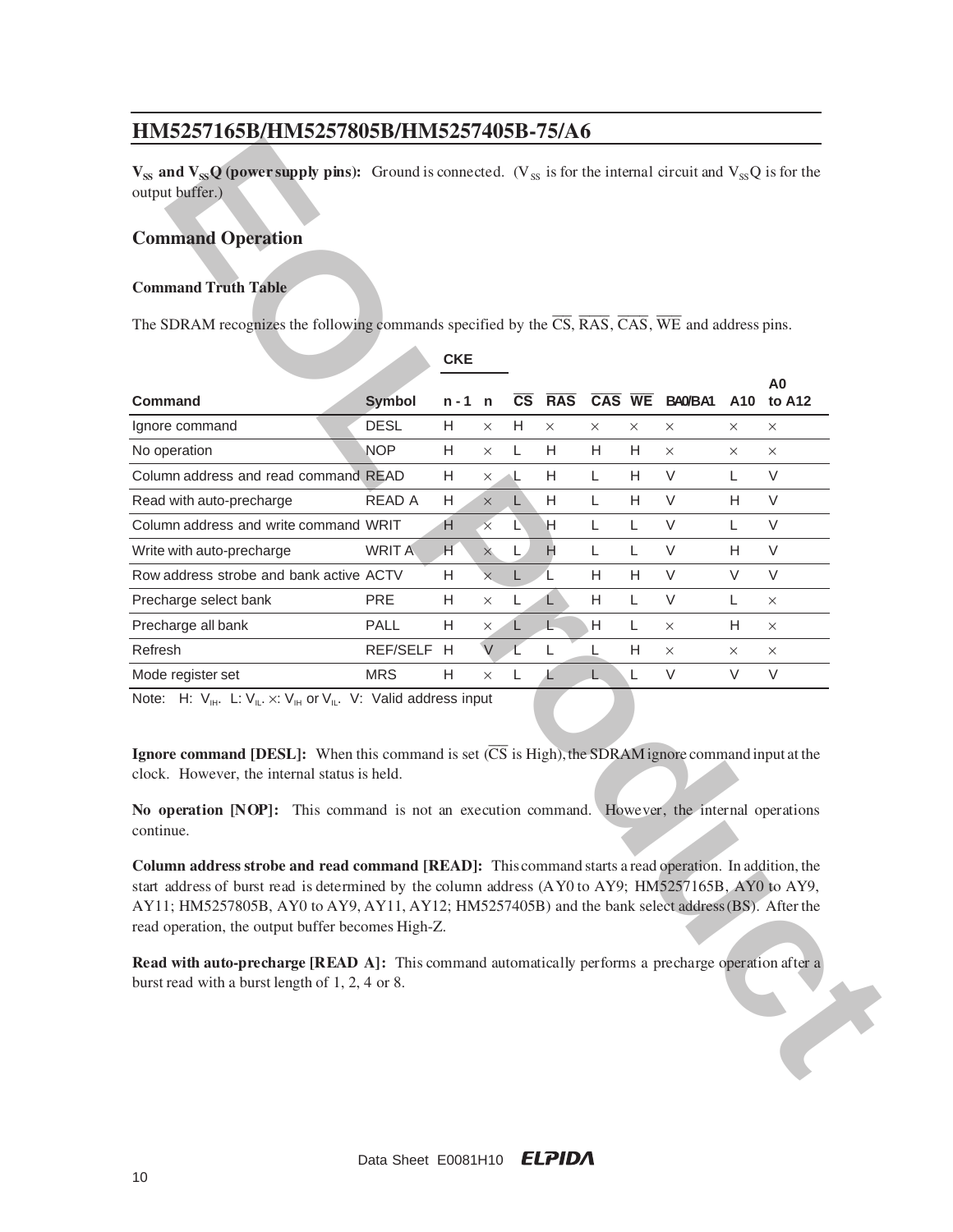**Column address strobe and write command [WRIT]:** This command starts a write operation. When the burst write mode is selected, the column address (AY0 to AY9; HM5257165B, AY0 to AY9, AY11; HM5257805B, AY0 to AY9, AY11, AY12; HM5257405B) and the bank select address (BA0/BA1) become the burst write start address. When the single write mode is selected, data is only written to the location specified by the column address (AY0 to AY9; HM5257165B, AY0 to AY9, AY11; HM5257805B, AY0 to AY9, AY11, AY12; HM5257405B) and the bank select address (BA0/BA1).

**Write with auto-precharge [WRIT A]:** This command automatically performs a precharge operation after a burst write with a length of 1, 2, 4 or 8, or after a single write operation.

**Row address strobe and bank activate [ACTV]:** This command activates the bank that is selected by B A0/BA1 (BS) and determines the row address (AX0 to AX12). When BA0 and BA1 are Low, bank 0 is activated. When BA0 is Low and BA1 is High, bank 1 is activated. When BA0 is High and BA1 is Low, bank 2 is activated. When BA0 and BA1 are High, bank 3 is activated.

**Precharge selected bank [PRE]:** This command starts precharge operation for the bank selected by BA0/BA1. If BA0 and BA1 are Low, bank 0 is selected. If BA0 is Low and BA1 is High, bank 1 is selected. If BA0 is High and BA1 is Low, bank 2 is selected. If BA0 and BA1 are High, bank 3 is selected.

**Precharge all banks [PALL]:** This command starts a precharge operation for all banks.

**Refresh [REF/SELF]:** This command starts the refresh operation. There are two types of refresh operation, the one is auto-refresh, and the other is self-refresh. For details, refer to the CKE truth table section.

**Mode register set [MRS]:** The SDRAM has a mode register that defines how it operates. The mode register is specified by the address pins (A0 to BA0 and BA1) at the mode register set cycle. For details, refer to the mode register configuration. After power on, the contents of the mode register are undefined, execute the mode register set command to set up the mode register.

**EVALUATION CONTRACTS** This community were selected. The contracts of the contracts of the system of the system of the system of the system of the system of the system of the system of the system of the system of the syste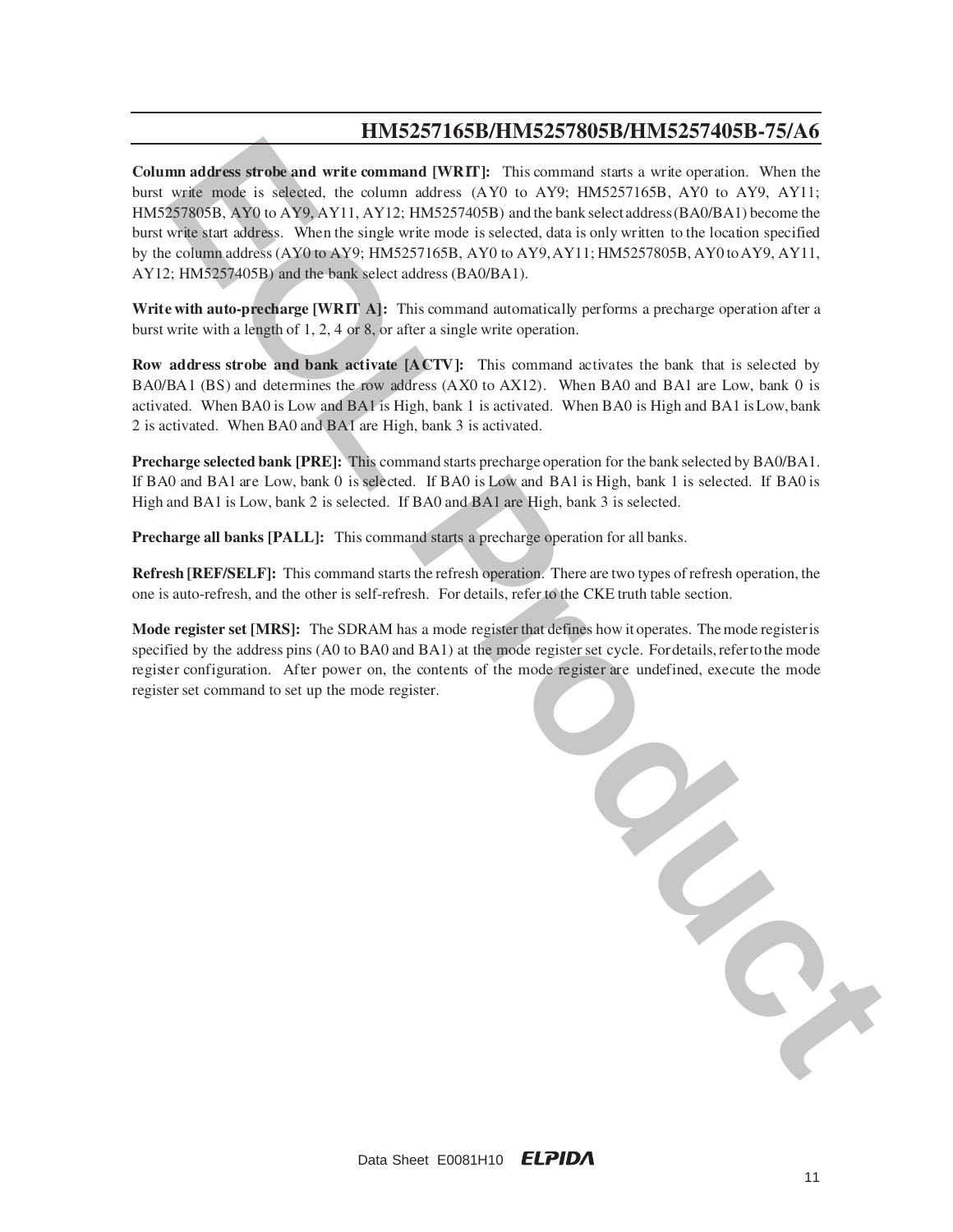### **DQM Truth Table** (HM5257165B)

|                                                                                                                                                                                                                                                                                                                                                                              |               | <b>CKE</b>     |          |             |             |
|------------------------------------------------------------------------------------------------------------------------------------------------------------------------------------------------------------------------------------------------------------------------------------------------------------------------------------------------------------------------------|---------------|----------------|----------|-------------|-------------|
| <b>Command</b>                                                                                                                                                                                                                                                                                                                                                               | <b>Symbol</b> | $n - 1$        | n        | <b>DQMU</b> | <b>DQML</b> |
| Upper byte (DQ8 to DQ15) write enable/output enable                                                                                                                                                                                                                                                                                                                          | ENBU          | Н              | X        | L           | $\times$    |
| Lower byte (DQ0 to DQ7) write enable/output enable                                                                                                                                                                                                                                                                                                                           | <b>ENBL</b>   | Н              | $\times$ | ×           | L           |
| Upper byte (DQ8 to DQ15) write inhibit/output disable                                                                                                                                                                                                                                                                                                                        | <b>MASKU</b>  | Н              | ×        | Н           | $\times$    |
| Lower byte (DQ0 to DQ7) write inhibit/output disable                                                                                                                                                                                                                                                                                                                         | <b>MASKL</b>  | Н              | $\times$ | ×           | H           |
| Note: H: $V_{\text{H}}$ . L: $V_{\text{L}} \times V_{\text{H}}$ or $V_{\text{L}}$ .<br>Write: I <sub>DID</sub> is needed.<br>Read: I <sub>pop</sub> is needed.<br>DQM Truth Table (HM5257805B/HM5257405B)                                                                                                                                                                    |               |                |          |             |             |
|                                                                                                                                                                                                                                                                                                                                                                              |               | <b>CKE</b>     |          |             |             |
| <b>Command</b>                                                                                                                                                                                                                                                                                                                                                               | <b>Symbol</b> | $n - 1$        | n        |             | <b>DQM</b>  |
| Write enable/output enable                                                                                                                                                                                                                                                                                                                                                   | <b>ENB</b>    | н              | $\times$ |             | L           |
| Write inhibit/output disable                                                                                                                                                                                                                                                                                                                                                 | <b>MASK</b>   | $\overline{H}$ | $\times$ |             | н           |
| The SDRAM can mask input/output data by means of DQM, DQMU/DQML.<br>DQMU masks the upper byte and DQML masks the lower byte. (HM5257165B)<br>During reading, the output buffer is set to Low-Z by setting DQM, DQMU/DQML to Low, enabling data<br>output. On the other hand, when DQM, DQMU/DQML is set to High, the output buffer becomes High-Z,<br>disabling data output. |               |                |          |             |             |
| During writing, data is written by setting DQM, DQMU/DQML to Low. When DQM, DQMU/DQML is set to<br>High, the previous data is held (the new data is not written). Desired data can be masked during burst read or<br>burst write by setting DQM, DQMU/DQML. For details, refer to the DQM, DQMU/DQML control section of<br>the SDRAM operating instructions.                 |               |                |          |             |             |

### **DQM Truth Table** (HM5257805B/HM5257405B)

|                                                                 |               | <b>CKE</b> |            |  |
|-----------------------------------------------------------------|---------------|------------|------------|--|
| <b>Command</b>                                                  | <b>Symbol</b> | n - 1      | <b>DQM</b> |  |
| Write enable/output enable                                      | <b>ENB</b>    |            |            |  |
| Write inhibit/output disable                                    | <b>MASK</b>   |            |            |  |
| Note: H: $V_{\mu}$ . L: $V_{\mu} \times V_{\mu}$ or $V_{\mu}$ . |               |            |            |  |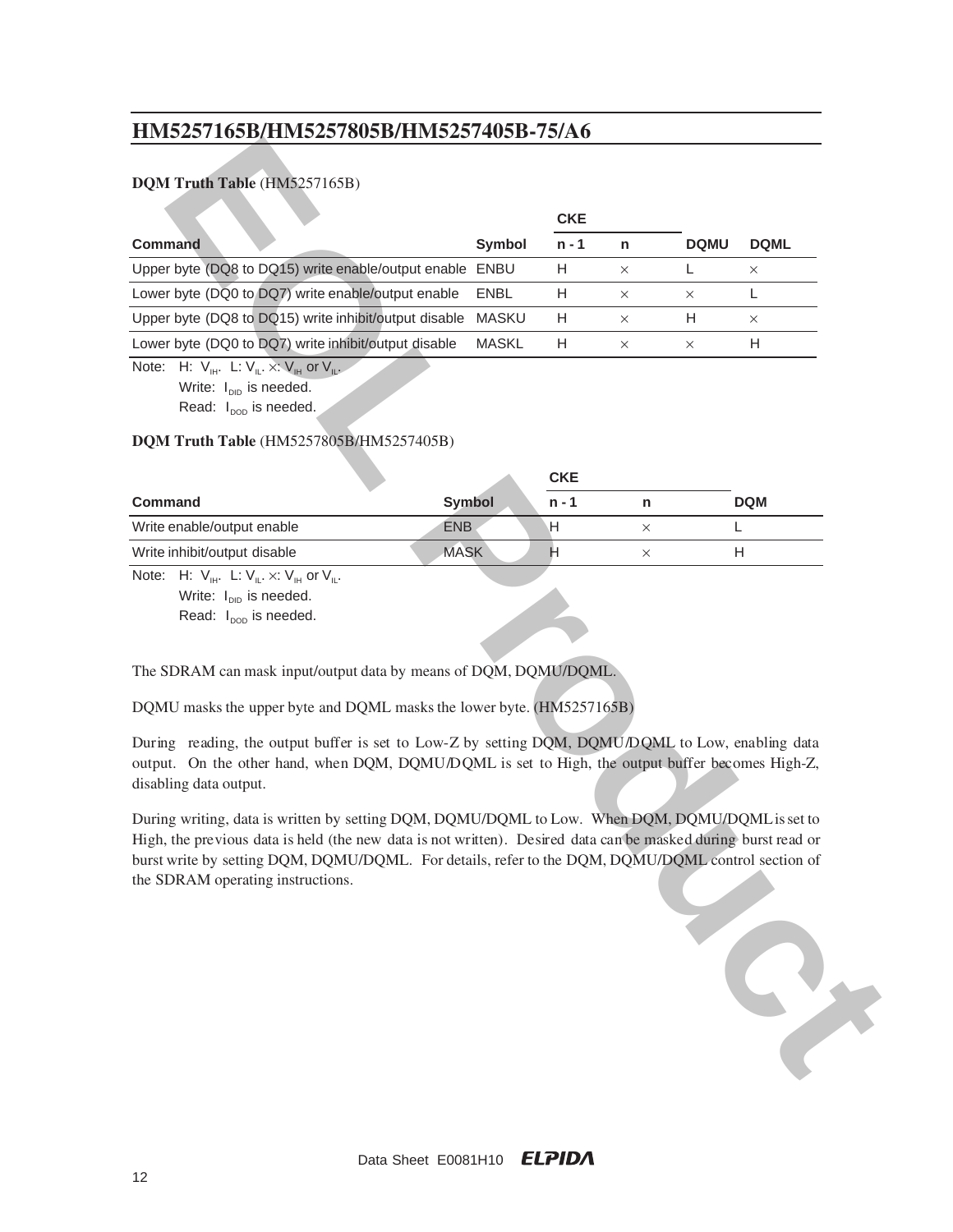#### **CKE Truth Table**

|                                      | Ширер I цори Пиново Гоори Пиново I тори готи о                                                                                                                                                                                                                                                                                                                                                                                                                                                                                                                                                                                                                            |            |   |                        |            |          |          |                   |
|--------------------------------------|---------------------------------------------------------------------------------------------------------------------------------------------------------------------------------------------------------------------------------------------------------------------------------------------------------------------------------------------------------------------------------------------------------------------------------------------------------------------------------------------------------------------------------------------------------------------------------------------------------------------------------------------------------------------------|------------|---|------------------------|------------|----------|----------|-------------------|
| <b>CKE Truth Table</b>               |                                                                                                                                                                                                                                                                                                                                                                                                                                                                                                                                                                                                                                                                           |            |   |                        |            |          |          |                   |
|                                      |                                                                                                                                                                                                                                                                                                                                                                                                                                                                                                                                                                                                                                                                           | <b>CKE</b> |   |                        |            |          |          |                   |
| <b>Current state</b>                 | <b>Command</b>                                                                                                                                                                                                                                                                                                                                                                                                                                                                                                                                                                                                                                                            | $n - 1$    | n | $\overline{\text{cs}}$ | <b>RAS</b> | CAS      |          | <b>WE</b> Address |
| Active                               | Clock suspend mode entry                                                                                                                                                                                                                                                                                                                                                                                                                                                                                                                                                                                                                                                  | H          | L | $\times$               | $\times$   | $\times$ | $\times$ | $\times$          |
| Any                                  | Clock suspend                                                                                                                                                                                                                                                                                                                                                                                                                                                                                                                                                                                                                                                             | L          | L | $\times$               | $\times$   | $\times$ | $\times$ | $\times$          |
| Clock suspend                        | Clock suspend mode exit                                                                                                                                                                                                                                                                                                                                                                                                                                                                                                                                                                                                                                                   | Г          | Н | $\times$               | ×          | $\times$ | $\times$ | $\times$          |
| Idle                                 | Auto-refresh command (REF)                                                                                                                                                                                                                                                                                                                                                                                                                                                                                                                                                                                                                                                | Н          | H | L                      | L          | L        | H        | $\times$          |
| Idle                                 | Self-refresh entry (SELF)                                                                                                                                                                                                                                                                                                                                                                                                                                                                                                                                                                                                                                                 | Н          | L | L                      | L          | L        | Н        | $\times$          |
| Idle                                 | Power down entry                                                                                                                                                                                                                                                                                                                                                                                                                                                                                                                                                                                                                                                          | Н          | L | L                      | H          | H        | H        | X                 |
|                                      |                                                                                                                                                                                                                                                                                                                                                                                                                                                                                                                                                                                                                                                                           | H          | L | Н                      | ×          | X        | ×        | X                 |
| Self refresh                         | Self refresh exit (SELFX)                                                                                                                                                                                                                                                                                                                                                                                                                                                                                                                                                                                                                                                 | L          | H | L                      | Н          | H        | Н        | $\times$          |
|                                      |                                                                                                                                                                                                                                                                                                                                                                                                                                                                                                                                                                                                                                                                           | L          | Н | Н                      | ×          | X        | $\times$ | $\times$          |
| Power down                           | Power down exit                                                                                                                                                                                                                                                                                                                                                                                                                                                                                                                                                                                                                                                           | L          | Н | L                      | H          | Н        | H.       | $\times$          |
|                                      |                                                                                                                                                                                                                                                                                                                                                                                                                                                                                                                                                                                                                                                                           | L          | H | Н                      | X          | $\times$ | X        | $\times$          |
| bank active status.                  | ACTIVE clock suspend: This suspend mode ignores inputs after the next clock by internally maintaining the                                                                                                                                                                                                                                                                                                                                                                                                                                                                                                                                                                 |            |   |                        |            |          |          |                   |
| be output).                          | READ suspend and READ with Auto-precharge suspend: The data being output is held (and continues to                                                                                                                                                                                                                                                                                                                                                                                                                                                                                                                                                                        |            |   |                        |            |          |          |                   |
| However, the internal state is held. | WRITE suspend and WRIT with Auto-precharge suspend: In this mode, external signals are not accepted.                                                                                                                                                                                                                                                                                                                                                                                                                                                                                                                                                                      |            |   |                        |            |          |          |                   |
|                                      | Clock suspend: During clock suspend mode, keep the CKE to Low.                                                                                                                                                                                                                                                                                                                                                                                                                                                                                                                                                                                                            |            |   |                        |            |          |          |                   |
| clock suspend state.                 | Clock suspend mode exit: The SDRAM exits from clock suspend mode by setting CKE to High during the                                                                                                                                                                                                                                                                                                                                                                                                                                                                                                                                                                        |            |   |                        |            |          |          |                   |
|                                      | <b>IDLE:</b> In this state, all banks are not selected, and completed precharge operation.                                                                                                                                                                                                                                                                                                                                                                                                                                                                                                                                                                                |            |   |                        |            |          |          |                   |
| roquired ofter oute refresh          | Auto-refresh command [REF]: When this command is input from the IDLE state, the SDRAM starts auto-<br>refresh operation. (The auto-refresh is the same as the CBR refresh of conventional DRAMs.) During the<br>auto-refresh operation, refresh address and bank select address are generated inside the SDRAM. For every<br>auto-refresh cycle, the internal address counter is updated. Accordingly, 8192 times are required to refresh the<br>entire memory. Before executing the auto-refresh command, all the banks must be in the IDLE state. In<br>addition, since the precharge for all banks is automatically performed after auto-refresh, no precharge command |            |   |                        |            |          |          |                   |

**Auto-refresh command [REF]:** When this command is input from the IDLE state, the SDRAM starts autorefresh operation. (The auto-refresh is the same as the CBR refresh of conventional DRAMs.) During the auto-refresh operation, refresh address and bank select address are generated inside the SDRAM. For every auto-refresh cycle, the internal address counter is updated. Accordingly, 8192 times are required to refresh the entire memory. Before executing the auto-refresh command, all the banks must be in the IDLE state. In addition, since the precharge for all banks is automatically performed after auto-refresh, no precharge command is required after auto-refresh.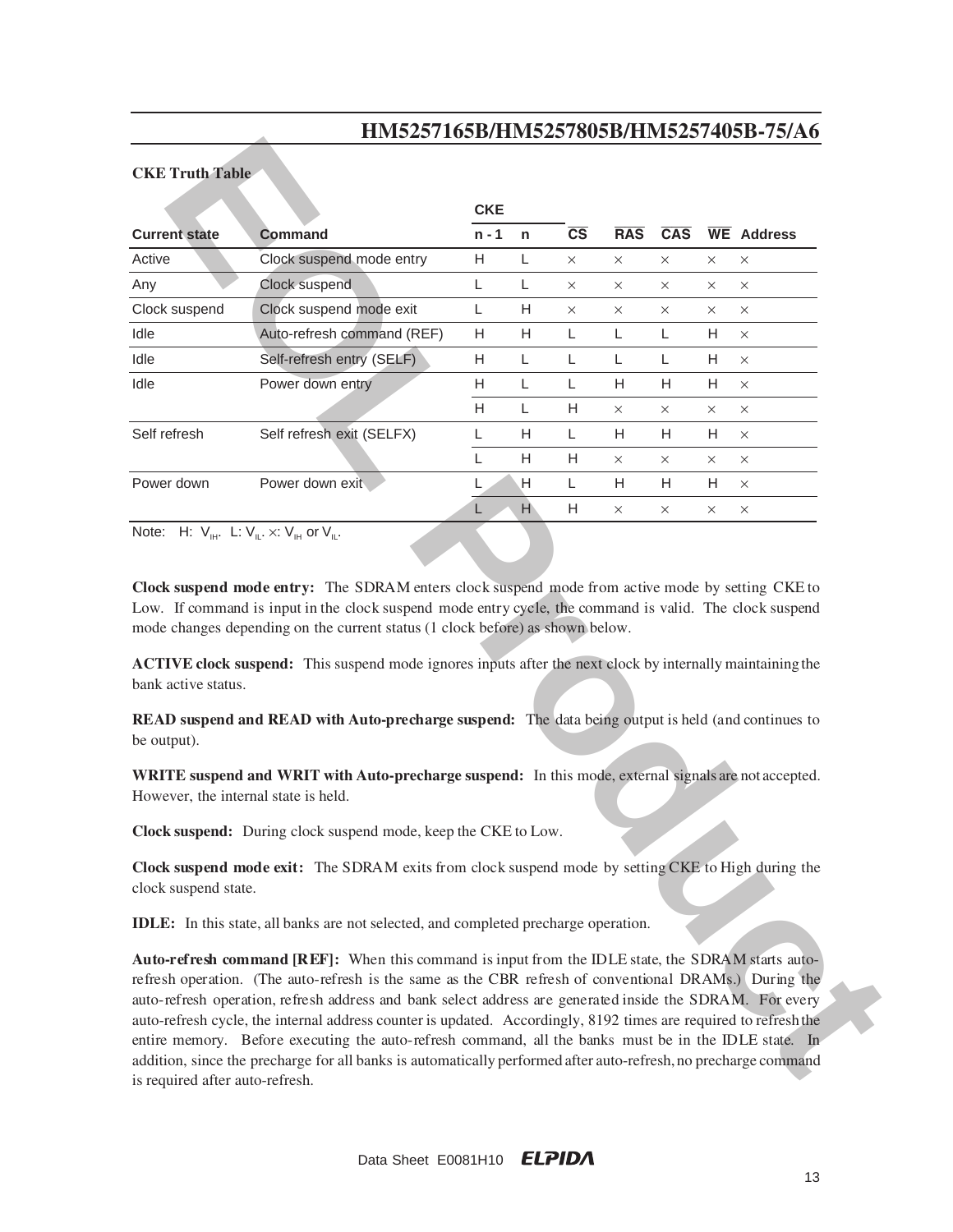#### **Function Truth Table**

| HM5257165B/HM5257805B/HM5257405B-75/A6                                               |                        |               |               |               |                            |                           |                                                                                                                                                                                                                              |
|--------------------------------------------------------------------------------------|------------------------|---------------|---------------|---------------|----------------------------|---------------------------|------------------------------------------------------------------------------------------------------------------------------------------------------------------------------------------------------------------------------|
| performed internally and automatically, external refresh operations are unnecessary. |                        |               |               |               |                            |                           | Self-refresh entry [SELF]: When this command is input during the IDLE state, the SDRAM starts self-refresh<br>operation. After the execution of this command, self-refresh continues while CKE is Low. Since self-refresh is |
|                                                                                      |                        |               |               |               |                            |                           | Power down mode entry: When this command is executed during the IDLE state, the SDRAM enters power<br>down mode. In power down mode, power consumption is suppressed by cutting off the initial input circuit.               |
| refresh mode. After exiting from self-refresh mode, the SDRAM enters the IDLE state. |                        |               |               |               |                            |                           | Self-refresh exit: When this command is executed during self-refresh mode, the SDRAM can exit from self-                                                                                                                     |
| down mode. After exiting from power down mode, the SDRAM enters the IDLE state.      |                        |               |               |               |                            |                           | Power down exit: When this command is executed at the power down mode, the SDRAM can exit from power                                                                                                                         |
| <b>Function Truth Table</b>                                                          |                        |               |               |               |                            |                           |                                                                                                                                                                                                                              |
| SDRAM.<br>The following table assumes that CKE is high.                              |                        |               |               |               |                            |                           | The following table shows the operations that are performed when each command is issued in each mode of the                                                                                                                  |
|                                                                                      |                        |               |               |               |                            |                           |                                                                                                                                                                                                                              |
|                                                                                      |                        |               |               |               |                            |                           |                                                                                                                                                                                                                              |
| <b>Current state</b>                                                                 | $\overline{\text{cs}}$ | <b>RAS</b>    | CAS WE        |               | <b>Address</b><br>$\times$ | <b>Command</b>            | <b>Operation</b>                                                                                                                                                                                                             |
|                                                                                      | H<br>L                 | $\times$<br>H | $\times$<br>H | $\times$<br>Н | ×                          | <b>DESL</b><br><b>NOP</b> | Enter IDLE after $t_{RP}$                                                                                                                                                                                                    |
|                                                                                      | L                      | H             | L             | Н             |                            | BA, CA, A10 READ/READ A   | Enter IDLE after $t_{RP}$<br>ILLEGAL* <sup>4</sup>                                                                                                                                                                           |
|                                                                                      | L                      | H             | L             | L             |                            | BA, CA, A10 WRIT/WRIT A   | ILLEGAL* <sup>4</sup>                                                                                                                                                                                                        |
|                                                                                      | L                      | $\mathsf L$   | H             | Н             | BA, RA                     | <b>ACTV</b>               | ILLEGAL* <sup>4</sup>                                                                                                                                                                                                        |
|                                                                                      | L                      | L             | H             | L             | <b>BA, A10</b>             | PRE, PALL                 | $NOP**6$                                                                                                                                                                                                                     |
|                                                                                      | L                      | $\mathsf L$   | L             | Η             | $\times$                   | REF, SELF                 | <b>ILLEGAL</b>                                                                                                                                                                                                               |
| Precharge                                                                            | L                      | L             | L             | L             | <b>MODE</b>                | <b>MRS</b>                | <b>ILLEGAL</b>                                                                                                                                                                                                               |
| Idle                                                                                 | H                      | X             | $\times$      | ×             | ×                          | <b>DESL</b>               | <b>NOP</b>                                                                                                                                                                                                                   |
|                                                                                      | L                      | H             | Н             | Н             | $\times$                   | <b>NOP</b>                | <b>NOP</b>                                                                                                                                                                                                                   |
|                                                                                      | L                      | H             | L             | Н             |                            | BA, CA, A10 READ/READ A   | ILLEGAL*5                                                                                                                                                                                                                    |
|                                                                                      | L.                     | H             | L             | L             |                            | BA, CA, A10 WRIT/WRIT A   | ILLEGAL <sup>*5</sup>                                                                                                                                                                                                        |
|                                                                                      | L                      | L             | H             | Н             | BA, RA                     | <b>ACTV</b>               | Bank and row active                                                                                                                                                                                                          |
|                                                                                      | L                      | L             | Н             | L             | <b>BA, A10</b>             | PRE, PALL                 | <b>NOP</b>                                                                                                                                                                                                                   |
|                                                                                      | L.                     | L             | L             | Н             | X                          | REF, SELF                 | Refresh                                                                                                                                                                                                                      |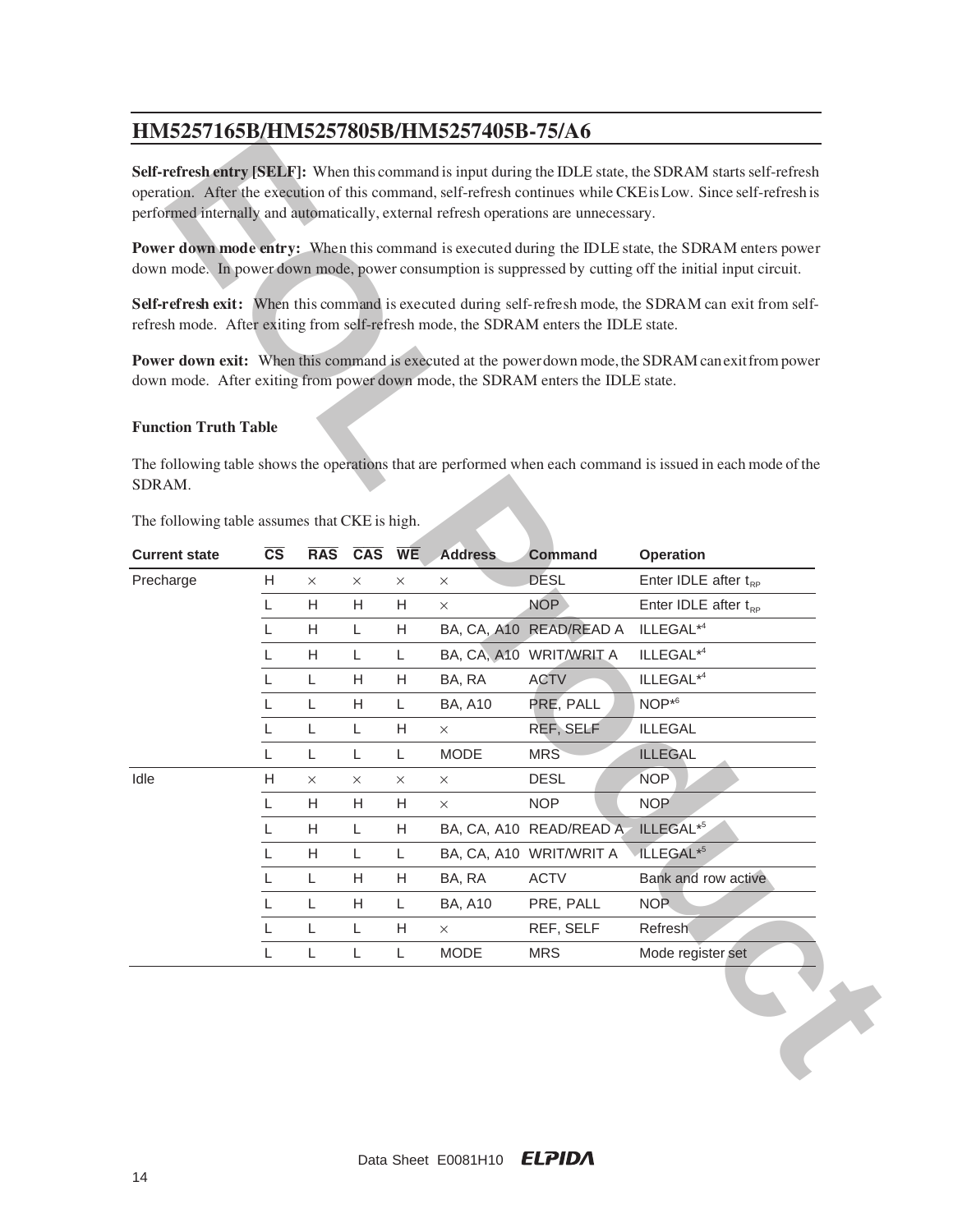| <b>Current state</b>         | $\overline{\text{CS}}$ | <b>RAS</b>                | $CAS$ WE                  |          | <b>Address</b> | <b>Command</b>          | <b>Operation</b>                                   |
|------------------------------|------------------------|---------------------------|---------------------------|----------|----------------|-------------------------|----------------------------------------------------|
| Row active                   | H                      | $\times$                  | $\times$                  | $\times$ | $\times$       | <b>DESL</b>             | <b>NOP</b>                                         |
|                              |                        | H                         | Η                         | Н        | X              | <b>NOP</b>              | <b>NOP</b>                                         |
|                              |                        | Н.                        | L                         | Н        |                | BA, CA, A10 READ/READ A | Begin read                                         |
|                              |                        | H                         | L)                        | L        |                | BA, CA, A10 WRIT/WRIT A | Begin write                                        |
|                              | L                      | L                         | H                         | Н        | BA, RA         | <b>ACTV</b>             | Other bank active<br>ILLEGAL on same bank*3        |
|                              | L                      | L                         | H                         | L        | <b>BA, A10</b> | PRE, PALL               | Precharge                                          |
|                              | L                      | L                         | $\overline{L}$            | H        | $\times$       | REF, SELF               | <b>ILLEGAL</b>                                     |
|                              | L                      | L                         | L                         | L        | <b>MODE</b>    | <b>MRS</b>              | <b>ILLEGAL</b>                                     |
| Read                         | H                      | ×                         | $\times$                  | $\times$ | $\times$       | <b>DESL</b>             | Continue burst to end                              |
|                              | L                      | H                         | Η                         | Н        | $\times$       | <b>NOP</b>              | Continue burst to end                              |
|                              | $\mathsf L$            | $\boldsymbol{\mathsf{H}}$ | L                         | Η        |                | BA, CA, A10 READ/READ A | Continue burst read to CAS<br>latency and New read |
|                              | L                      | H                         | L                         | L        |                | BA, CA, A10 WRIT/WRIT A | Term burst read/start write                        |
|                              | L                      | L                         | H                         | H        | BA, RA         | <b>ACTV</b>             | Other bank active<br>ILLEGAL on same bank*3        |
|                              | L                      | Г                         | H                         | L        | <b>BA, A10</b> | PRE, PALL               | Term burst read and<br>Precharge                   |
|                              | L                      | Г                         | L                         | Н        | $\times$       | REF, SELF               | <b>ILLEGAL</b>                                     |
|                              | L                      | Г                         | L                         | L        | <b>MODE</b>    | <b>MRS</b>              | <b>ILLEGAL</b>                                     |
| Read with auto-<br>precharge | $\mathsf H$            | $\times$                  | $\times$                  | $\times$ | $\times$       | <b>DESL</b>             | Continue burst to end and<br>precharge             |
|                              | L                      | $\boldsymbol{\mathsf{H}}$ | Н                         | Н        | $\times$       | <b>NOP</b>              | Continue burst to end and<br>precharge             |
|                              | L                      | H                         | L                         | Η        |                | BA, CA, A10 READ/READ A | ILLEGAL* <sup>4</sup>                              |
|                              | L                      | H                         | L                         | Г        |                | BA, CA, A10 WRIT/WRIT A | ILLEGAL* <sup>4</sup>                              |
|                              | L                      | Г                         | Н                         | Н        | BA, RA         | <b>ACTV</b>             | Other bank active<br>ILLEGAL on same bank*3        |
|                              | L                      | L                         | $\boldsymbol{\mathsf{H}}$ | L        | <b>BA, A10</b> | PRE, PALL               | ILLEGAL* <sup>4</sup>                              |
|                              |                        | L                         | L                         | Н        | $\times$       | REF, SELF               | <b>ILLEGAL</b>                                     |
|                              | $\mathsf{L}$           |                           |                           |          |                | <b>MRS</b>              | <b>ILLEGAL</b>                                     |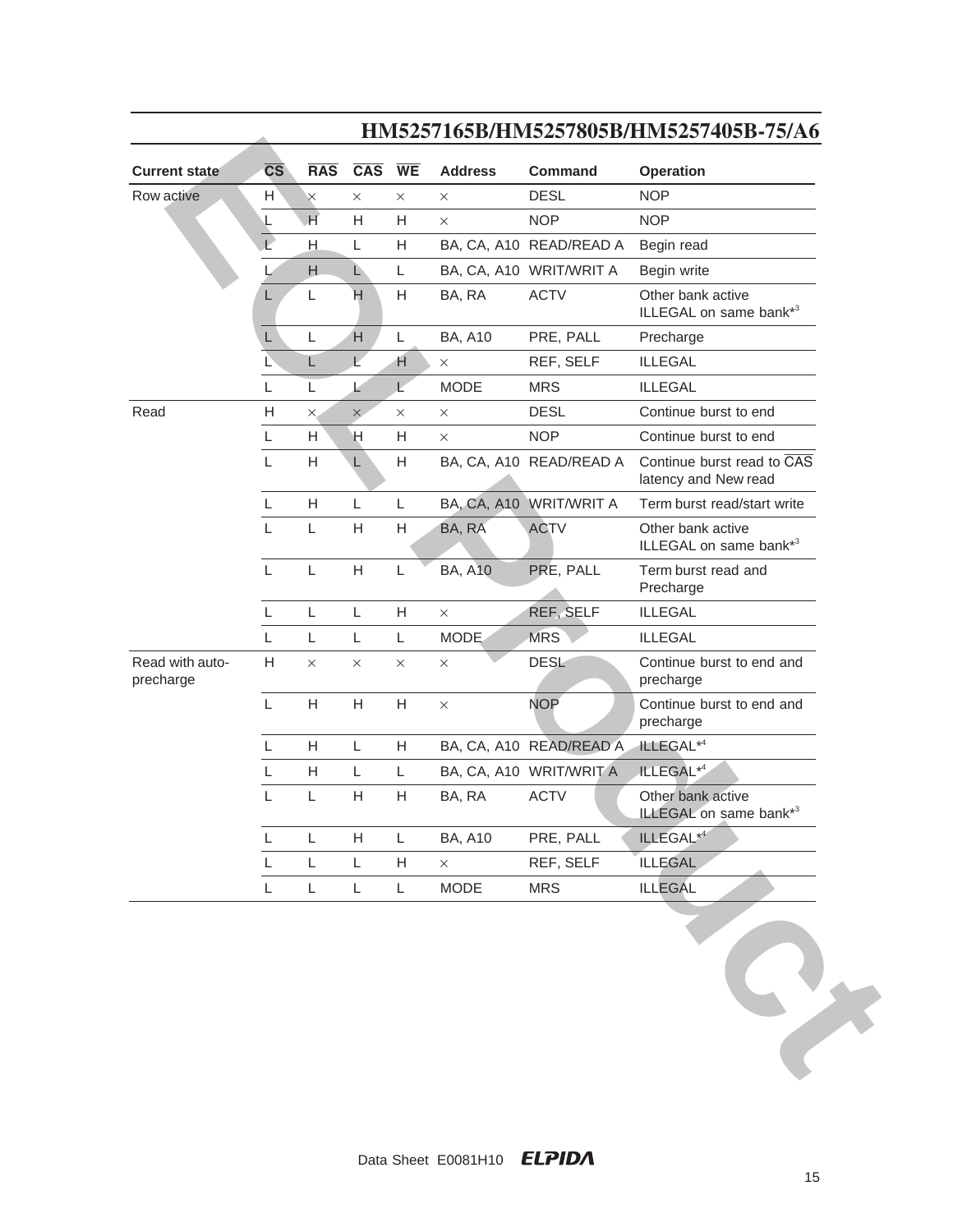| <b>Current state</b>          | $\overline{\text{CS}}$ | <b>RAS</b>                | <b>CAS</b>     | <b>WE</b>                 | <b>Address</b>     | <b>Command</b>          | <b>Operation</b>                                |
|-------------------------------|------------------------|---------------------------|----------------|---------------------------|--------------------|-------------------------|-------------------------------------------------|
| Write                         | H                      | $\times$                  | $\times$       | $\times$                  | ×                  | <b>DESL</b>             | Continue burst to end                           |
|                               | ⊾                      | $\overline{\mathsf{H}}$   | H              | Н                         | $\times$           | <b>NOP</b>              | Continue burst to end                           |
|                               |                        | H                         | L              | Н                         |                    | BA, CA, A10 READ/READ A | Term burst and New read                         |
|                               |                        | H                         | Ĺ              | L                         |                    | BA, CA, A10 WRIT/WRIT A | Term burst and New write                        |
|                               | L.                     | L                         | H              | Н                         | BA, RA             | <b>ACTV</b>             | Other bank active<br>ILLEGAL on same bank*3     |
|                               | $\mathsf L$            | L                         | H              | L                         | <b>BA, A10</b>     | PRE, PALL               | Term burst write and<br>Precharge <sup>*2</sup> |
|                               | L                      | L                         | L              | H                         | X                  | REF, SELF               | <b>ILLEGAL</b>                                  |
|                               | L                      | L                         | L              | L                         | <b>MODE</b>        | <b>MRS</b>              | <b>ILLEGAL</b>                                  |
| Write with auto-<br>precharge | H                      | $\times$                  | $\times$       | $\times$                  | $\times$           | <b>DESL</b>             | Continue burst to end and<br>precharge          |
|                               | L                      | H                         | $\overline{H}$ | $\boldsymbol{\mathsf{H}}$ | $\times$           | <b>NOP</b>              | Continue burst to end and<br>precharge          |
|                               | L                      | $\boldsymbol{\mathsf{H}}$ | L              | Н                         |                    | BA, CA, A10 READ/READ A | ILLEGAL* <sup>4</sup>                           |
|                               | L                      | H                         | L              | L                         | <b>BA, CA, A10</b> | <b>WRIT/WRIT A</b>      | ILLEGAL* <sup>4</sup>                           |
|                               | L                      | L                         | H              | Н                         | BA, RA             | <b>ACTV</b>             | Other bank active<br>ILLEGAL on same bank*3     |
|                               | L                      | L                         | H              | L                         | <b>BA, A10</b>     | PRE, PALL               | ILLEGAL* <sup>4</sup>                           |
|                               | L                      | L                         | L              | Н                         | $\times$           | REF, SELF               | <b>ILLEGAL</b>                                  |
|                               | L                      | L                         | L              | L                         | <b>MODE</b>        | <b>MRS</b>              | <b>ILLEGAL</b>                                  |
| Refresh (auto-<br>refresh)    | H                      | $\times$                  | $\times$       | $\times$                  | $\times$           | <b>DESL</b>             | Enter IDLE after $t_{\text{RC}}$                |
|                               | L                      | H                         | H              | Н                         | $\times$           | <b>NOP</b>              | Enter IDLE after $t_{RC}$                       |
|                               | L                      | H                         | L              | Н                         |                    | BA, CA, A10 READ/READ A | ILLEGAL <sup>*5</sup>                           |
|                               | L                      | H                         | L              | Г                         |                    | BA, CA, A10 WRIT/WRIT A | ILLEGAL <sup>*5</sup>                           |
|                               |                        |                           |                |                           |                    | <b>ACTV</b>             | ILLEGAL <sup>*5</sup>                           |
|                               | L                      | L                         | H              | Н                         | BA, RA             |                         |                                                 |
|                               |                        | $\mathsf L$               | H              | L                         | <b>BA, A10</b>     | PRE, PALL               | ILLEGAL <sup>*5</sup>                           |
|                               | L                      | L                         | L              | Н                         | ×                  | REF, SELF               | <b>ILLEGAL</b>                                  |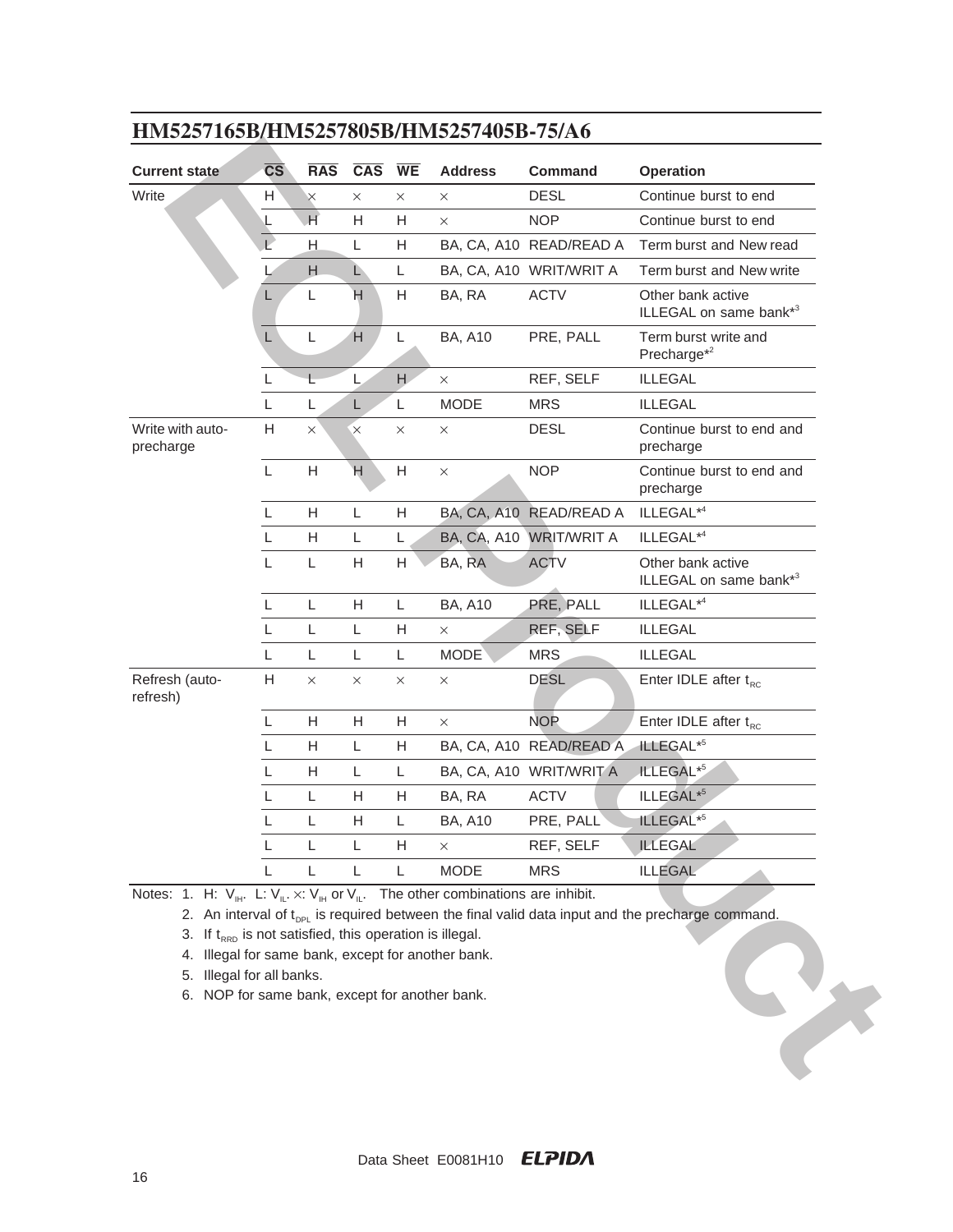#### **From PRECHARGE state, command operation**

**EPRECHARCE sinte, command operation**<br> **EPRECHARCE sinte, command operation**<br> **EOLENCE sinte, command operation**<br> **EOLENCE Production** in example of the state commands are executed, the SDRAM enters the IDLE state efter  $\$ **To [DESL], [NOP]:** When these commands are executed, the SDRAM enters the IDLE state after  $t_{RP}$  has elapsed from the completion of precharge.

#### **From IDLE state, command operation**

**To [DESL], [NOP], [PRE] or [PALL]:** These commands result in no operation.

**To [ACTV]:** The bank specified by the address pins and the ROW address is activated.

**To [REF], [SELF]:** The SDRAM enters refresh mode (auto-refresh or self-refresh).

**To [MRS]:** The synchronous DRAM enters the mode register set cycle.

#### **From ROW ACTIVE state, command operation**

**To [DESL], [NOP]:** These commands result in no operation.

**To [READ], [READ A]:** A read operation starts. (However, an interval of  $t_{\text{RCD}}$  is required.)

**To [WRIT], [WRIT A]:** A write operation starts. (However, an interval of t<sub>RCD</sub> is required.)

**To [ACTV]:** This command makes the other bank active. (However, an interval of t<sub>RRD</sub> is required.) Attempting to make the currently active bank active results in an illegal command.

**To [PRE], [PALL]:** These commands set the SDRAM to precharge mode. (However, an interval of t<sub>ras</sub> is required.)

#### **From READ state, command operation**

**To [DESL], [NOP]:** These commands continue read operations until the burst operation is completed.

**To [READ], [READ A]:** Data output by the previous read command continues to be output. After CAS latency, the data output resulting from the next command will start.

**To [WRIT], [WRIT A]:** These commands stop a burst read, and start a write cycle.

**To [A CTV]:** This command makes other banks bank active. (However, an interval of  $t_{\rm RED}$  is required.) Attempting to make the currently active bank active results in an illegal command.

**To [PRE], [PALL]:** These commands stop a burst read, and the SDRAM enters precharge mode.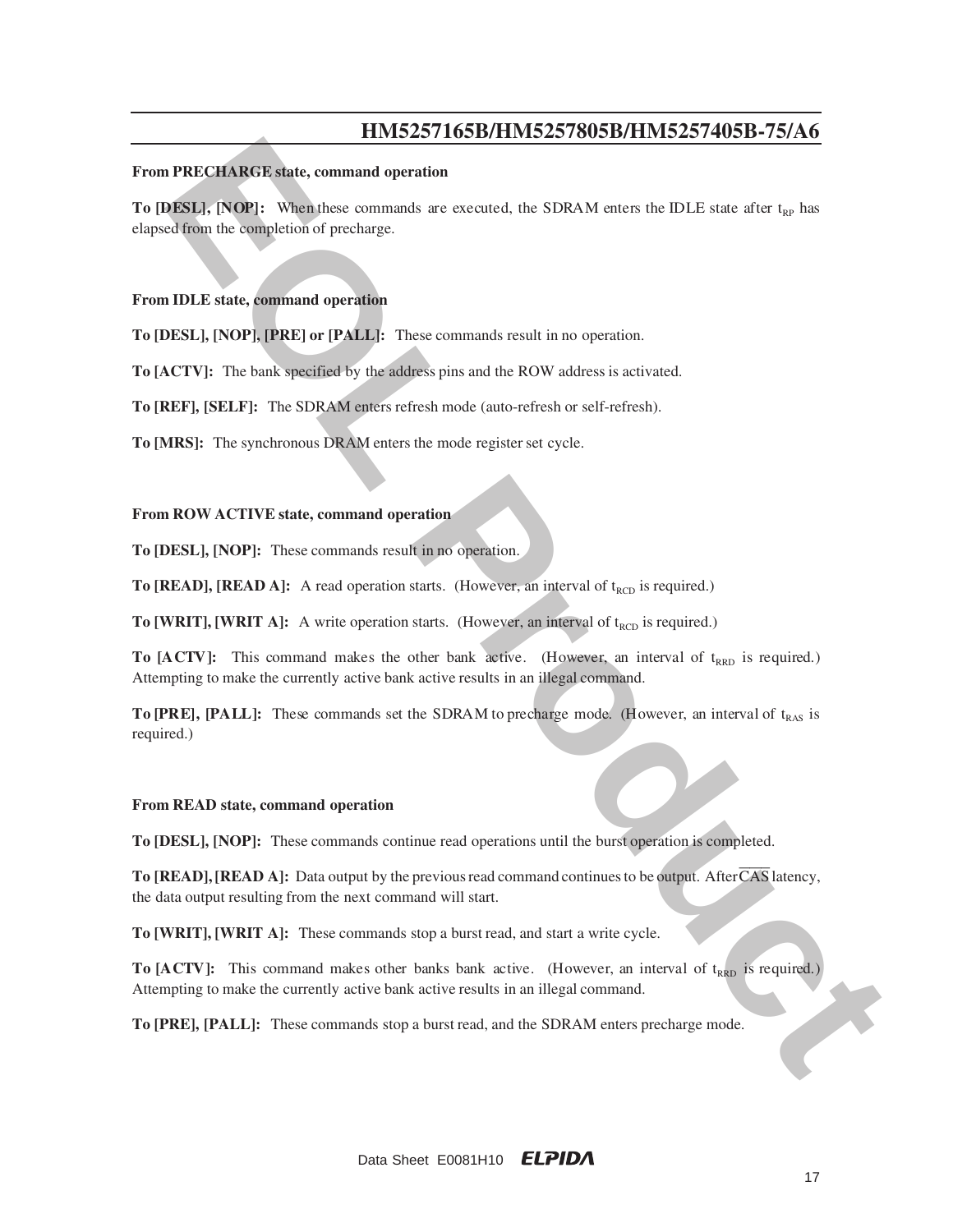#### **From READ with AUTO-PRECHARGE state, command operation**

**EFOR BEADLIFY ANDERS TRIMES AND SET AND SET AND THE CONDUCT OF THE CONDUCT OF THE CONDUCT AND THE CONDUCT CONDUCT CONDUCT THE CONDUCT OF THE CONDUCT CONDUCT CONDUCT CONDUCT CONDUCT CONDUCT CONDUCT CONDUCT CONDUCT CONDUCT To [DESL], [NOP]:** These commands continue read operations until the burst operation is completed, and the SDRAM then enters precharge mode.

**To [A CTV]:** This command makes other banks bank active. (However, an interval of t<sub>RRD</sub> is required.) Attempting to make the currently active bank active results in an illegal command.

### **From WRITE state, command operation**

**To [DESL], [NOP]:** These commands continue write operations until the burst operation is completed.

**To [READ], [READ A]:** These commands stop a burst and start a read cycle.

**To [WRIT], [WRIT A]:** These commands stop a burst and start the next write cycle.

**To [A CTV]:** This command makes the other bank active. (However, an interval of t<sub>RRD</sub> is required.) Attempting to make the currently active bank active results in an illegal command.

**To [PRE], [PALL]:** These commands stop burst write and the SDRAM then enters precharge mode.

#### **From WRITE with AUTO-PRECHARGE state, command operation**

**To [DESL], [NOP]:** These commands continue write operations until the burst is completed, and the synchronous DRAM enters precharge mode.

**To [A CTV]:** This command makes the other bank active. (However, an interval of t<sub>RRD</sub> is required.) Attempting to make the currently active bank active results in an illegal command.

#### **From REFRESH state, command operation**

To [DESL], [NOP]: After an auto-refresh cycle (after t<sub>RC</sub>), the SDRAM automatically enters the IDLE state.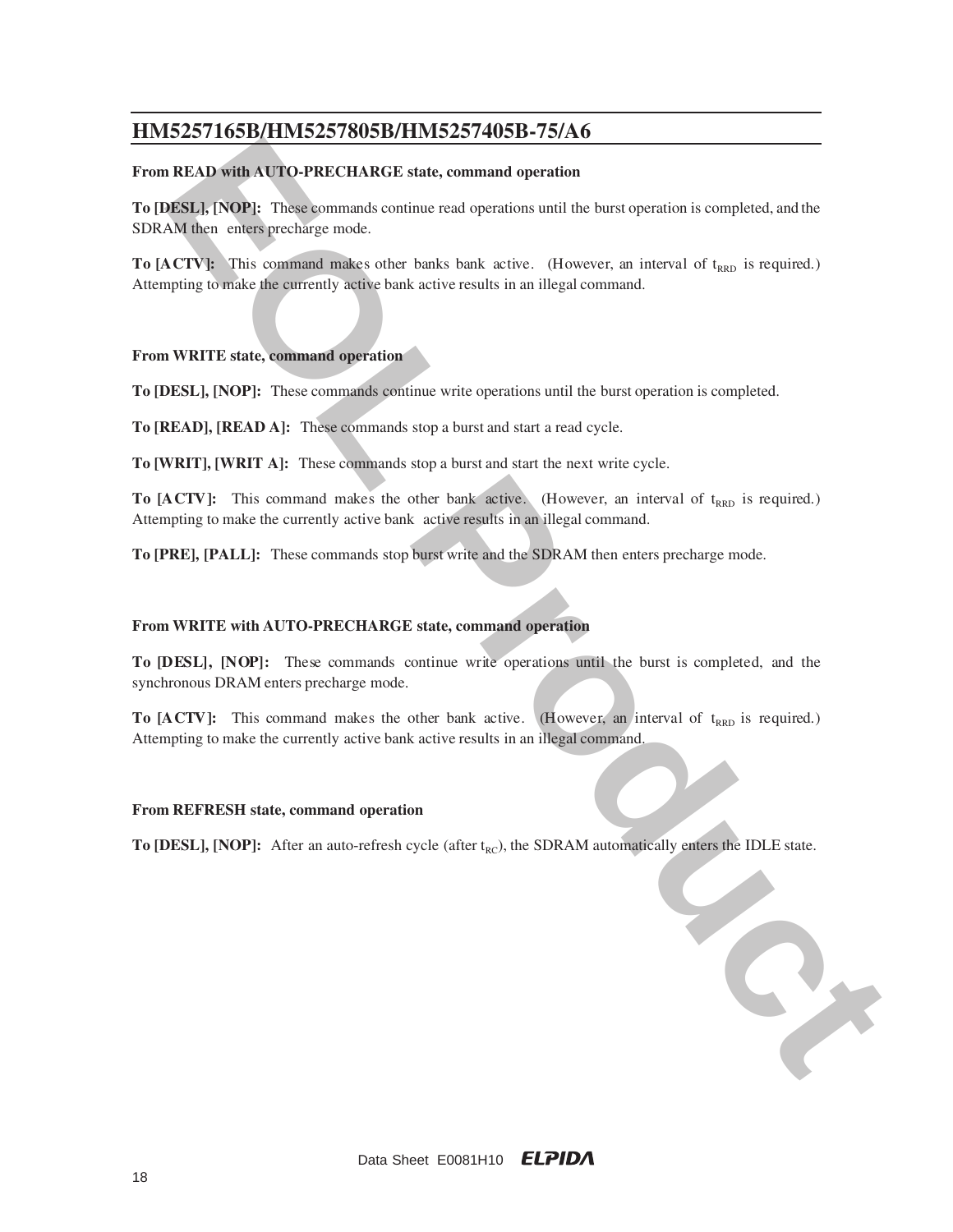## **Simplified State Diagram**

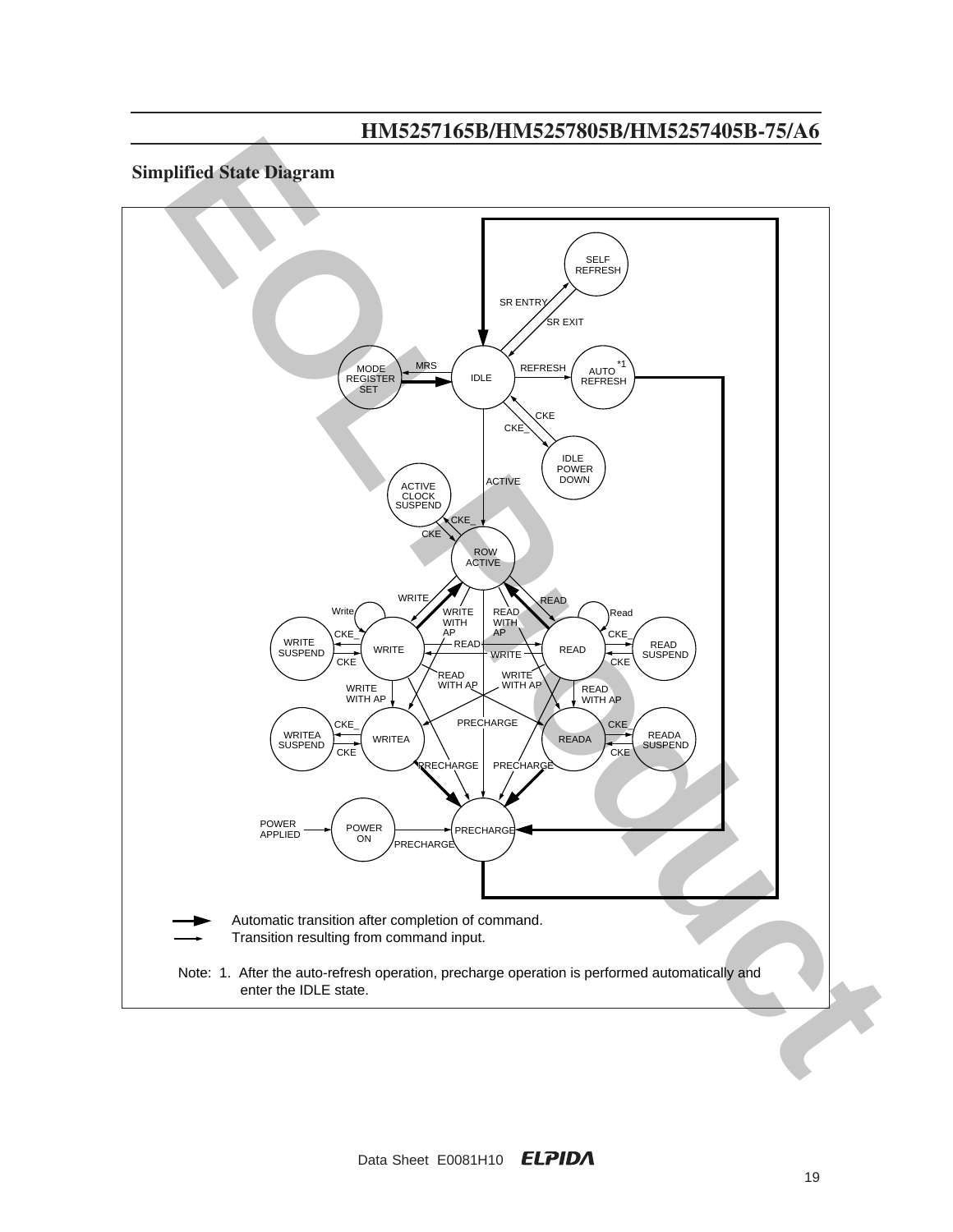### **Mode Register Configuration**

The mode register is set by the input to the address pins  $(A0 \text{ to } A12, BA0 \text{ and } BA1)$  during mode register set cycles. The mode register consists of five sections, each of which is assigned to address pins.

**BA1, BA0, A11, A10, A12, A9, A8: (OPCODE):** The SDRAM has two types of write modes. One is the burst write mode, and the other is the single write mode. These bits specify write mode.

**Burst read and burst write:** Burst write is performed for the specified burst length starting from the column address specified in the write cycle.

**Burst read and single write:** Data is only written to the column address specified during the write cycle, regardless of the burst length.

**A7:** Keep this bit Low at the mode register set cycle. If this pin is high, the vender test mode is set.

**A6, A5, A4: (LMODE):** These pins specify the CAS latency.

**A3: (BT):** A burst type is specified.

**A2, A1, A0: (BL):** These pins specify the burst length.

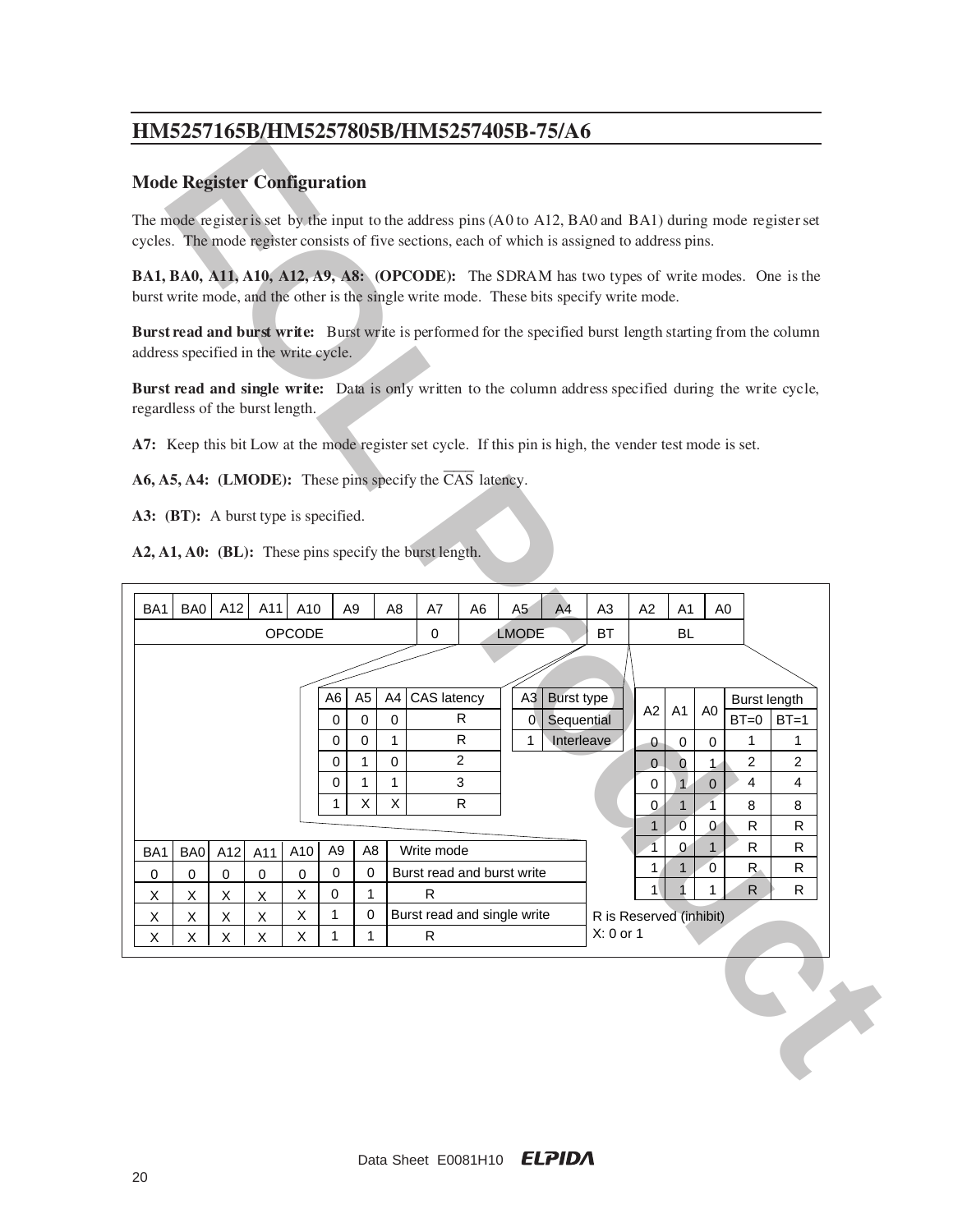### **Burst Sequence**

|                       |                                                                                                                                                                       |                        |                |                     |               |                         |  |              |                    | 111110201100D1111110201000D1111110201700D 101110 |            |             |  |
|-----------------------|-----------------------------------------------------------------------------------------------------------------------------------------------------------------------|------------------------|----------------|---------------------|---------------|-------------------------|--|--------------|--------------------|--------------------------------------------------|------------|-------------|--|
| <b>Burst Sequence</b> |                                                                                                                                                                       |                        |                |                     |               |                         |  |              |                    |                                                  |            |             |  |
|                       | Burst length $= 2$                                                                                                                                                    |                        |                |                     |               |                         |  |              | Burst length $= 4$ |                                                  |            |             |  |
|                       | Starting Ad.                                                                                                                                                          |                        |                | Addressing(decimal) |               |                         |  |              |                    | Starting Ad.   Addressing(decimal)               |            |             |  |
|                       | A <sub>0</sub>                                                                                                                                                        |                        |                | Sequential          |               | Interleave              |  | A1           | A0                 | Sequential                                       | Interleave |             |  |
|                       |                                                                                                                                                                       | $\mathbf{0}$           |                | 0, 1,               | $\mathbf{0},$ | $\mathbf{1},$           |  | $\pmb{0}$    | $\boldsymbol{0}$   | 0, 1, 2, 3,                                      |            | 0, 1, 2, 3, |  |
|                       |                                                                                                                                                                       | 1                      |                | 1, 0,               | 1,            | 0,                      |  | 0            | $\mathbf{1}$       | 1, 2, 3, 0,                                      |            | 1, 0, 3, 2, |  |
|                       |                                                                                                                                                                       |                        |                |                     |               |                         |  | 1            | 0                  | 2, 3, 0, 1,                                      |            | 2, 3, 0, 1, |  |
|                       |                                                                                                                                                                       |                        |                |                     |               |                         |  | $\mathbf{1}$ | $\mathbf{1}$       | 3, 0, 1, 2,                                      |            | 3, 2, 1, 0, |  |
|                       | Burst length = $8$                                                                                                                                                    |                        |                |                     |               |                         |  |              |                    |                                                  |            |             |  |
|                       | Starting Ad.                                                                                                                                                          |                        |                |                     |               | Addressing(decimal)     |  |              |                    |                                                  |            |             |  |
|                       | A2                                                                                                                                                                    | A <sub>1</sub>         | A <sub>0</sub> | Sequential          |               |                         |  |              |                    | Interleave                                       |            |             |  |
|                       | $\pmb{0}$                                                                                                                                                             | $\pmb{0}$              | $\pmb{0}$      |                     |               | 0, 1, 2, 3, 4, 5, 6, 7, |  |              |                    | 0, 1, 2, 3, 4, 5, 6, 7,                          |            |             |  |
|                       | $\pmb{0}$                                                                                                                                                             | $\mathsf 0$            | $\mathbf{1}$   |                     |               | 1, 2, 3, 4, 5, 6, 7, 0, |  |              |                    | 1, 0, 3, 2, 5, 4, 7, 6,                          |            |             |  |
|                       | $\pmb{0}$                                                                                                                                                             | $\mathbf{1}$           | $\pmb{0}$      |                     |               | 2, 3, 4, 5, 6, 7, 0, 1, |  |              |                    | 2, 3, 0, 1, 6, 7, 4, 5,                          |            |             |  |
|                       | $\mathsf 0$<br>$\mathbf{1}$                                                                                                                                           | $\mathbf{1}$           | $\mathbf{1}$   |                     |               | 3, 4, 5, 6, 7, 0, 1, 2, |  |              |                    | 3, 2, 1, 0, 7, 6, 5, 4,                          |            |             |  |
|                       | $\mathbf{1}$                                                                                                                                                          | $\pmb{0}$<br>$\pmb{0}$ | $\pmb{0}$      |                     |               | 4, 5, 6, 7, 0, 1, 2, 3, |  |              |                    | 4, 5, 6, 7, 0, 1, 2, 3,                          |            |             |  |
|                       | $\mathbf{1}$                                                                                                                                                          | $\mathbf{1}$           | $\mathbf{1}$   |                     |               | 5, 6, 7, 0, 1, 2, 3, 4, |  |              |                    | 5, 4, 7, 6, 1, 0, 3, 2,                          |            |             |  |
|                       |                                                                                                                                                                       |                        | $\pmb{0}$      |                     |               |                         |  |              |                    |                                                  |            |             |  |
|                       |                                                                                                                                                                       |                        |                |                     |               |                         |  |              |                    |                                                  |            |             |  |
|                       | 6, 7, 0, 1, 2, 3, 4, 5,<br>6, 7, 4, 5, 2, 3, 0, 1,<br>$\mathbf{1}$<br>$\mathbf{1}$<br>$\mathbf{1}$<br>7, 0, 1, 2, 3, 4, 5, 6,<br>7, 6, 5, 4, 3, 2, 1, 0,<br>$\bullet$ |                        |                |                     |               |                         |  |              |                    |                                                  |            |             |  |
|                       |                                                                                                                                                                       |                        |                |                     |               |                         |  |              |                    |                                                  |            |             |  |
|                       |                                                                                                                                                                       |                        |                |                     |               |                         |  |              |                    |                                                  |            |             |  |
|                       |                                                                                                                                                                       |                        |                |                     |               |                         |  |              |                    |                                                  |            |             |  |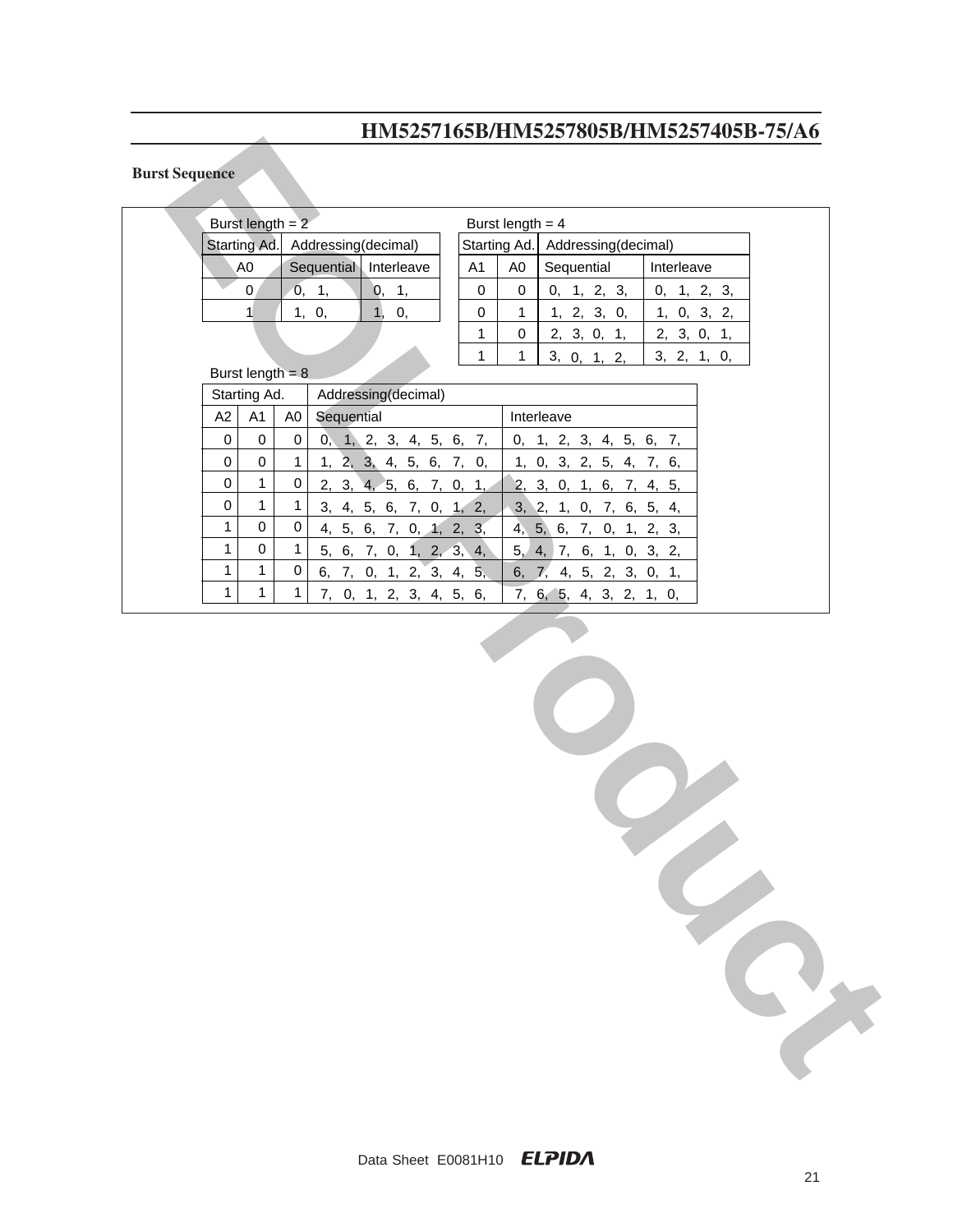## **Operation of the SDRAM**

The following chapter shows operation example of the products below.

| <b>Organization</b>                     | Input/output mask | <b>CAS latency</b> |
|-----------------------------------------|-------------------|--------------------|
| 8-Mword $\times$ 16-bit $\times$ 4 bank | DQMU/DQML         | 2/3                |
| 16-Mword $\times$ 8-bit $\times$ 4 bank | <b>DOM</b>        |                    |
| 32-Mword $\times$ 4-bit $\times$ 4 bank | <b>DQM</b>        |                    |
|                                         |                   |                    |

Note: The SDRAM should be used according to the product capability (See "Features", "Pin Description" and "AC Characteristics").

### **Read/Write Operations**

**Bank active:** Before executing a read or write operation, the corresponding bank and the row address must be activated by the bank active (ACTV) command. An interval of  $t_{\text{RCD}}$  is required between the bank active command input and the following read/write command input.

**Read operation:** A read operation starts when a read command is input. Output buffer becomes Low-Z in the (CAS Latency - 1) cycle after read command set. The SDRAM can perform a burst read operation.

The burst length can be set to 1, 2, 4, 8. The start address for a burst read is specified by the column address and the bank select address (BA0/BA1) at the read command set cycle. In a read operation, data output starts after the number of clocks specified by the  $\overline{CAS}$  Latency. The  $\overline{CAS}$  Latency can be set to 2 or 3. When the burst length is 1, 2, 4, 8, the Dout buffer automatically becomes High-Z at the next clock after the successive burst-length data has been output. The  $\overline{CAS}$  latency and burst length must be specified at the mode register.

### **CAS Latency**

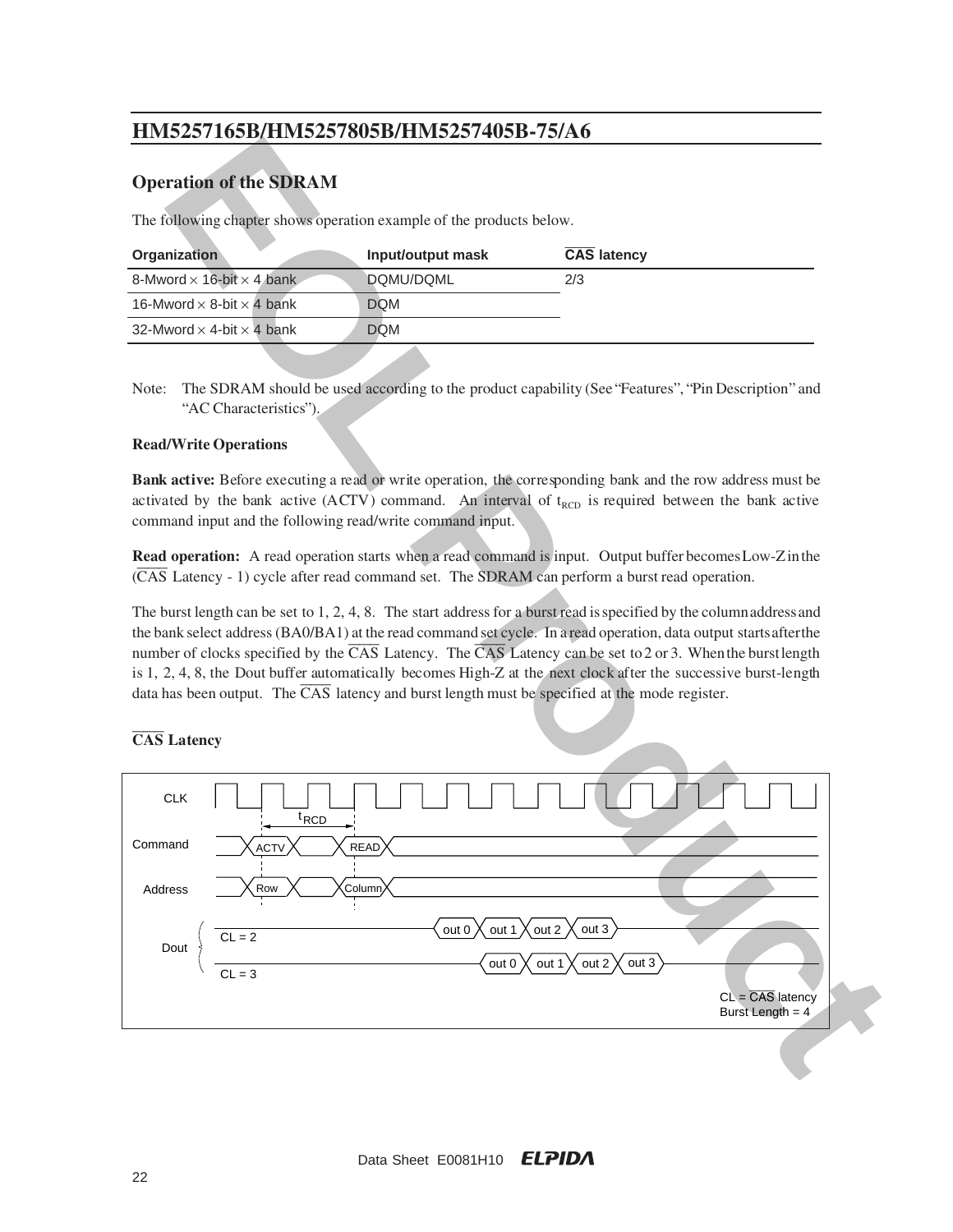

Write operation: Burst write or single write mode is selected by the OPCODE (BA1, BA0, A12, A11, A10, A9, A8) of the mode register.

**1. Burst write:** A burst write operation is enabled by setting OPCODE (A9, A8) to (0, 0). A burst write starts in the same clock as a write command set. (The latency of data input is 0 clock.) The burst length can be set to 1, 2, 4 and 8, like burst read operations. The write start address is specified by the column address and the bank select address (BA0/BA1) at the write command set cycle.

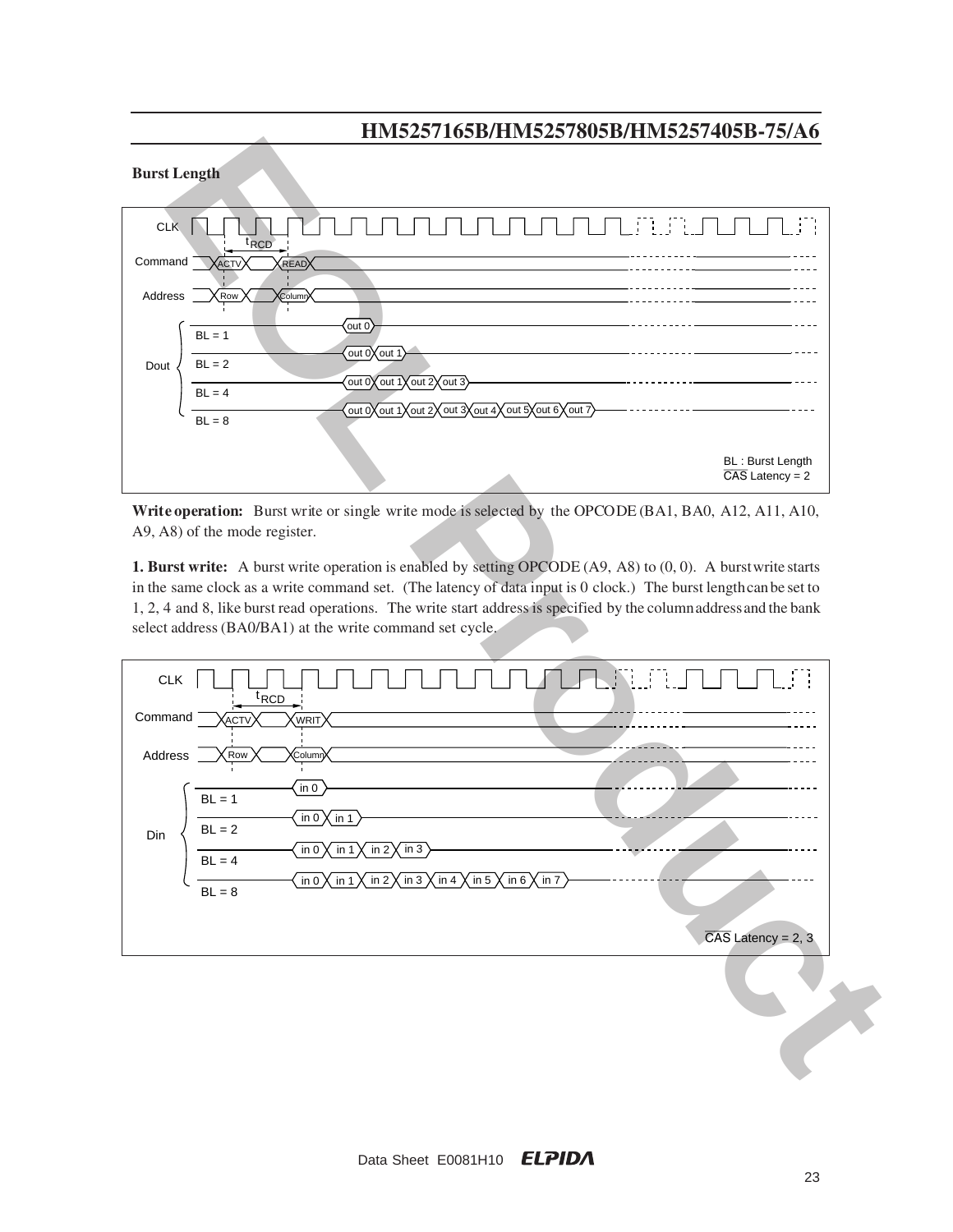**2. Single write:** A single write operation is enabled by setting OPCODE (A9, A8) to (1, 0). In a single write operation, data is only written to the column address and the bank select address (BA0/BA1) specified by the write command set cycle without regard to the burst length setting. (The latency of data input is 0 clock).



#### **Auto Precharge**

**Read with auto-precharge:** In this operation, since precharge is automatically performed after completing a read operation, a precharge command need not be executed after each read operation. The command executed for the same bank after the execution of this command must be the bank active (ACTV) command. In addition, an interval defined by  $l_{APR}$  is required before execution of the next command.

| <b>CAS latency</b> | <b>Precharge start cycle</b>            |
|--------------------|-----------------------------------------|
|                    | 2 cycle before the final data is output |
|                    | 1 cycle before the final data is output |



**Burst Read** (Burst Length = 4)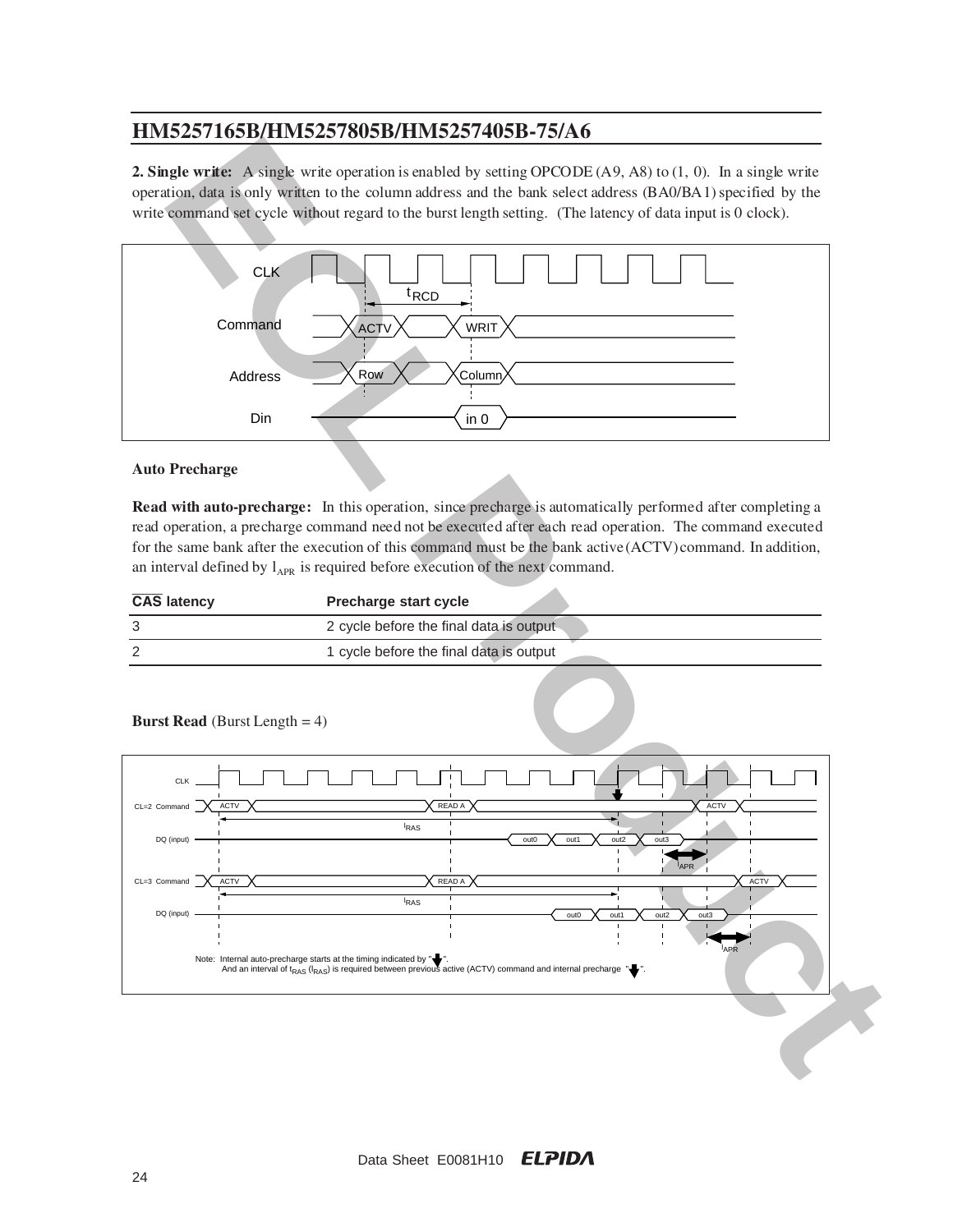**Write with auto-precharge:** In this operation, since precharge is automatically performed after completing a burst write or single write operation, a precharge command need not be executed after each write operation. The command executed for the same bank after the execution of this command must be the bank active (ACTV) command. In addition, an interval of  $l_{APW}$  is required between the final valid data input and input of next command.

### **Burst Write (Burst Length = 4)**



**Single Write**

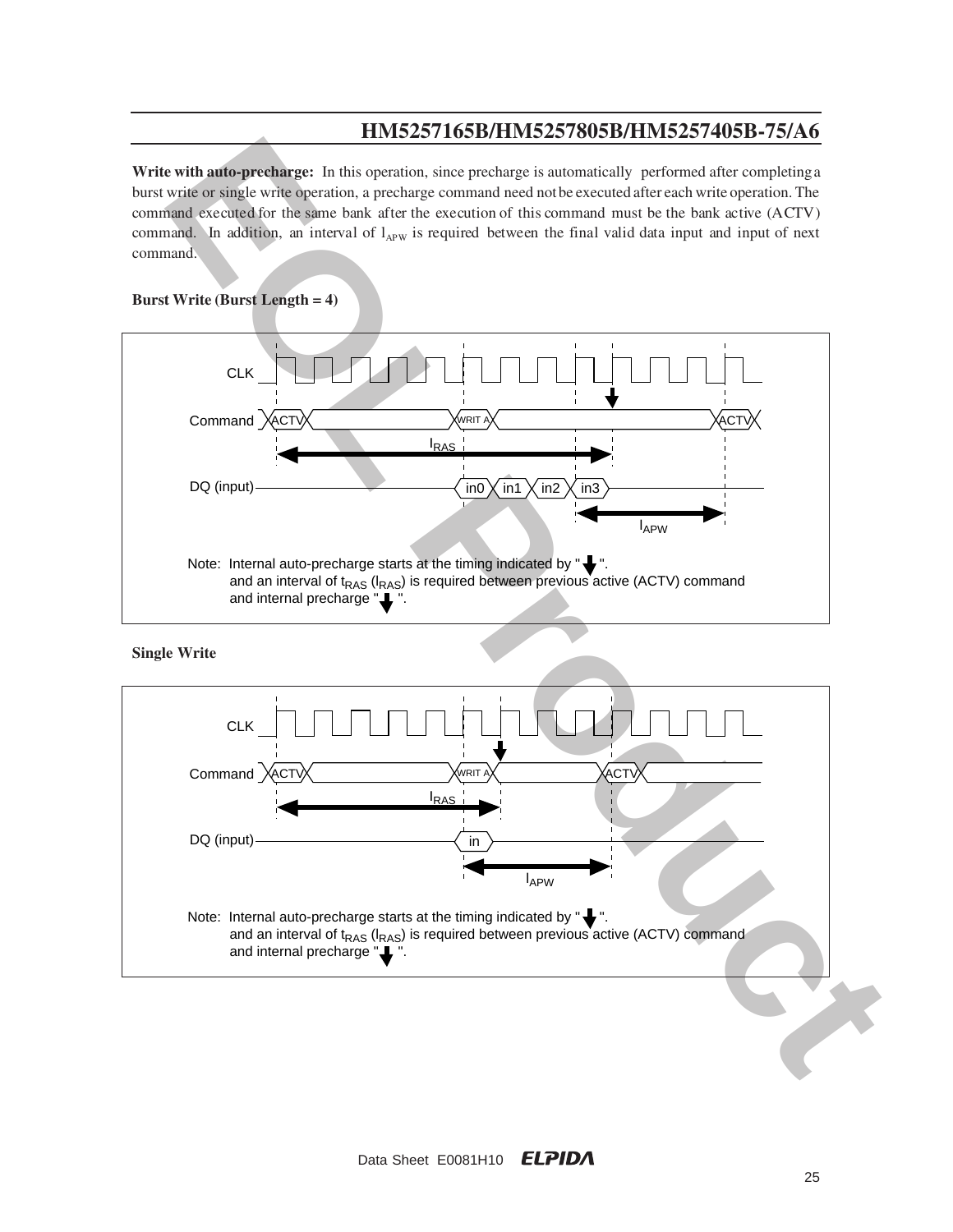#### **Command Intervals**

### **Read command to Read command interval:**

**1. Same bank, same ROW address:** When another read command is executed at the same ROW address of the same bank as the preceding read command execution, the second read can be performed after an interval of no less than 1 clock. Even when the first command is a burst read that is not yet finished, the data read by the second command will be valid.

### **READ to READ Command Interval** (same ROW address in same bank)



**2. Same bank, different ROW address:** When the ROW address changes on same bank, consecutive read commands cannot be executed; it is necessary to separate the two read commands with a precharge command and a bank-active command.

**3. Different bank:** When the bank changes, the second read can be performed after an interval of no less than 1 clock, provided that the other bank is in the bank-active state. Even when the first command is a burst read that is not yet finished, the data read by the second command will be valid.

**READ to READ Command Interval** (different bank)

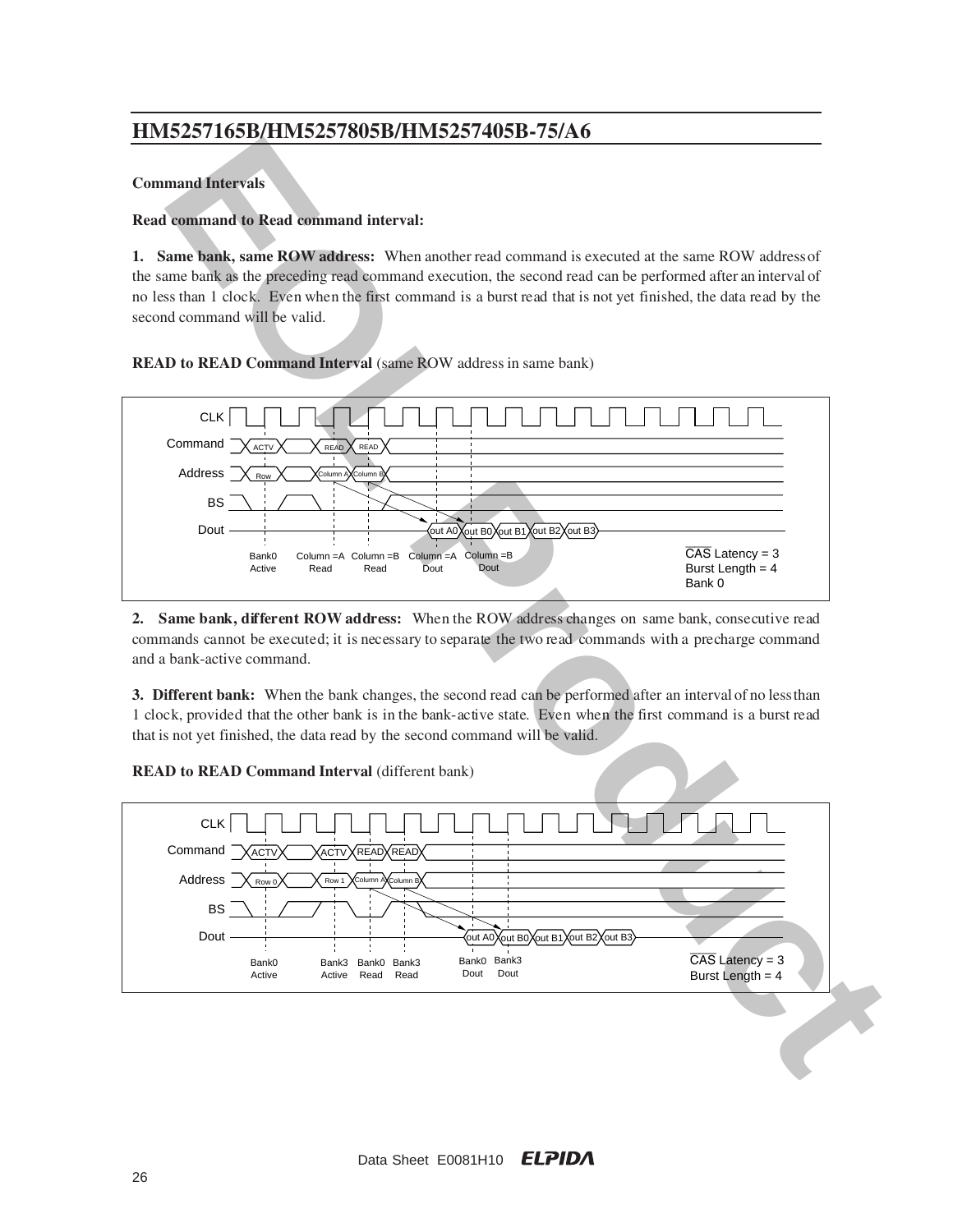#### **Write command to Write command interval:**

**1. Same bank, same ROW address:** When another write command is executed at the same ROW address of the same bank as the preceding write command, the second write can be performed after an interval of no less than 1 clock. In the case of burst writes, the second write command has priority.

**WRITE to WRITE Command Interval** (same ROW address in same bank)



2. Same bank, different ROW address: When the ROW address changes, consecutive write commands cannot be executed; it is necessary to separate the two write commands with a precharge command and a bank-active command.

**3. Different bank:** When the bank changes, the second write can be performed after an interval of no less than 1 clock, provided that the other bank is in the bank-active state. In the case of burst write, the second write command has priority.

**WRITE to WRITE Command Interval (different bank)** 

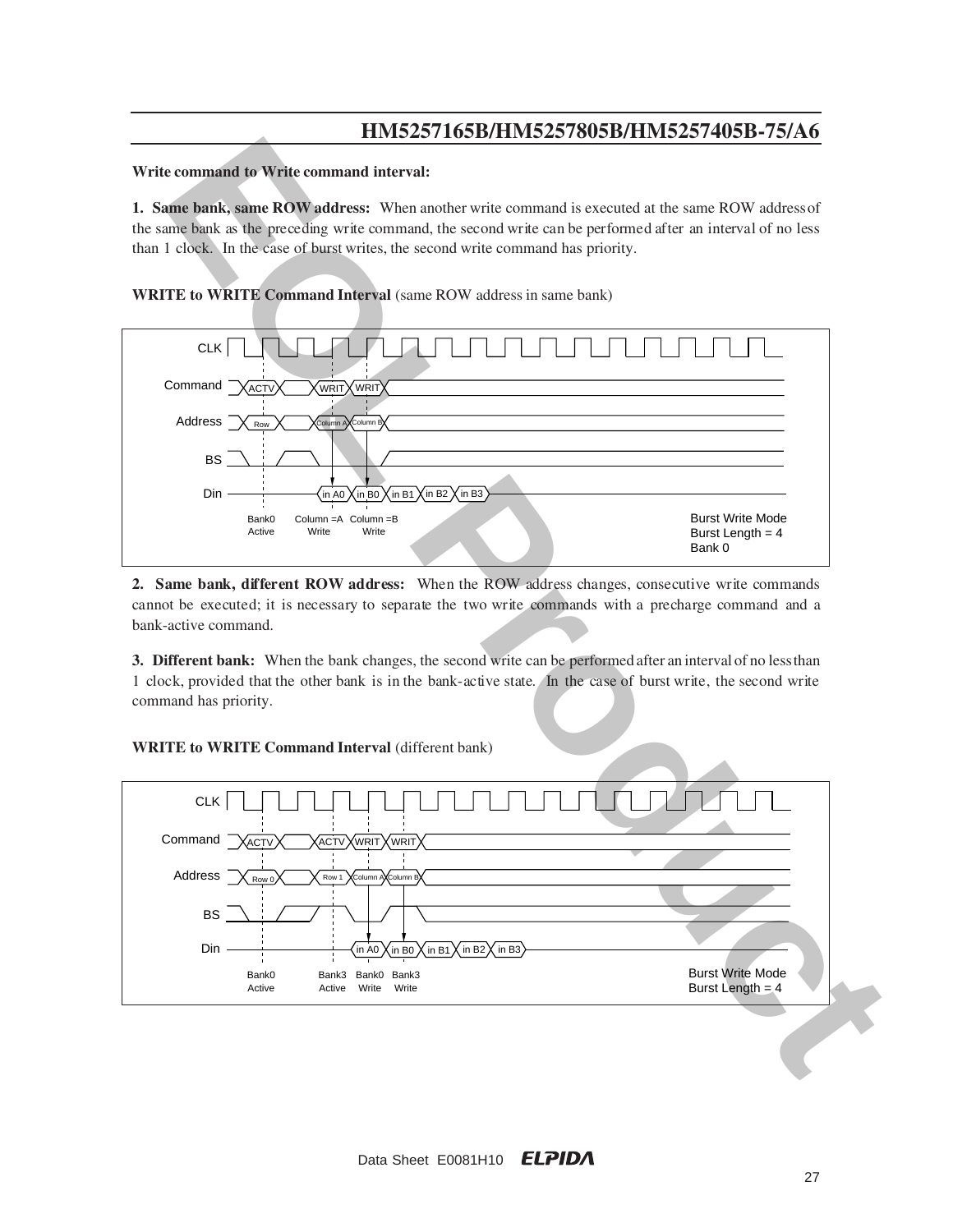### **Read command to Write command interval:**

**1. Same bank, same ROW address:** When the write command is executed at the same ROW address of the same bank as the preceding read command, the write command can be performed after an interval of no less than 1 clock. However, DQM, DQMU/DQML must be set High so that the output buffer becomes High-Z before data input.

# **READ to WRITE Command Interval (1)**



**READ to WRITE Command Interval (2)**



**2. Same bank, different ROW address:** When the ROW address changes, consecutive write commands cannot be executed; it is necessary to separate the two commands with a precharge command and a bank-active command.

**3. Different bank:** When the bank changes, the write command can be performed after an interval of no less than 1 cycle, provided that the other bank is in the bank-active state. However, DQM, DQMU/DQML must be set High so that the output buffer becomes High-Z before data input.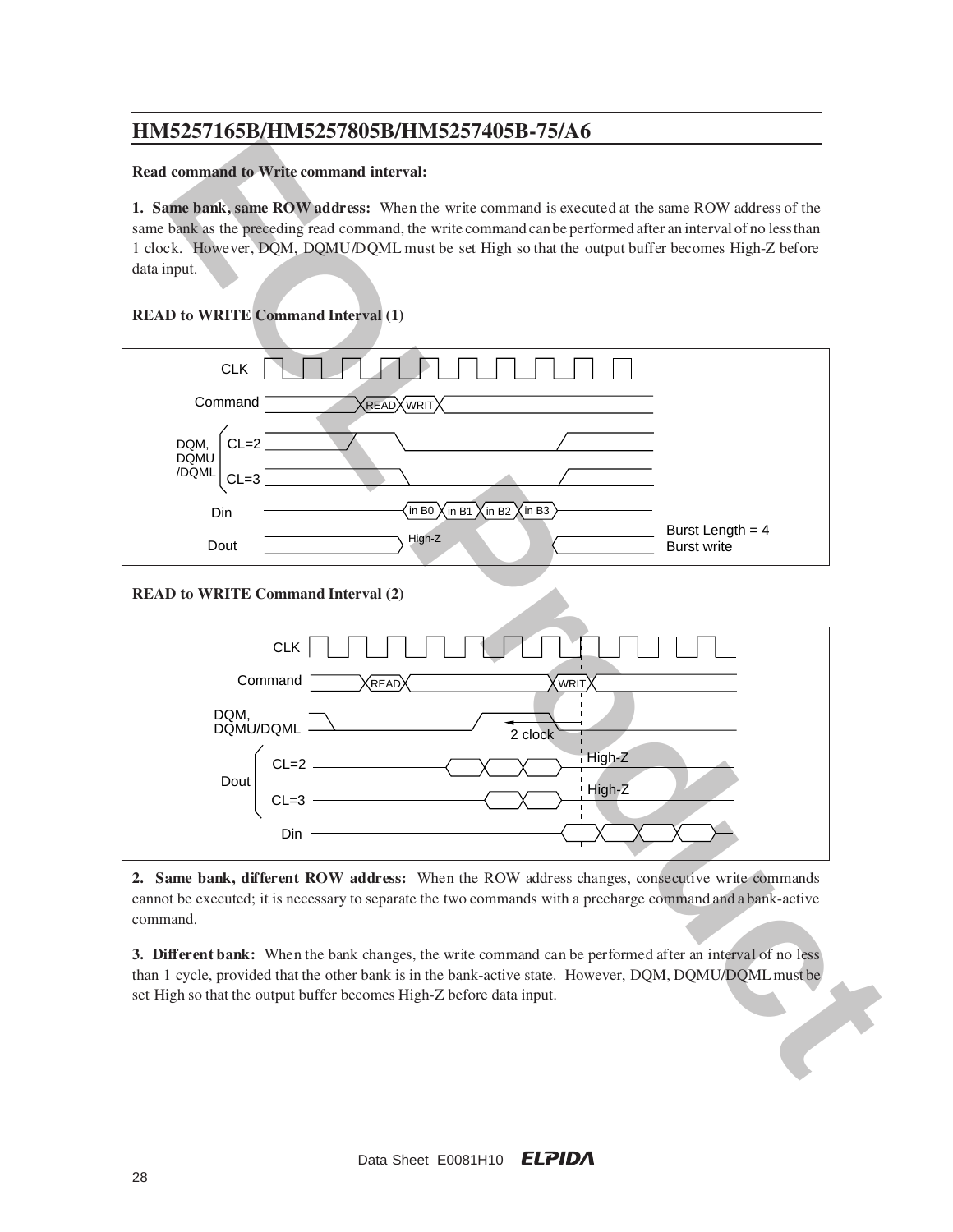#### **Write command to Read command interval:**

**1. Same bank, same ROW address:** When the read command is executed at the same ROW address of the same bank as the preceding write command, the read command can be performed after an interval of no less than 1 clock. Howe ver, in the case of a burst write, data will continue to be written until one clock before the read command is executed.



### **WRITE to READ Command Interval (1)**

**WRITE to READ Command Interval (2)**



**2. Same bank, different ROW address:** When the ROW address changes, consecutive read commands cannot be executed; it is necessary to separate the two commands with a precharge command and a bank-active command.

**3. Different bank:** When the bank changes, the read command can be performed after an interval of no less than 1 clock, provided that the other bank is in the bank-active state. However, in the case of a burst write, data will continue to be written until one clock before the read command is executed (as in the case of the same bank and the same address).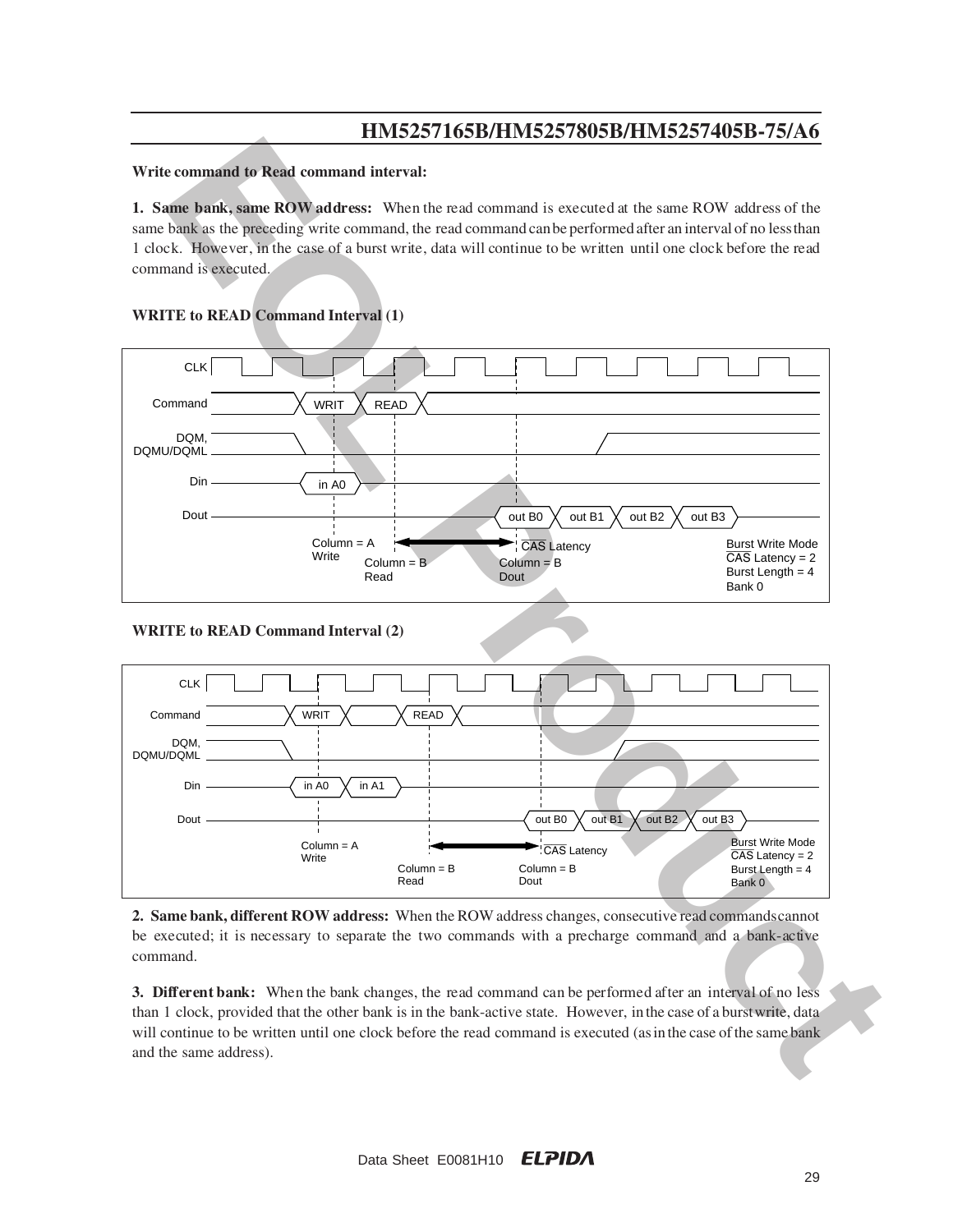#### **Read with auto precharge to Read command interval**

**1. Different bank:** When some banks are in the active state, the second read command (another bank) is executed. Even when the first read with auto-precharge is a burst read that is not yet finished, the data read by the second command is valid. The internal auto-precharge of one bank starts at the next clock of the second command.

### **Read with Auto Precharge to Read Command Interval (Different bank)**



**2. Same bank:** The consecutive read command (the same bank) is illegal.

### **Write with auto precharge to Write command interval**

**1. Different bank:** When some banks are in the active state, the second write command (another bank) is executed. In the case of burst writes, the second write command has priority. The internal auto-precharge of one bank starts at the next clock of the second command .

### **Write with Auto Precharge to Write Command Interval** (Different bank)



#### **2. Same bank:** The consecutive write command (the same bank) is illegal.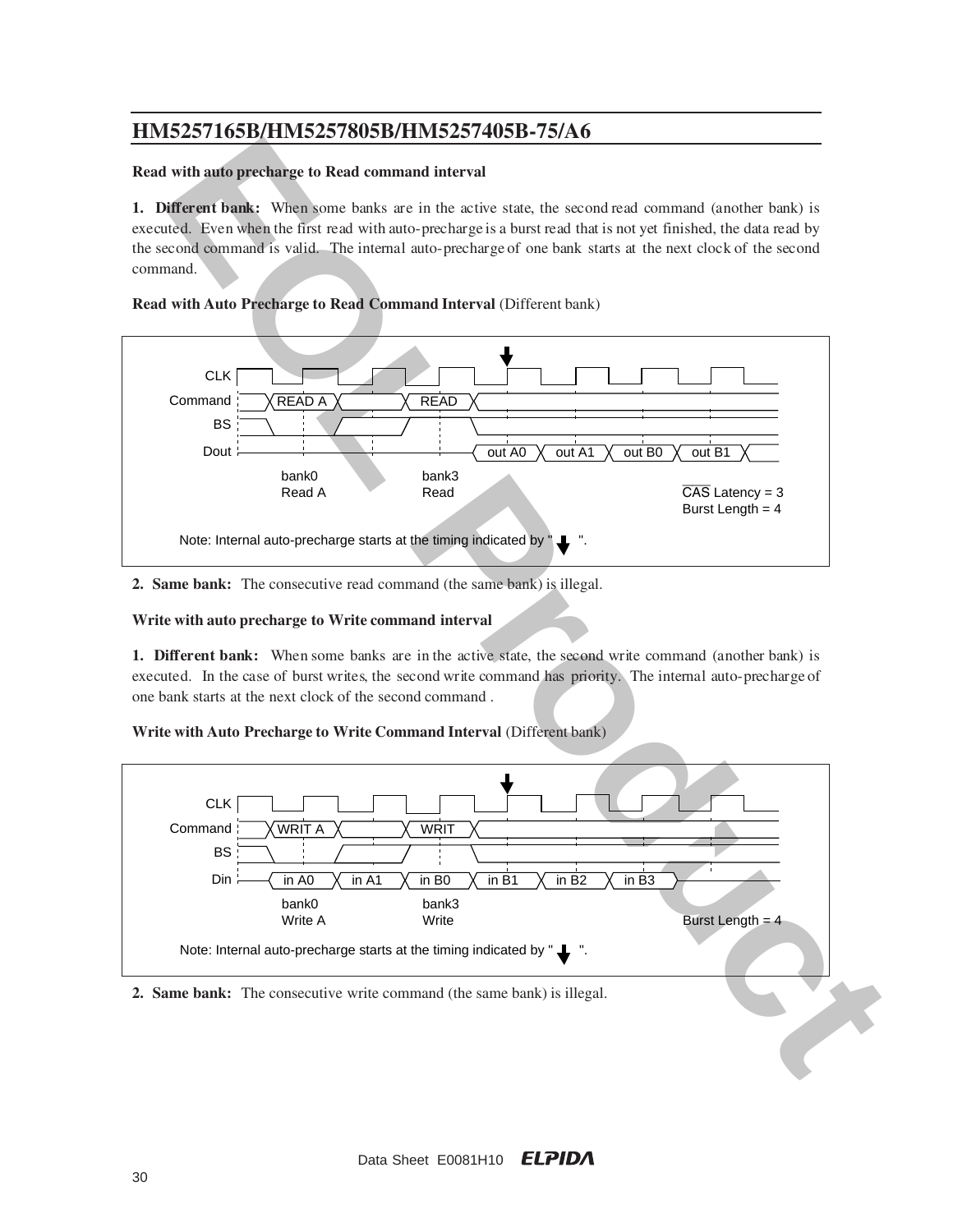#### **Read with auto precharge to Write command interval**

**1. Different bank:** When some banks are in the active state, the second write command (another bank) is executed. However, DQM, DQMU/DQML must be set High so that the output buffer becomes High-Z before data input. The internal auto-precharge of one bank starts at the next clock of the second command.





**2. Same bank:** The consecutive write command from read with auto precharge (the same bank) is illegal. It is necessary to separate the two commands with a bank active command.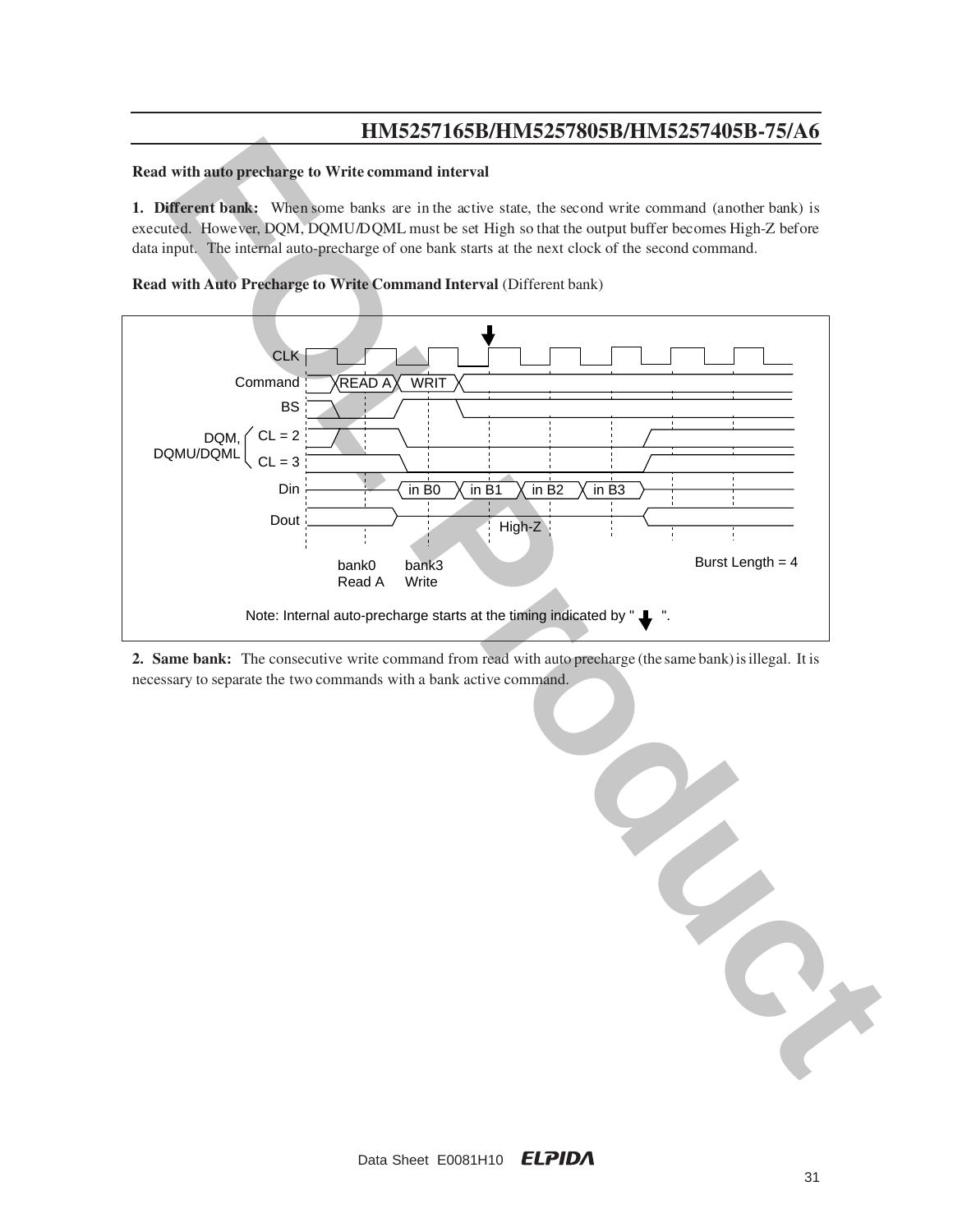### **Write with auto precharge to Read command interval**

**1. Different bank:** When some banks are in the active state, the second read command (another bank) is executed. However, in case of a burst write, data will continue to be written until one clock before the read command is executed. The internal auto-precharge of one bank starts at the next clock of the second command.



**Write with Auto Precharge to Read Command Interval** (Different bank)

**2. Same bank:** The consecutive read command from write with auto precharge (the same bank) is illegal. It is necessary to separate the two commands with a bank active command.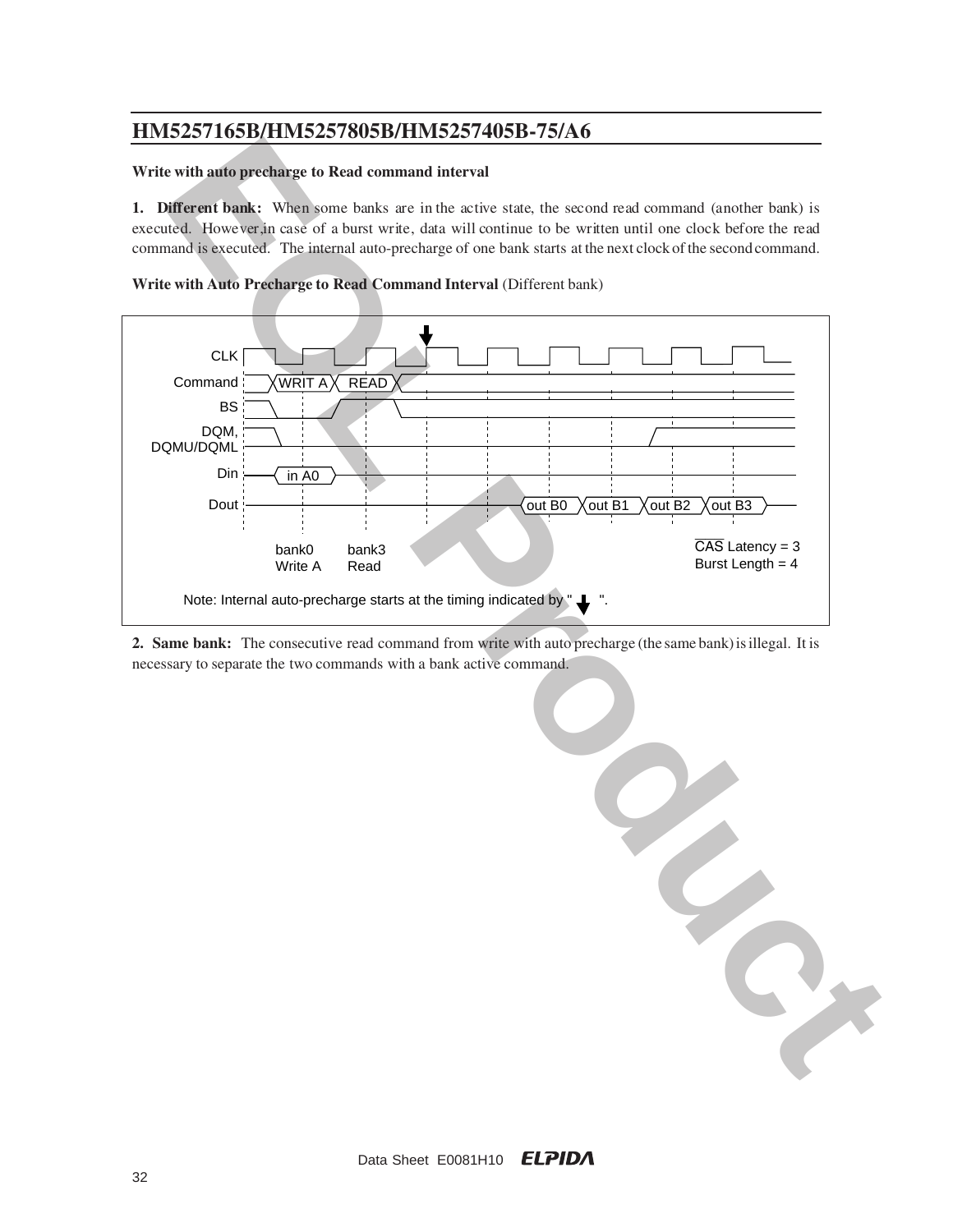#### **Read command to Precharge command interval (same bank):**

When the precharge command is executed for the same bank as the read command that preceded it, the minimum interval between the two commands is one clock. However, since the output buffer then becomes High-Z after the clocks defined by  $l_{HZP}$ , there is a case of interruption to burst read data output will be interrupted, if the precharge command is input during burst read. To read all data by burst read, the clocks defined by l<sub>EP</sub> must be assured as an interval from the final data output to precharge command execution.

### **READ to PRECHARGE Command Interval (same bank): To output all data**



### $\overline{CAS}$  Latency = 2, Burst Length = 4

### **CAS Latency = 3, Burst Length = 4**

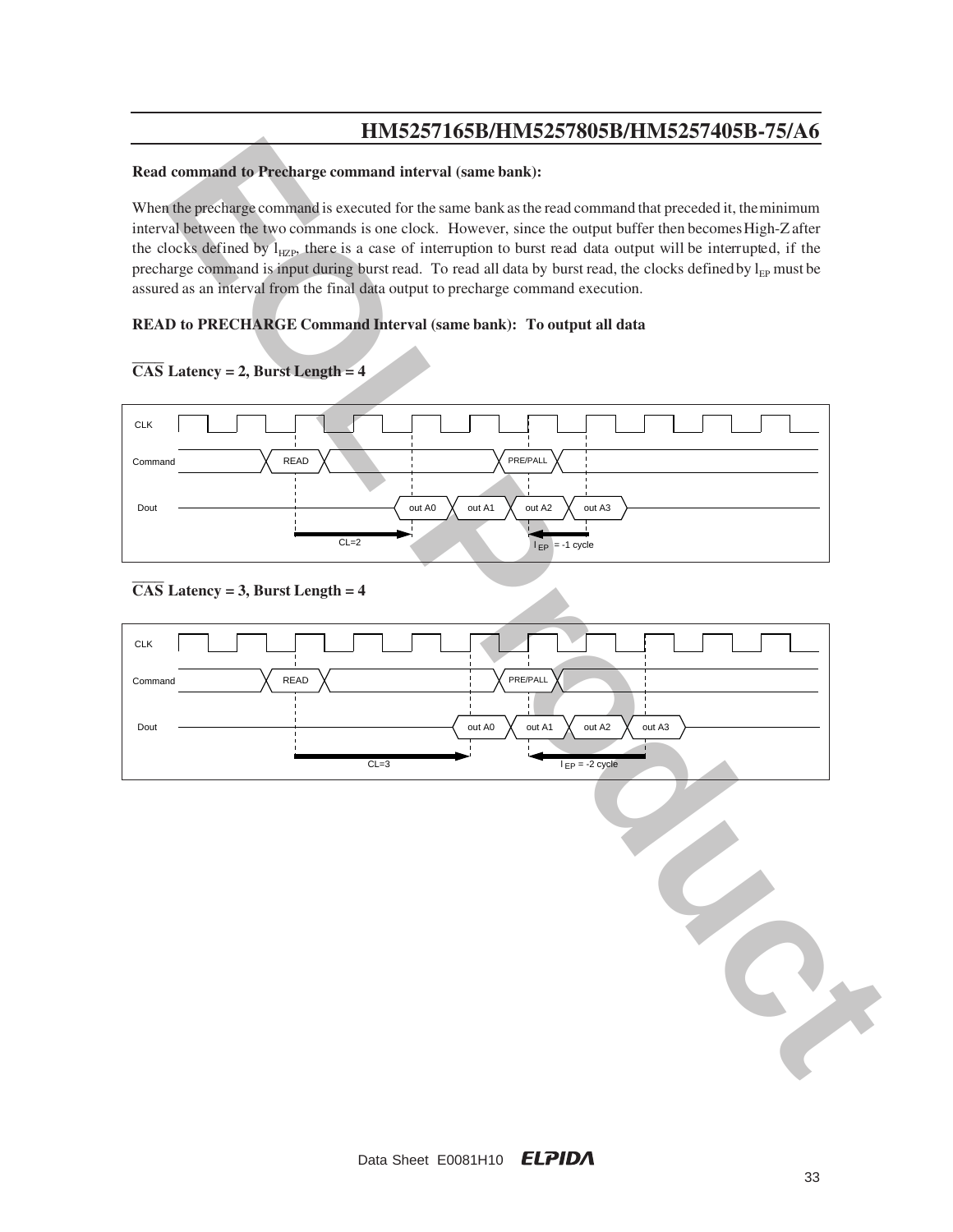### **READ to PRECHARGE Command Interval (same bank): To stop output data**

**CAS Latency = 2, Burst Length = 1, 2, 4, 8**



### **CAS Latency = 3, Burst Length = 1, 2, 4, 8**

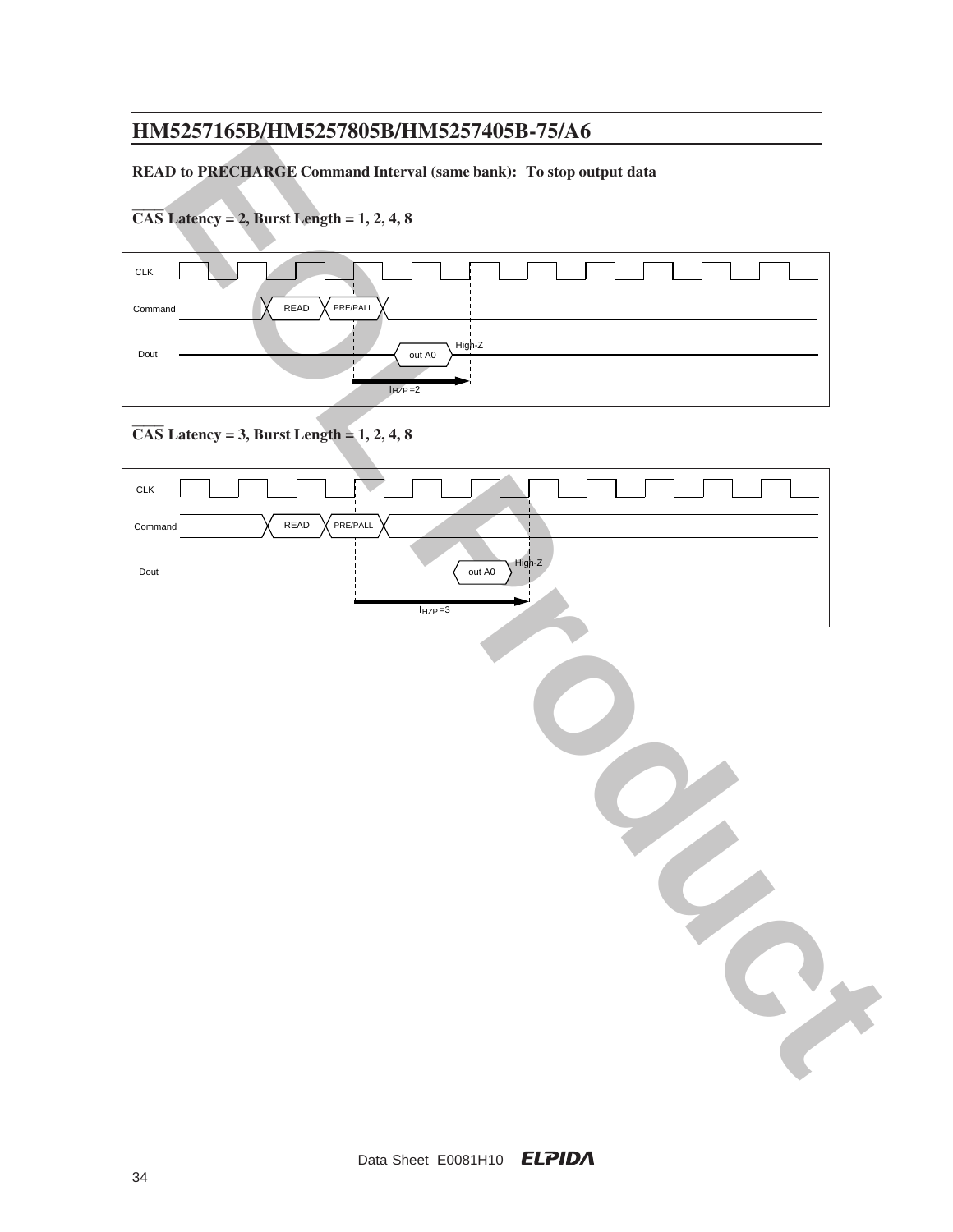**Write command to Precharge command interval (same bank):** When the precharge command is executed for the same bank as the write command that preceded it, the minimum interval between the two commands is 1 clock. However, if the burst write operation is unfinished, the input data must be masked by means of DQM, DQMU/DQML for assurance of the clock defined by  $t_{DPL}$ .

### **WRITE to PRECHARGE Command Interval (same bank)**



**Burst Length = 4** (To stop write operation)

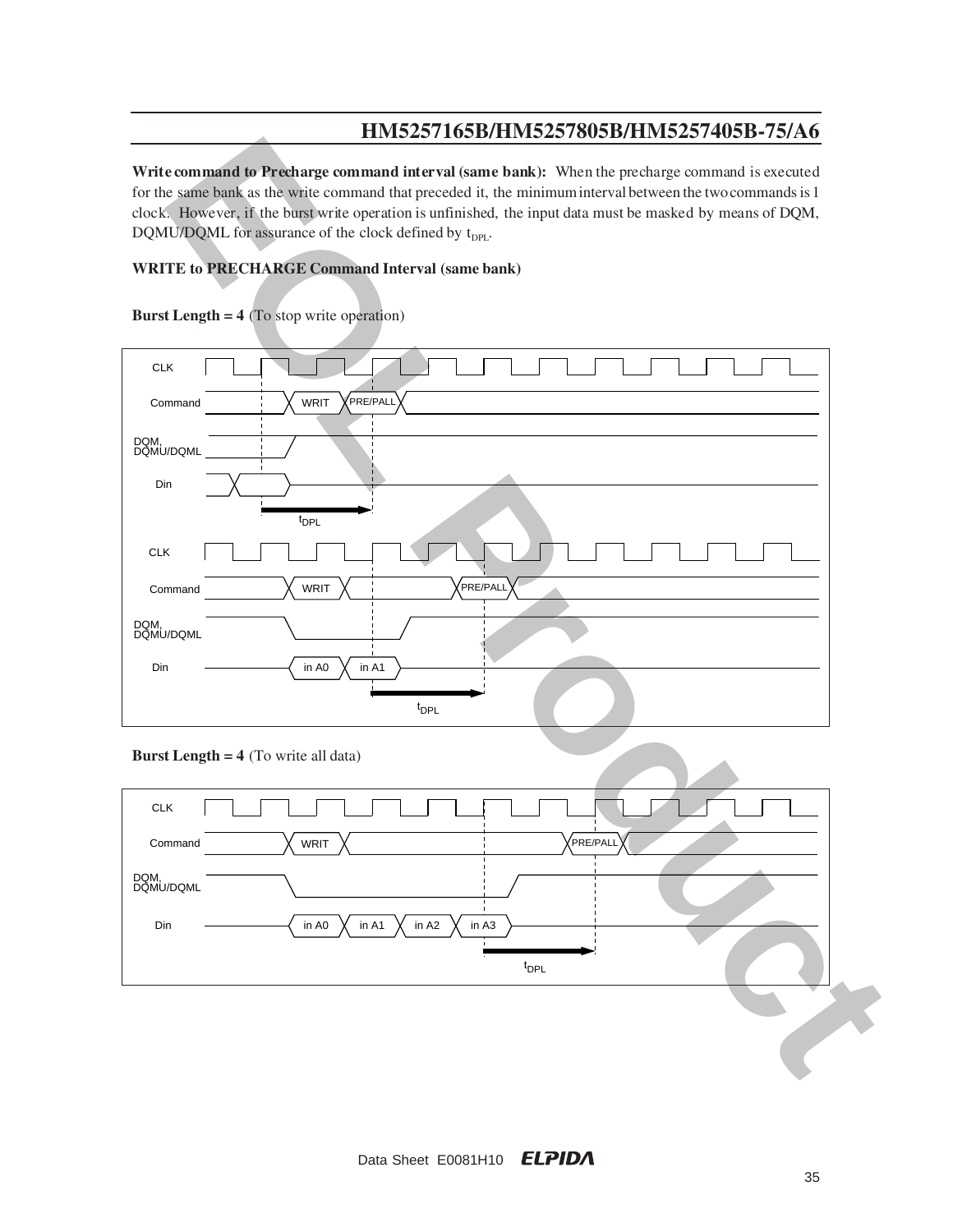### **Bank active command interval:**

**1. Same bank:** The interval between the two bank-active commands must be no less than  $t_{RC}$ .

**2. In the case of different bank-active commands:** The interval between the two bank-active commands must be no less than  $t_{RRD}$ .

#### **Bank Active to Bank Active for Same Bank**



#### **Bank Active to Bank Active for Different Bank**

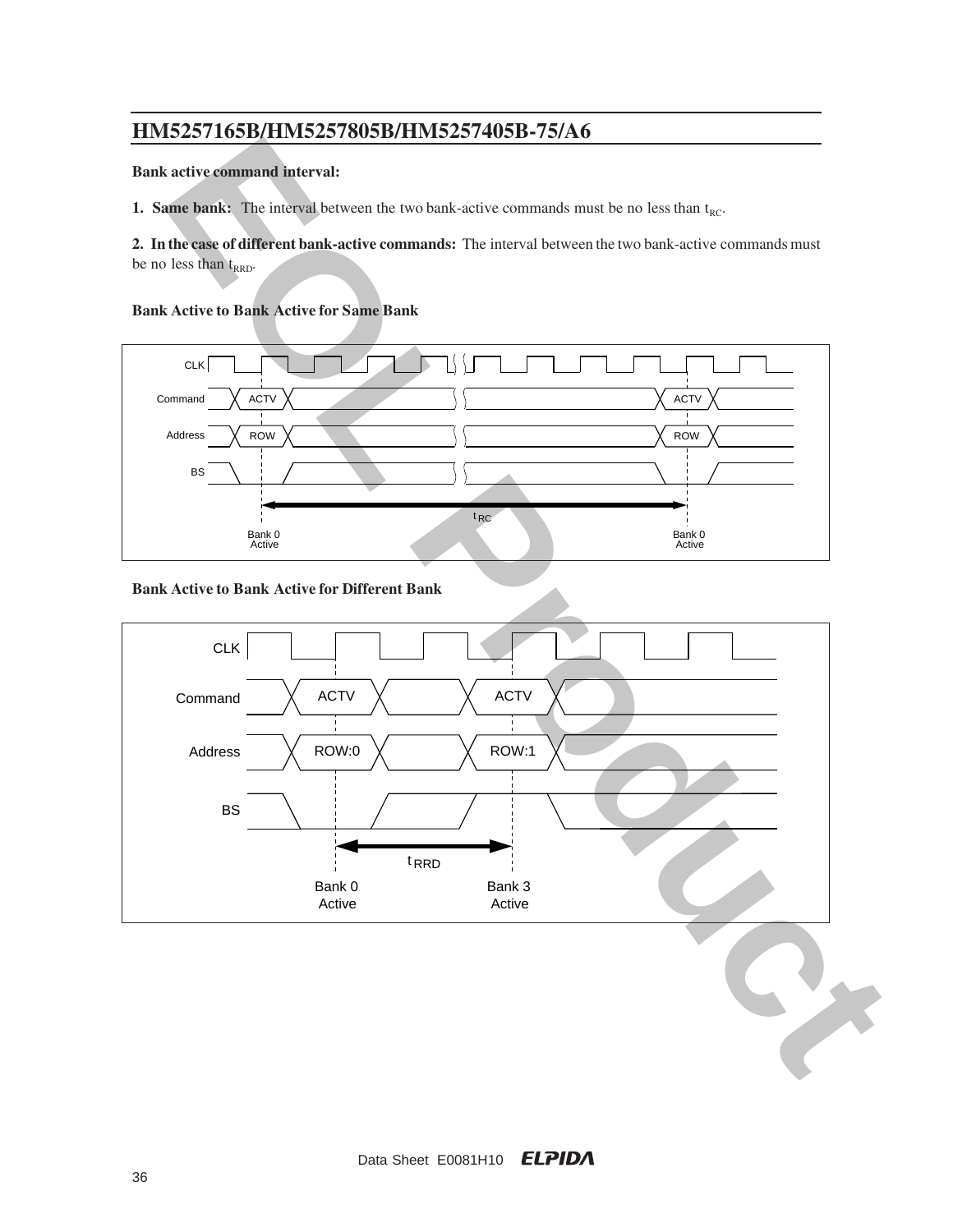Mode register set to Bank-active command interval: The interval between setting the mode register and executing a bank-active command must be no less than  $l_{\text{RSA}}$ .

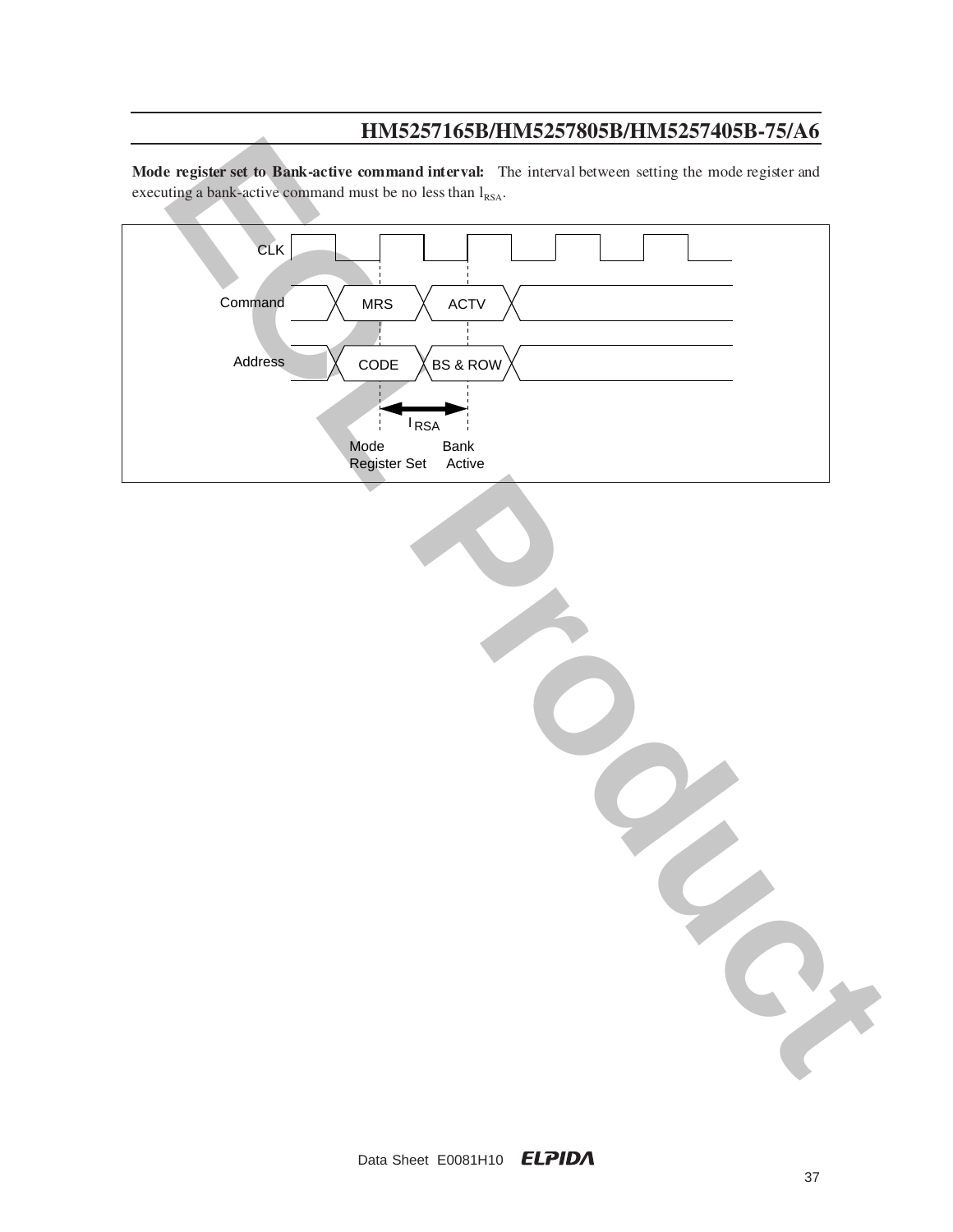### **DQM Control**

The DQM mask the DQ data. The DQMU and DQML mask the upper and lower bytes of the DQ data, respectively. The timing of DQMU/DQML is different during reading and writing.

**Reading:** When data is read, the output buffer can be controlled by DQM, DQMU/DQML. By setting DQM, DQMU/DQML to Low, the output buffer becomes Low-Z, enabling data output. By setting DQM, DQMU/DQML to High, the output buffer becomes High-Z, and the corresponding data is not output. Howe ver, internal reading operations continue. The latency of DQM, DQMU/DQML during reading is 2 clocks.

**Writing:** Input data can be masked by DQM, DQMU/DQML. By setting DQM, DQMU/DQML to Low, data can be written. In addition, when DQM, DQMU/DQML is set to High, the corresponding data is not written, and the previous data is held. The latency of DQM, DQMU/DQML during writing is 0 clock.

#### **Reading**

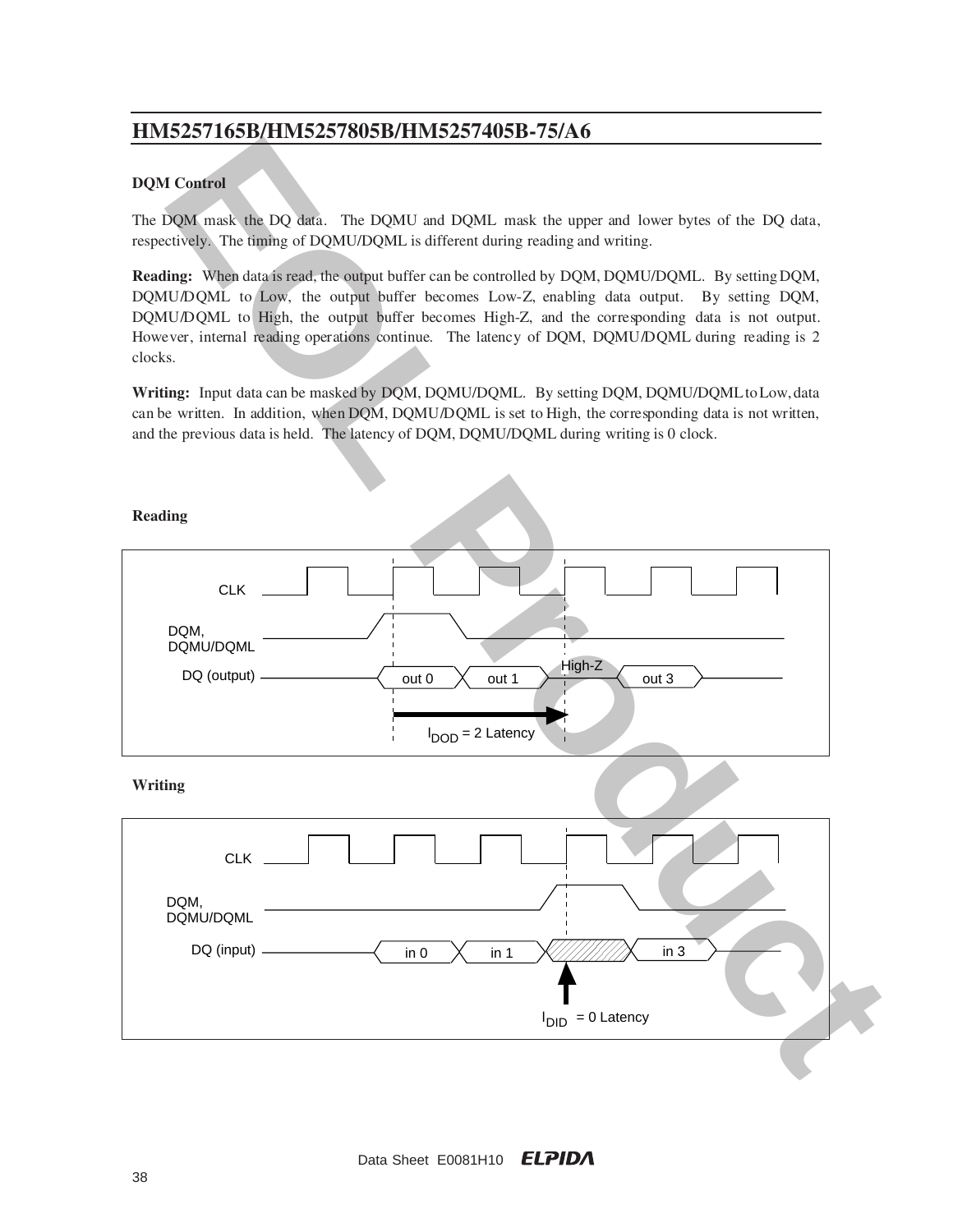#### **Refresh**

**EVALUATION**<br> **EVALUATION**<br> **EVALUATION**<br> **EVALUATION**<br> **EVALUATION**<br> **EVALUATION**<br> **EVALUATION**<br> **EVALUATION**<br> **EVALUATION**<br> **EVALUATION**<br> **EVALUATION**<br> **EVALUATION**<br> **EVALUATION**<br> **EVALUATION**<br> **EVALUATION**<br> **EVALUATION Auto-refresh:** All the banks must be precharged before executing an auto-refresh command. Since the autorefresh command updates the internal counter every time it is executed and determines the banks and the ROW addresses to be refreshed, external address specification is not required. The refresh cycle is 8192 cycles/64 ms. (8192 cycles are required to refresh all the ROW addresses.) The output buffer becomes High-Z after auto-refresh start. In addition, since a precharge has been completed by an internal operation after the autorefresh, an additional precharge operation by the precharge command is not required.

**Self-refresh:** After executing a self-refresh command, the self-refresh operation continues while CKE is held Low. During self-refresh operation, all ROW addresses are refreshed by the internal refresh timer. A selfre fre sh is terminated by a self-refresh exit command. Before and after self-refresh mode, execute auto-refresh to all refresh addresses in or within 64 ms period on the condition (1) and (2) below.

(1) Enter self-refresh mode within  $7.8 \mu s$  after either burst refresh or distributed refresh at equal interval to all refresh addresses are completed.

(2) Start burst refresh or distributed refresh at equal interval to all refresh addresses within  $7.8 \mu s$  after exiting from self-refresh mode.

#### **Others**

**Power-down mode:** The SDRAM enters power-down mode when CKE goes Low in the IDLE state. In power down mode, power consumption is suppressed by deactivating the input initial circuit. Power down mode continues while CKE is held Low. In addition, by setting CKE to High, the SDRAM exits from the power down mode, and command input is enabled from the next clock. In this mode, internal refresh is not performed.

**Clock suspend mode:** By driving CKE to Low during a bank-active or read/write operation, the SDRAM enters clock suspend mode. During clock suspend mode, external input signals are ignored and the internal state is maintained. When CKE is driven High, the SDRAM terminates clock suspend mode, and command input is enabled from the next clock. For details, refer to the "CKE Truth Table".

**Power-up sequence:** The SDRAM should be goes on the following sequence with power up.

The CLK, CKE,  $\overline{\text{CS}}$ , DOM, DOMU/DOML and DO pins keep low till power stabilizes. The CLK pin is stabilized within 100 µs after power stabilizes before the following initialization sequence. The CKE and DQM, DQMU/DQML is driven to high between power stabilizes and the initialization sequence.

This SDRAM has  $V_{CC}$  clamp diodes for CLK, CKE, CS DQM, DQMU/DQML and DQ pins. If these pins go high before power up, the large current flows from these pins to  $V_{\text{CC}}$  through the diodes.

**Initialization sequence:** When 200 µs or more has past after the above power-up sequence, all banks must be precharged using the precharge command (PALL). After  $t_{RP}$  delay, set 8 or more auto refresh commands (REF). Set the mode register set command (MRS) to initialize the mode register. We recommend that by keeping DQM, DQMU/DQML and CKE to High, the output buffer becomes High-Z during Initialization sequence, to avoid DQ bus contention on memory system formed with a number of device.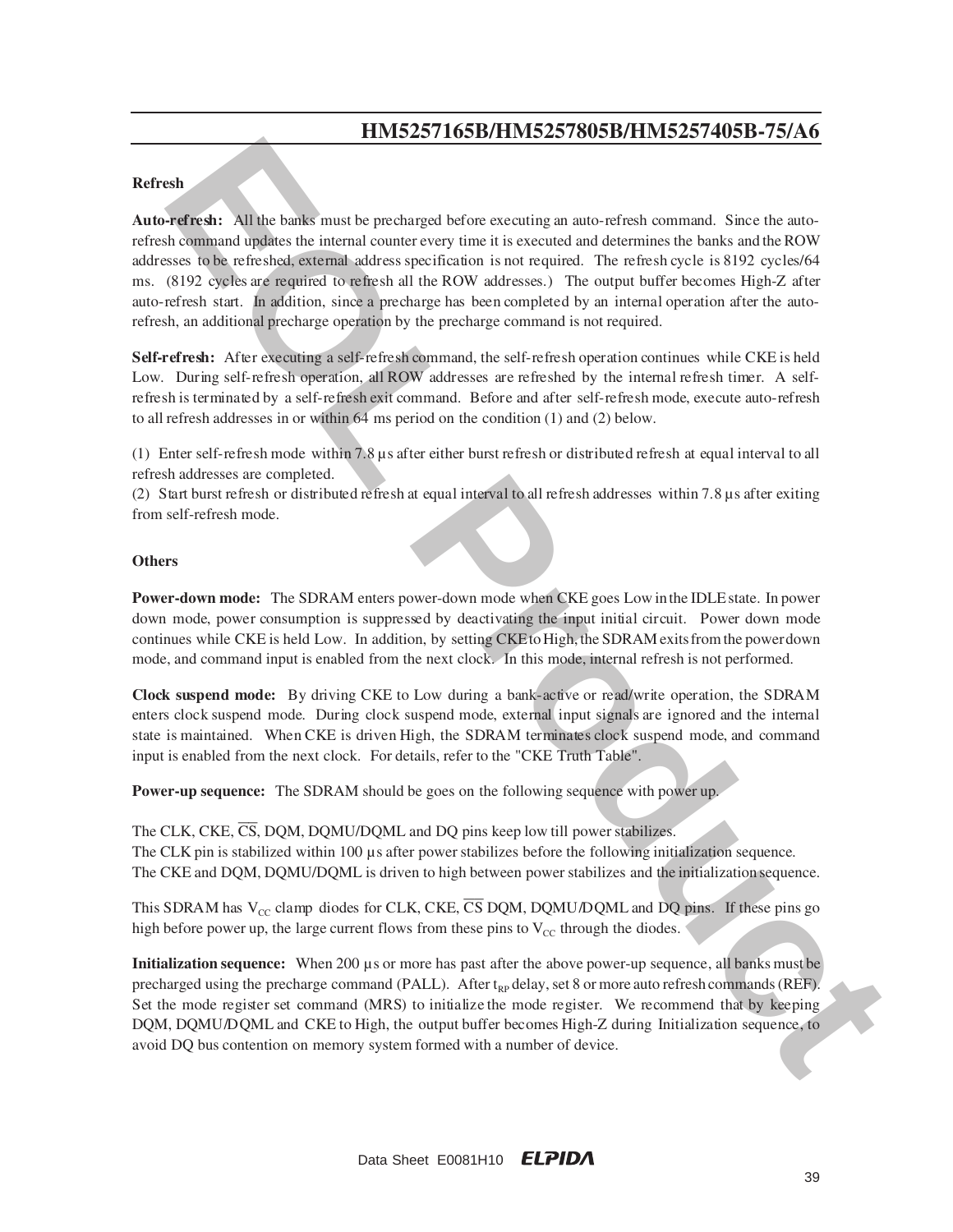

### **Absolute Maximum Ratings**

| <b>Parameter</b>                        | Symbol       | Value                                       | Unit | <b>Note</b> |
|-----------------------------------------|--------------|---------------------------------------------|------|-------------|
| Voltage on any pin relative to $V_{ss}$ |              | $-0.5$ to $V_{cc}$ + 0.5<br>$(≤ 4.6$ (max)) | V    |             |
| Supply voltage relative to $V_{ss}$     | $V_{\rm CC}$ | $-0.5$ to $+4.6$                            |      |             |
| Short circuit output current            | lout         | 50 <sub>1</sub>                             | mA   |             |
| Power dissipation                       | $P_{\tau}$   | 1.2                                         | W    |             |
| Operating temperature                   | Topr         | 0 to $+60$                                  | °C   |             |
| Storage temperature                     | Tstg         | $-55$ to $+125$                             | °C   |             |
|                                         |              |                                             |      |             |

Note: 1. Respect to  $V_{ss}$ .

### **DC Operating Conditions** (Ta = 0 to +60°C)

| <b>Parameter</b>   | Symbol               | Min    | <b>Max</b>            | Unit | <b>Notes</b> |
|--------------------|----------------------|--------|-----------------------|------|--------------|
| Supply voltage     | $V_{cc}$ , $V_{cc}Q$ | 3.0    | 3.6                   |      | 1, 2         |
|                    | $V_{ss}$ , $V_{ss}Q$ |        |                       |      | 3            |
| Input high voltage | V <sub>IH</sub>      | 2.0    | $V_{\text{cc}} + 0.3$ |      | 1, 4         |
| Input low voltage  |                      | $-0.3$ | 0.8                   |      | 1.5          |

Notes: 1. All voltage referred to  $V_{ss}$ .

- 2. The supply voltage with all V $cc$  and V $_{cc}Q$  pins must be on the same level.
- 3. The supply voltage with all Vss and  $V_{ss}Q$  pins must be on the same level.
- 4.  $V_{\text{IH}}$  (max) =  $V_{\text{cc}}$  + 2.0 V for pulse width  $\leq$  3 ns at  $V_{\text{cc}}$ .
- 5.  $V_{IL}$  (min) =  $V_{SS}$  2.0 V for pulse width  $\leq$  3 ns at  $V_{SS}$ .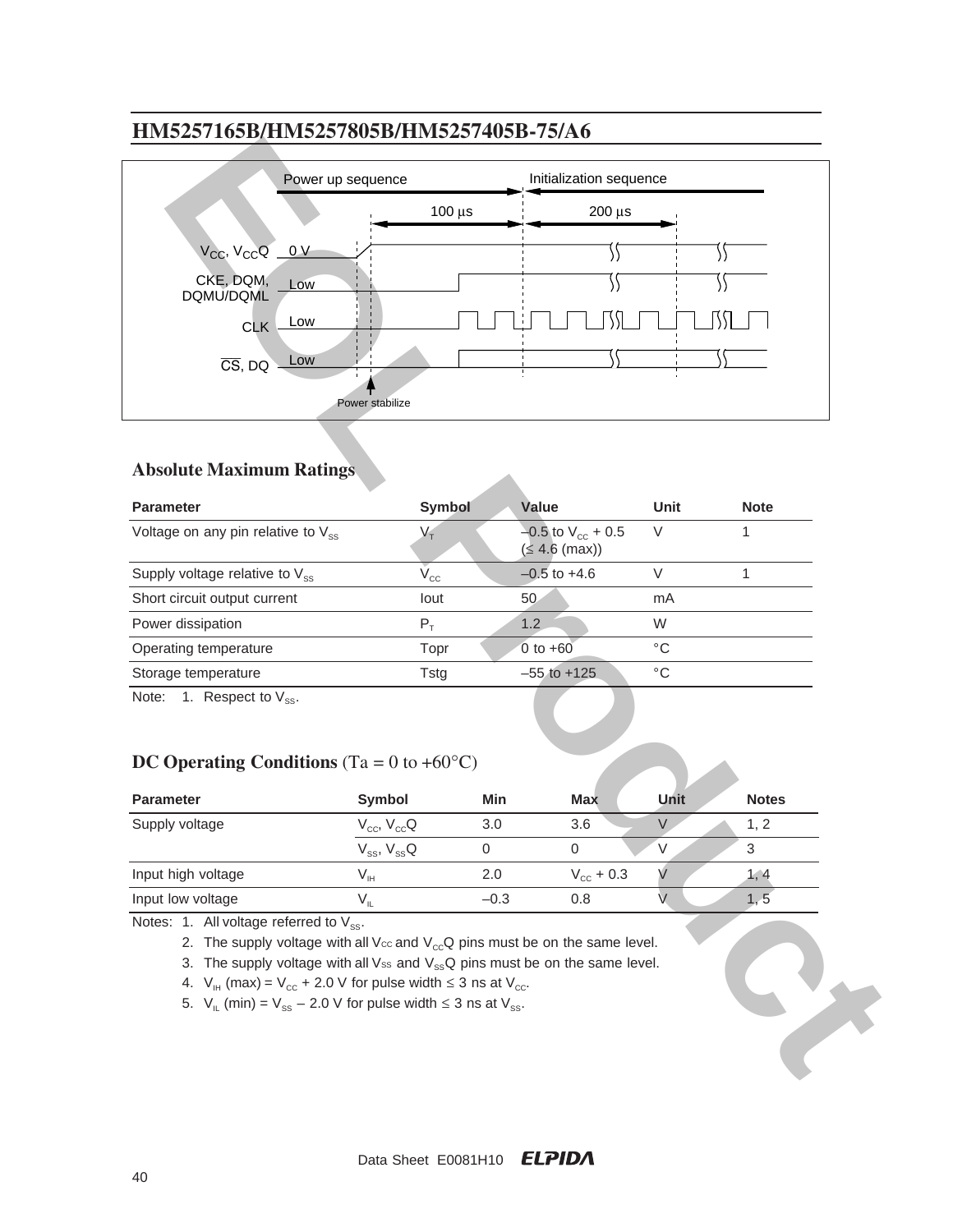# $V_{IL}/V_{IH}$  Clamp

## **Minimum V<sub>IL</sub> Clamp Current**

|                                                                                       | $1.10000$ $1.0000$ $1.00000$ $1.0000$ $1.0000$                                |
|---------------------------------------------------------------------------------------|-------------------------------------------------------------------------------|
| $V_{II}/V_{IH}$ Clamp                                                                 |                                                                               |
|                                                                                       | This SDRAM has $V_{IL}$ and $V_{IH}$ clamp for CLK, CKE, CS, DQM and DQ pins. |
|                                                                                       |                                                                               |
| Minimum VLL Clamp Current                                                             |                                                                               |
| $V_{IL} (V)$                                                                          | I(mA)                                                                         |
| $-2$                                                                                  | $-32$                                                                         |
| $-1.8$                                                                                | $-25$                                                                         |
| $-1.6$                                                                                | $-19$                                                                         |
| $-1.4$                                                                                | $-13$                                                                         |
| $-1.2$                                                                                | $-\bf 8$                                                                      |
| $-1$                                                                                  | $-4$                                                                          |
| $-0.9$                                                                                | $-2$                                                                          |
| $-0.8$                                                                                | $-0.6$                                                                        |
| $-0.6$                                                                                | $\overline{0}$                                                                |
| $-0.4$                                                                                | $\mathsf{O}$                                                                  |
| $-0.2$                                                                                | $\mathbf 0$                                                                   |
| $\mathbf 0$                                                                           | $\mathsf{O}\xspace$                                                           |
|                                                                                       |                                                                               |
| $0\frac{1}{2}$<br>$-5$<br>$-10$<br>1(mA)<br>$-15$<br>$-20$<br>$-25$<br>$-30$<br>$-35$ | $-1.5$<br>$-0.5$<br>0<br>$\mathsf{V}_{\mathsf{IL}}\left(\mathsf{V}\right)$    |
|                                                                                       |                                                                               |

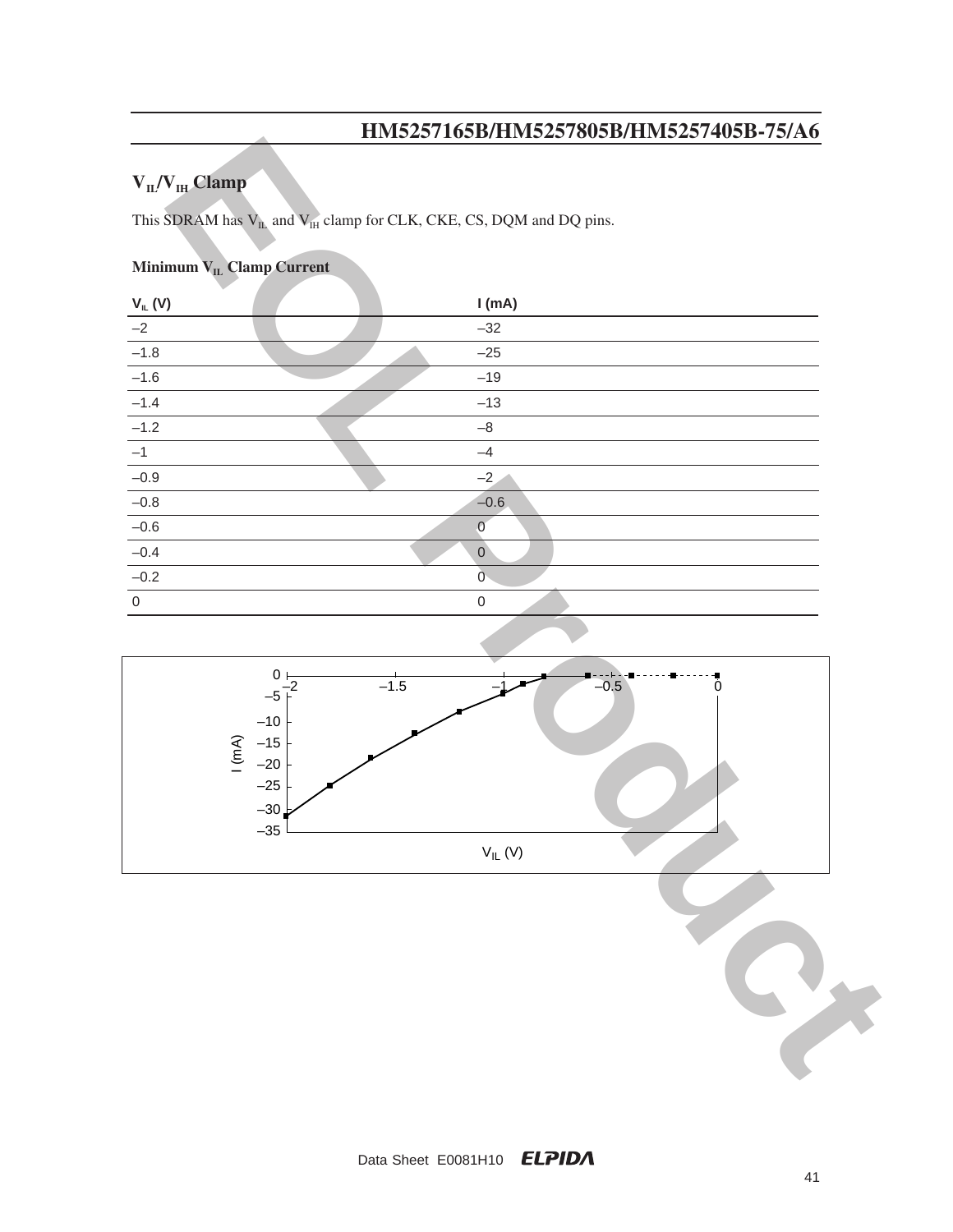# **Minimum V<sub>IH</sub> Clamp Current**

| Minimum VIH Clamp Current |                                                                                 |
|---------------------------|---------------------------------------------------------------------------------|
| $V_{H}$ (V)               | I(mA)                                                                           |
| $V_{cc}$ + 2              | $10$                                                                            |
| $\rm V_{\rm cc}$ + 1.8    | $\,8\,$                                                                         |
| $V_{\rm cc}$ + 1.6        | 5.5                                                                             |
| $V_{\rm cc}$ + 1.4        | 3.5                                                                             |
| $V_{\rm cc}$ + 1.2        | $1.5$                                                                           |
| $V_{cc}$ + 1              | $0.3\,$                                                                         |
| $\rm V_{\rm CC}+0.8$      | $\mathbf 0$                                                                     |
| $\rm V_{\rm cc}$ + 0.6    | $\mathbf 0$                                                                     |
| $\rm V_{\rm CC}$ + 0.4    | $\mathbf 0$                                                                     |
| $\rm V_{\rm cc}$ + 0.2    | $\mathbf 0$                                                                     |
| $\rm V_{cc}$ + 0          | $\mathbf 0$                                                                     |
|                           |                                                                                 |
|                           |                                                                                 |
| $10$                      |                                                                                 |
| $\bf 8$                   |                                                                                 |
| 1(mA)<br>$\,6\,$          |                                                                                 |
| $\overline{\mathbf{4}}$   |                                                                                 |
| $\sqrt{2}$                |                                                                                 |
| $0+$                      |                                                                                 |
| $V_{CC}$ + 0              | $V_{\rm CC}$ + 0.5<br>$V_{\text{CC}}$ + 1.5<br>$V_{\rm CC}$ + 2<br>$V_{CC}$ + 1 |
|                           | $\mathsf{V}_{\mathsf{IH}}\left(\mathsf{V}\right)$                               |
|                           |                                                                                 |
|                           |                                                                                 |
|                           |                                                                                 |
|                           |                                                                                 |
|                           |                                                                                 |
|                           |                                                                                 |
|                           |                                                                                 |
|                           |                                                                                 |
|                           |                                                                                 |
|                           |                                                                                 |
|                           |                                                                                 |
|                           |                                                                                 |
|                           |                                                                                 |



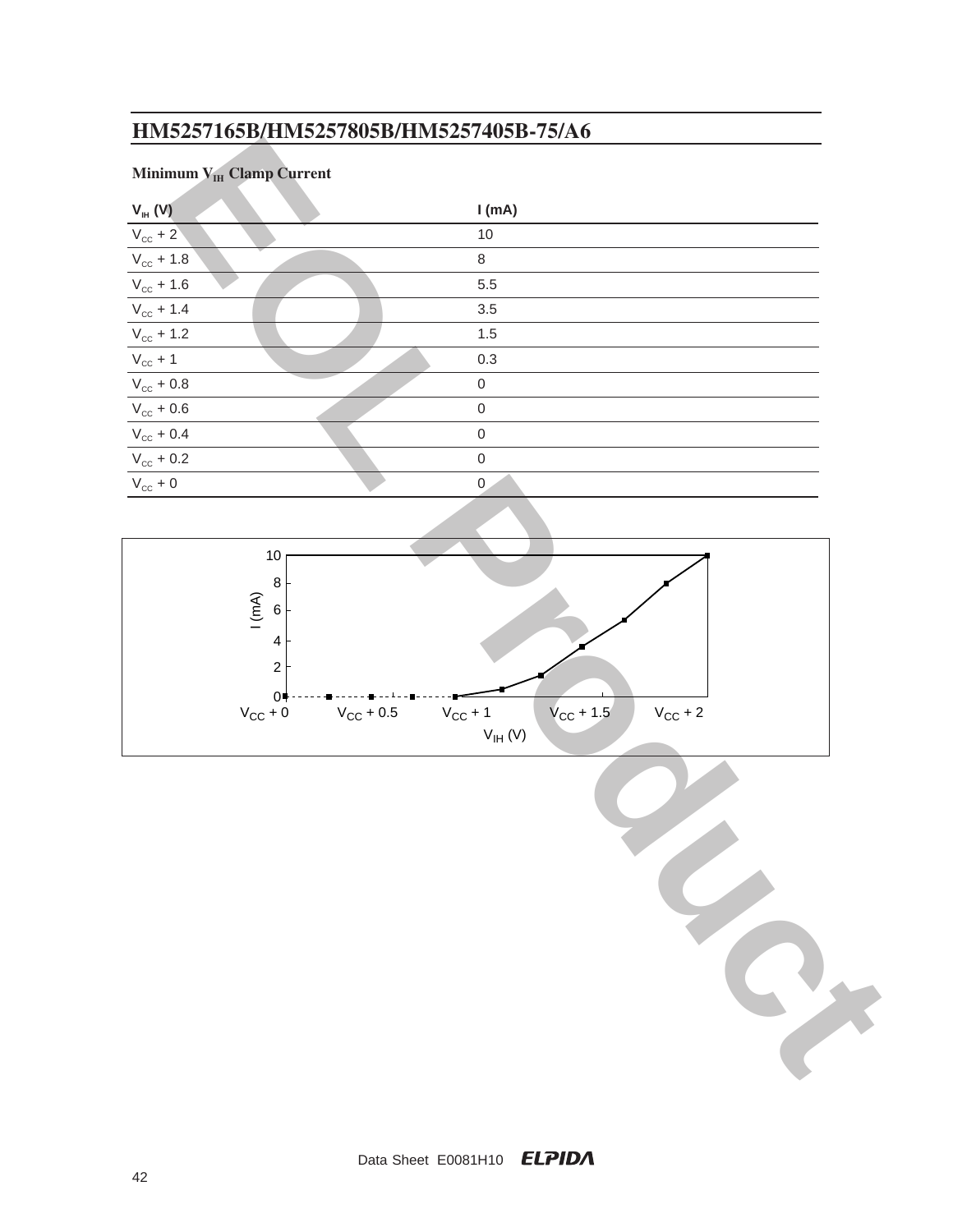# $I<sub>OL</sub>/I<sub>OH</sub>$  Characteristics

**Output Low Current** (I<sub>OL</sub>)

|                | $\mathsf{I}_{\mathsf{ol}}$ | $\boldsymbol{\mathsf{I}}_\mathsf{OL}$ |
|----------------|----------------------------|---------------------------------------|
| Vout (V)       | Min (mA)                   | Max (mA)                              |
| $\overline{0}$ | $\mathbf 0$                | $\mathbf 0$                           |
| 0.4            | 27                         | 71                                    |
| 0.65           | 41                         | 108                                   |
| 0.85           | 51                         | 134                                   |
| $\mathbf{1}$   | 58                         | 151                                   |
| 1.4            | 70                         | 188                                   |
| 1.5            | 72                         | 194                                   |
| 1.65           | 75                         | 203                                   |
| 1.8            | 77                         | 209                                   |
| 1.95           | $77 \,$                    | 212                                   |
| 3              | 80                         | 220                                   |
| 3.45           | 81                         | 223                                   |

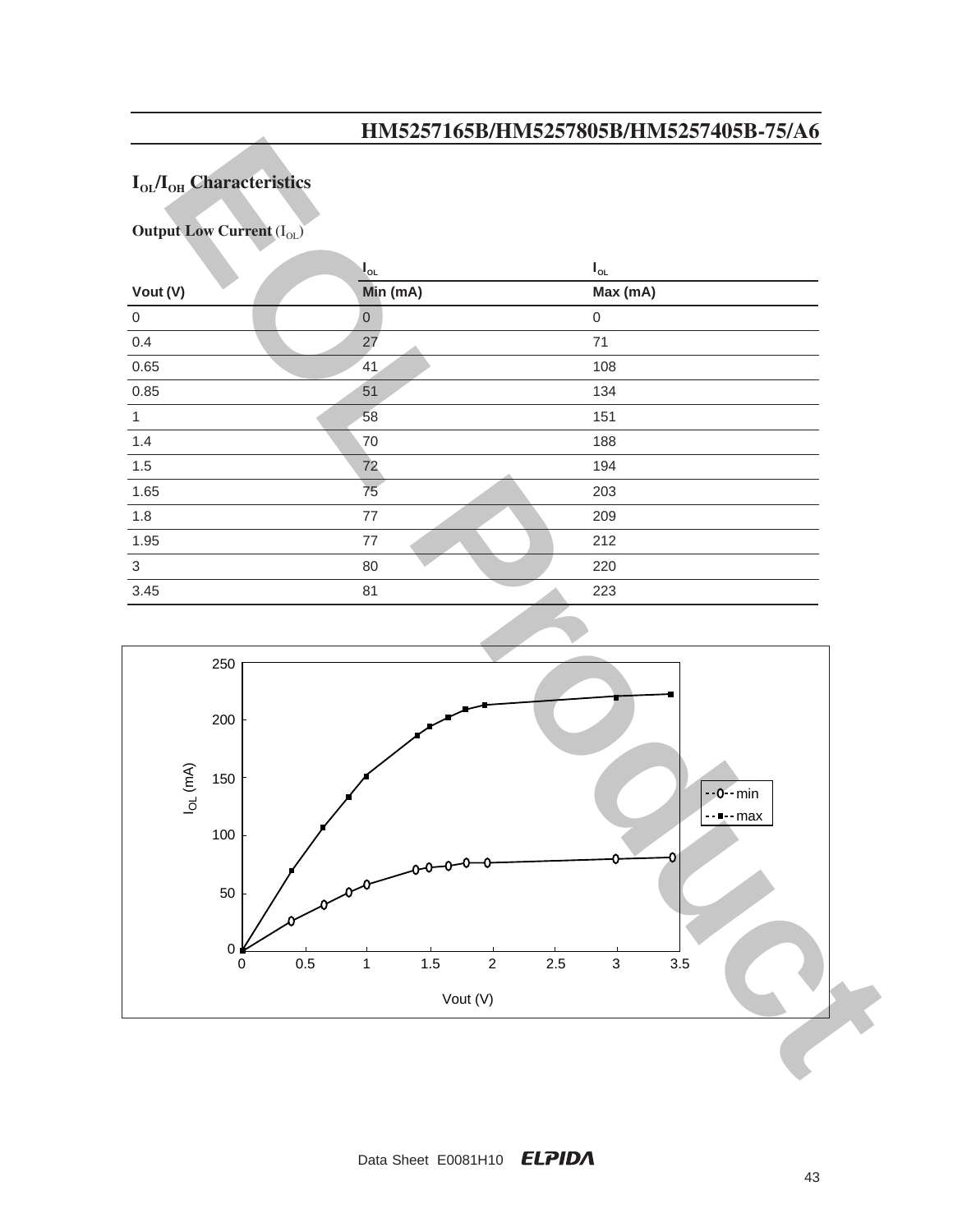|                | $I_{\rm OH}$ | $\mathbf{I}_{\mathsf{OH}}$ |
|----------------|--------------|----------------------------|
| Vout (V)       | Min (mA)     | Max (mA)                   |
| 3.45           |              | $-3$                       |
| 3.3            |              | $-28$                      |
| $\mathbf{3}$   | $\mathbf{0}$ | $-75$                      |
| 2.6            | $-21$        | $-130$                     |
| 2.4            | $-34$        | $-154$                     |
| 2              | $-59$        | $-197$                     |
| 1.8            | $-67$        | $-227$                     |
| 1.65           | $-73$        | $-248$                     |
| 1.5            | $-78$        | $-270$                     |
| 1.4            | $-81$        | $-285$                     |
| $\overline{1}$ | $-89$        | $-345$                     |
| $\mathbf 0$    | $-93$        | $-503$                     |
|                |              |                            |

**Output High Current** ( $I_{OH}$ ) (Ta = 0 to +60<sup>°</sup>C, V<sub>CC</sub>, V<sub>CC</sub>Q = 3.0 V to 3.45 V, V<sub>SS</sub>, V<sub>SS</sub>Q = 0 V)

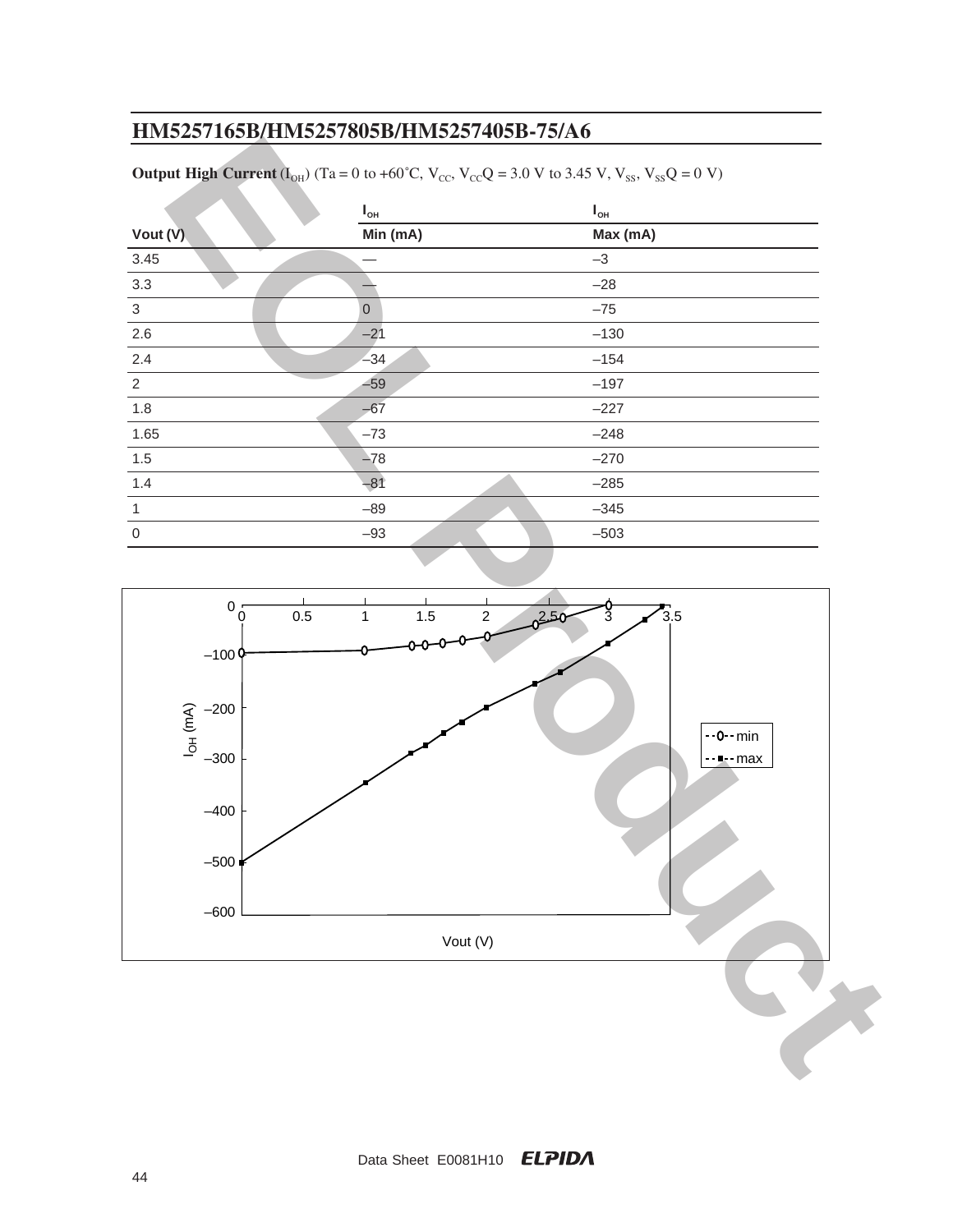# **DC Characteristics** (Ta = 0 to +60°C,  $V_{\text{cc}}$ ,  $V_{\text{cc}}$ ) = 3.3 V ± 0.3 V,  $V_{\text{ss}}$ ,  $V_{\text{ss}}$ ) = 0 V) (HM5257165B)

|                                                                                         |                            | HM5257165B               |                |                          |                          |      |                                                                                 |                |
|-----------------------------------------------------------------------------------------|----------------------------|--------------------------|----------------|--------------------------|--------------------------|------|---------------------------------------------------------------------------------|----------------|
|                                                                                         |                            | $- A6$<br>-75            |                |                          |                          |      |                                                                                 |                |
| <b>Parameter</b>                                                                        | <b>Symbol</b>              | Min                      | <b>Max</b>     | Min                      | <b>Max</b>               | Unit | <b>Test conditions</b>                                                          | <b>Notes</b>   |
| Operating current<br>$(\overline{CAS}$ latency = 2)                                     | $I_{\text{CC1}}$           |                          | 220            |                          | 190                      | mA   | Burst length $= 1$<br>$t_{RC}$ = min                                            | 1, 2, 3        |
| $(\overline{CAS}$ latency = 3)                                                          | $I_{\text{CC1}}$           |                          | 220            |                          | 190                      | mA   |                                                                                 |                |
| Standby current in power<br>down                                                        | $I_{CC2P}$                 |                          | 6              |                          | 6                        | mA   | $CKE = V_{\parallel}$<br>$t_{CK}$ = 12 ns                                       | $\,6$          |
| Standby current in power<br>down (input signal stable)                                  | $I_{CC2PS}$                |                          | $\overline{4}$ |                          | 4                        | mA   | $CKE = V_{\parallel}$ , $t_{CK} = \infty$                                       | 7              |
| Standby current in non power $I_{cc2N}$<br>down                                         |                            |                          | 40             |                          | 40                       | mA   | CKE, $\overline{CS} = V_{\mu\nu}$<br>$t_{CK}$ = 12 ns                           | $\overline{4}$ |
| Standby current in non power I <sub>cc2NS</sub><br>down (input signal stable)           |                            |                          | 18             |                          | 18                       | mA   | $CKE = V_{\text{H}}$ , $t_{CK} = \infty$                                        | 9              |
| Active standby current in<br>power down                                                 | $I_{CC3P}$                 |                          | 8              |                          | 8                        | mA   | $CKE = V_{\parallel}$<br>$t_{CK}$ = 12 ns                                       | 1, 2, 6        |
| Active standby current in<br>power down (input signal<br>stable)                        | $I_{CC3PS}$                |                          | $\,6$          |                          | 6 <sup>1</sup>           | mA   | $CKE = V_{\parallel}$ , $t_{CK} = \infty$                                       | 2, 7           |
| Active standby current in non I <sub>CC3N</sub><br>power down                           |                            |                          | 60             |                          | 60                       | mA   | CKE, $\overline{CS} = V_{\text{H}}$<br>$t_{CK}$ = 12 ns                         | 1, 2, 4        |
| Active standby current in non I <sub>cc3NS</sub><br>power down (input signal<br>stable) |                            |                          | 30             |                          | 30                       | mA   | $CKE = V_{\text{IH}}$ , $t_{CK} = \infty$ 2, 9                                  |                |
| Burst operating current<br>$(\overline{CAS}$ latency = 2)                               | $I_{CC4}$                  |                          | 200            |                          | 200                      | mA   | $t_{CK}$ = min, BL = 4                                                          | 1, 2, 5        |
| $(\overline{CAS}$ latency = 3)                                                          | $I_{CC4}$                  |                          | 270            |                          | 200                      | mA   |                                                                                 |                |
| Refresh current                                                                         | $I_{CC5}$                  |                          | 330            |                          | 330                      | mA   | $t_{RC} = min$                                                                  | 3              |
| Self refresh current                                                                    | $I_{CC6}$                  |                          | 6              |                          | 6                        | mA   | $V_{\text{IH}} \ge V_{\text{CC}} - 0.2 \text{ V}$<br>$V_{\parallel} \leq 0.2 V$ | $\,8\,$        |
| Input leakage current                                                                   | $\mathsf{I}_{\sqcup}$      | $-1$                     | $\mathbf{1}$   | $-1$                     | $\mathbf{1}$             | μA   | $0 \leq$ Vin $\leq$ V <sub>cc</sub>                                             |                |
| Output leakage current                                                                  | $I_{LO}$                   | $-1.5$                   | 1.5            | $-1.5$                   | 1.5                      | μA   | $0 \leq$ Vout $\leq$ V <sub>cc</sub> .<br>$DQ =$ disable                        |                |
| Output high voltage                                                                     | $\mathsf{V}_{\mathsf{OH}}$ | 2.4                      |                | 2.4                      | $\overline{\phantom{0}}$ | V    | $I_{OH} = -4 \text{ mA}$                                                        |                |
| Output low voltage                                                                      | $V_{OL}$                   | $\overline{\phantom{0}}$ | 0.4            | $\overline{\phantom{0}}$ | 0.4                      | V    | $I_{OL} = 4 mA$                                                                 |                |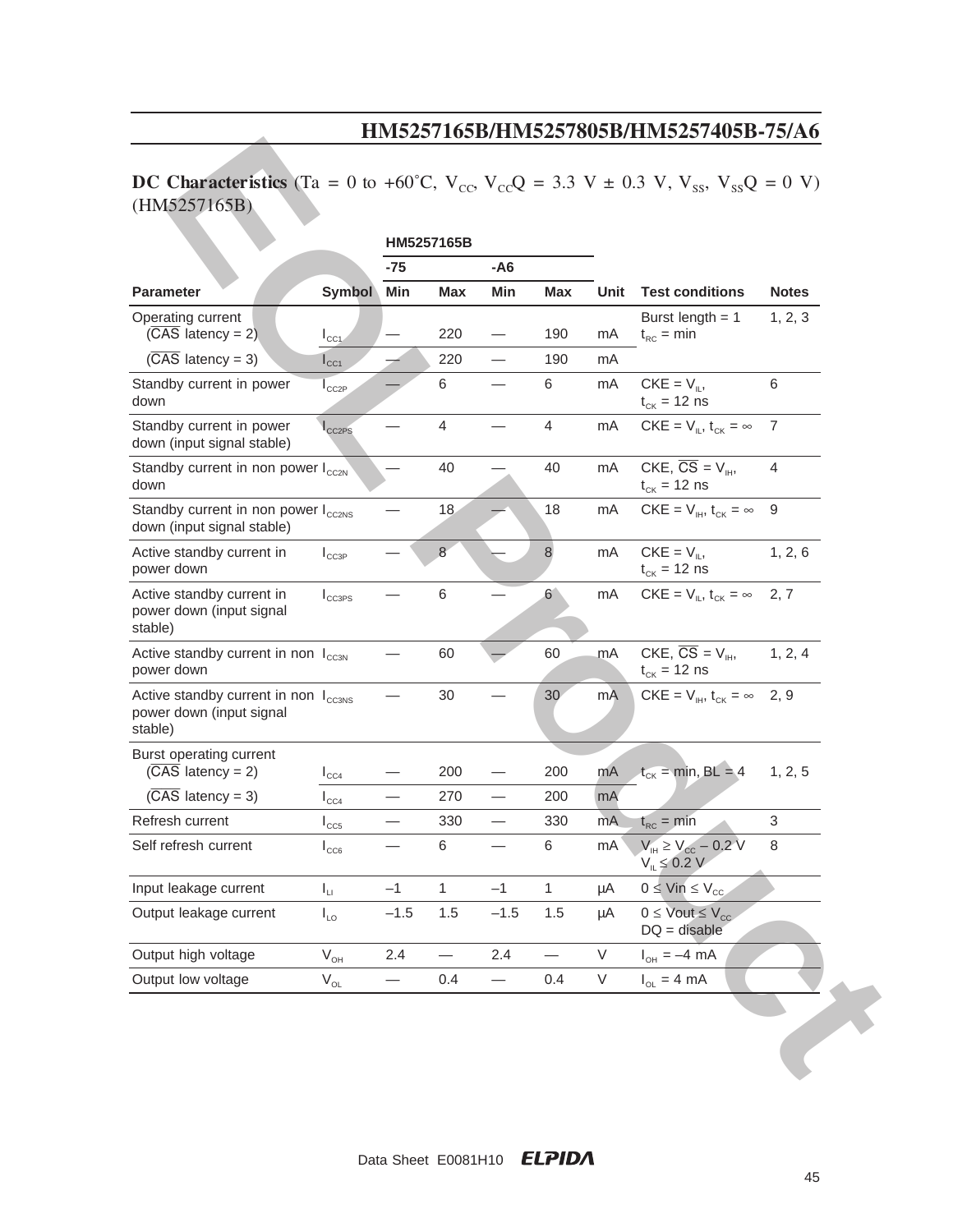# **DC Characteristics** (Ta = 0 to +60°C,  $V_{\text{cc}}$ ,  $V_{\text{cc}}$ ) = 3.3 V ± 0.3 V,  $V_{\text{ss}}$ ,  $V_{\text{ss}}$ ) = 0 V) (HM5257805B)

| (HM5257805B)                                                                            |                              | HM5257805B      |              |                          |              |        |                                                                          |              |
|-----------------------------------------------------------------------------------------|------------------------------|-----------------|--------------|--------------------------|--------------|--------|--------------------------------------------------------------------------|--------------|
|                                                                                         |                              | $-75$<br>$- A6$ |              |                          |              |        |                                                                          |              |
| <b>Parameter</b>                                                                        | <b>Symbol</b>                | Min             | <b>Max</b>   | Min                      | <b>Max</b>   | Unit   | <b>Test conditions</b>                                                   | <b>Notes</b> |
| Operating current<br>$(\overline{CAS}$ latency = 2)                                     | $I_{\text{CC1}}$             |                 | 220          |                          | 190          | mA     | Burst length $= 1$<br>$t_{RC}$ = min                                     | 1, 2, 3      |
| $(\overline{CAS}$ latency = 3)                                                          | C <sub>C1</sub>              |                 | 220          |                          | 190          | mA     |                                                                          |              |
| Standby current in power-<br>down                                                       | $\mathsf{I}_{\texttt{CC2P}}$ |                 | 6            |                          | 6            | mA     | $CKE = V_{\parallel}$<br>$t_{CK}$ = 12 ns                                | 6            |
| Standby current in power<br>down (input signal stable)                                  | $I_{CC2PS}$                  |                 | 4            |                          | 4            | mA     | $CKE = V_{\parallel}$ , $t_{CK} = \infty$                                | 7            |
| Standby current in non power $I_{cc2N}$<br>down                                         |                              |                 | 40           |                          | 40           | mA     | CKE, $\overline{CS} = V_{\text{H}}$<br>$t_{CK}$ = 12 ns                  | 4            |
| Standby current in non power I <sub>cc2NS</sub><br>down (input signal stable)           |                              |                 | 18           |                          | 18           | mA     | $CKE = V_{\text{IH}}$ , $t_{CK} = \infty$                                | 9            |
| Active standby current in<br>power down                                                 | $I_{CC3P}$                   |                 | $\,8\,$      |                          | 8            | mA     | $CKE = V_{\parallel}$<br>$t_{CK}$ = 12 ns                                | 1, 2, 6      |
| Active standby current in<br>power down (input signal<br>stable)                        | $I_{CC3PS}$                  |                 | 6            |                          | $6 -$        | mA     | $CKE = V_{\parallel}$ , $t_{CK} = \infty$                                | 2, 7         |
| Active standby current in non I <sub>cc3N</sub><br>power down                           |                              |                 | 60           |                          | 60           | mA     | CKE, $\overline{CS} = V_{\text{H}}$<br>$t_{CK}$ = 12 ns                  | 1, 2, 4      |
| Active standby current in non I <sub>cc3NS</sub><br>power down (input signal<br>stable) |                              |                 | 30           |                          | 30           | mA     | $CKE = V_{\text{H}}$ , $t_{\text{CK}} = \infty$                          | 2, 9         |
| Burst operating current<br>$(\overline{CAS}$ latency = 2)                               | $I_{CC4}$                    |                 | 190          |                          | 190          | mA     | $t_{CK}$ = min, BL = 4                                                   | 1, 2, 5      |
| $(\overline{CAS}$ latency = 3)                                                          | $\mathsf{I}_{\texttt{CC4}}$  |                 | 260          |                          | 190          | mA     |                                                                          |              |
| Refresh current                                                                         | $I_{CC5}$                    |                 | 330          |                          | 330          | mA     | $t_{RC}$ = min                                                           | 3            |
| Self refresh current                                                                    | $I_{CC6}$                    |                 | $\,6$        |                          | 6            | mA     | $V_{\text{IH}} \geq V_{\text{CC}} - 0.2 V$<br>$V_{\parallel} \leq 0.2$ V | $\,8\,$      |
| Input leakage current                                                                   | $I_{\rm H}$                  | $-1$            | $\mathbf{1}$ | $-1$                     | $\mathbf{1}$ | μA     | $0 \leq$ Vin $\leq$ V <sub>cc</sub>                                      |              |
| Output leakage current                                                                  | $I_{LO}$                     | $-1.5$          | 1.5          | $-1.5$                   | 1.5          | μA     | $0 \le$ Vout $\le$ V <sub>cc</sub><br>$DQ = \overline{d}$ isable         |              |
| Output high voltage                                                                     | $\mathsf{V}_{\mathsf{OH}}$   | 2.4             |              | 2.4                      |              | V      | $I_{OH} = -4 \text{ mA}$                                                 |              |
| Output low voltage                                                                      | $\mathsf{V}_{\mathsf{OL}}$   |                 | 0.4          | $\overline{\phantom{0}}$ | 0.4          | $\vee$ | $I_{OL} = 4 mA$                                                          |              |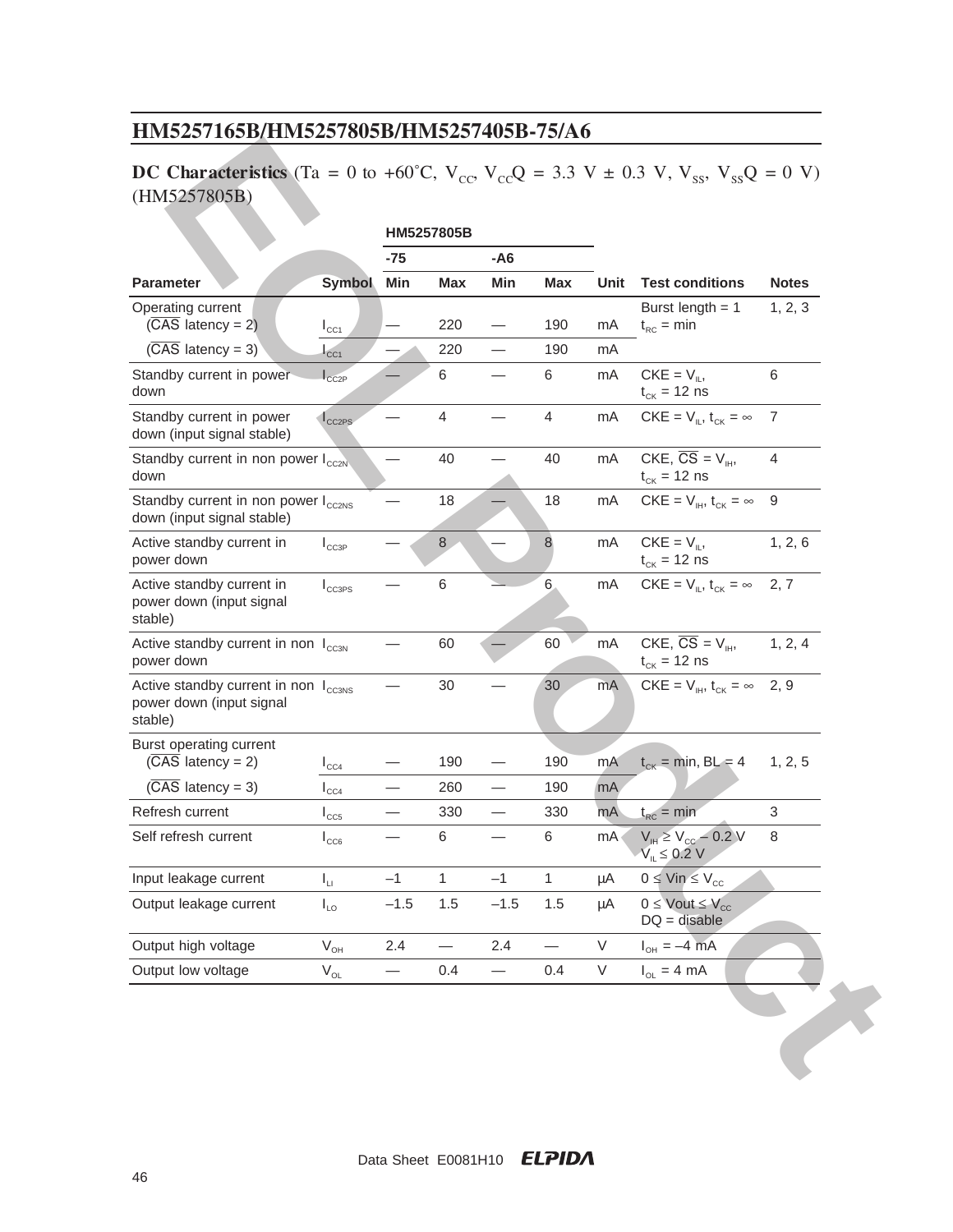# **DC Characteristics** (Ta = 0 to +60°C,  $V_{\text{cc}}$ ,  $V_{\text{cc}}$ ) = 3.3 V ± 0.3 V,  $V_{\text{ss}}$ ,  $V_{\text{ss}}$ ) = 0 V) (HM5257405B)

| DC Characteristics (Ta = 0 to +60°C, $V_{cc}$ , $V_{cc}$ ) = 3.3 V ± 0.3 V, $V_{ss}$ , $V_{ss}$ ) = 0 V)<br>(HM5257405B) |                              |                 |                |                          |              |      |                                                                        |                |
|--------------------------------------------------------------------------------------------------------------------------|------------------------------|-----------------|----------------|--------------------------|--------------|------|------------------------------------------------------------------------|----------------|
|                                                                                                                          |                              | HM5257405B      |                |                          |              |      |                                                                        |                |
|                                                                                                                          |                              | $-75$<br>$- A6$ |                |                          |              |      |                                                                        |                |
| <b>Parameter</b>                                                                                                         | <b>Symbol</b>                | Min             | <b>Max</b>     | Min                      | <b>Max</b>   | Unit | <b>Test conditions</b>                                                 | <b>Notes</b>   |
| Operating current<br>$(\overline{CAS}$ latency = 2)                                                                      | $I_{\text{CC1}}$             |                 | 220            |                          | 190          | mA   | Burst length $= 1$<br>$t_{RC}$ = min                                   | 1, 2, 3        |
| $(\overline{CAS}$ latency = 3)                                                                                           | CC <sub>1</sub>              |                 | 220            |                          | 190          | mA   |                                                                        |                |
| Standby current in power<br>down                                                                                         | $\mathsf{I}_{\texttt{CC2P}}$ |                 | 6              |                          | 6            | mA   | $CKE = V_{\parallel}$<br>$t_{CK}$ = 12 ns                              | 6              |
| Standby current in power<br>down (input signal stable)                                                                   | $1_{CC2PS}$                  |                 | $\overline{4}$ |                          | 4            | mA   | $CKE = V_{\parallel}$ , $t_{CK} = \infty$                              | 7              |
| Standby current in non power I <sub>cc2N</sub><br>down                                                                   |                              |                 | 40             |                          | 40           | mA   | CKE, $\overline{CS} = V_{\text{H}}$<br>$t_{CK}$ = 12 ns                | $\overline{4}$ |
| Standby current in non power I <sub>cc2NS</sub><br>down (input signal stable)                                            |                              |                 | 18             |                          | 18           | mA   | $CKE = V_{\text{IH}}$ , $t_{CK} = \infty$                              | 9              |
| Active standby current in<br>power down                                                                                  | $I_{CC3P}$                   |                 | $\,8\,$        |                          | $\,8\,$      | mA   | $CKE = V_{\parallel}$<br>$t_{CK}$ = 12 ns                              | 1, 2, 6        |
| Active standby current in<br>power down (input signal<br>stable)                                                         | $I_{CC3PS}$                  |                 | $\,6$          |                          | 6            | mA   | $CKE = V_{\text{II}}$ , $t_{CK} = \infty$ 2, 7                         |                |
| Active standby current in non I <sub>CC3N</sub><br>power down                                                            |                              |                 | 60             |                          | 60           | mA   | CKE, $\overline{CS} = V_{\text{H}}$<br>$t_{CK}$ = 12 ns                | 1, 2, 4        |
| Active standby current in non I <sub>cc3NS</sub><br>power down (input signal<br>stable)                                  |                              |                 | 30             |                          | 30           | mA   | $CKE = V_{\text{IH}}$ , $t_{CK} = \infty$ 2, 9                         |                |
| Burst operating current                                                                                                  |                              |                 |                |                          |              |      |                                                                        |                |
| $(\overline{CAS}$ latency = 2)                                                                                           | $I_{CC4}$                    |                 | 190            |                          | 190          | mA   | $t_{CK}$ = min, BL = 4                                                 | 1, 2, 5        |
| $(\overline{CAS}$ latency = 3)                                                                                           | $\mathsf{I}_{\texttt{CC4}}$  |                 | 260            |                          | 190          | mA   |                                                                        |                |
| Refresh current                                                                                                          | $I_{CC5}$                    |                 | 330            |                          | 330          | mA   | $t_{RC}$ = min                                                         | 3              |
| Self refresh current                                                                                                     | $I_{CC6}$                    |                 | $\,6$          |                          | 6            | mA   | $V_{\text{H}} \ge V_{\text{cc}} - 0.2 V$<br>$V_{\parallel} \leq 0.2$ V | 8              |
| Input leakage current                                                                                                    | $I_{\rm LI}$                 | $-1$            | $\mathbf{1}$   | $-1$                     | $\mathbf{1}$ | μA   | $0 \leq$ Vin $\leq$ V <sub>cc</sub>                                    |                |
| Output leakage current                                                                                                   | $I_{LO}$                     | $-1.5$          | 1.5            | $-1.5$                   | 1.5          | μA   | $0 \le$ Vout $\le$ V <sub>cc</sub><br>$DQ = disable$                   |                |
| Output high voltage                                                                                                      | $\mathsf{V}_{\mathsf{OH}}$   | 2.4             |                | 2.4                      |              | V    | $I_{OH} = -4 \text{ mA}$                                               |                |
| Output low voltage                                                                                                       | $V_{OL}$                     |                 | 0.4            | $\overline{\phantom{0}}$ | 0.4          | V    | $I_{OL} = 4 mA$                                                        |                |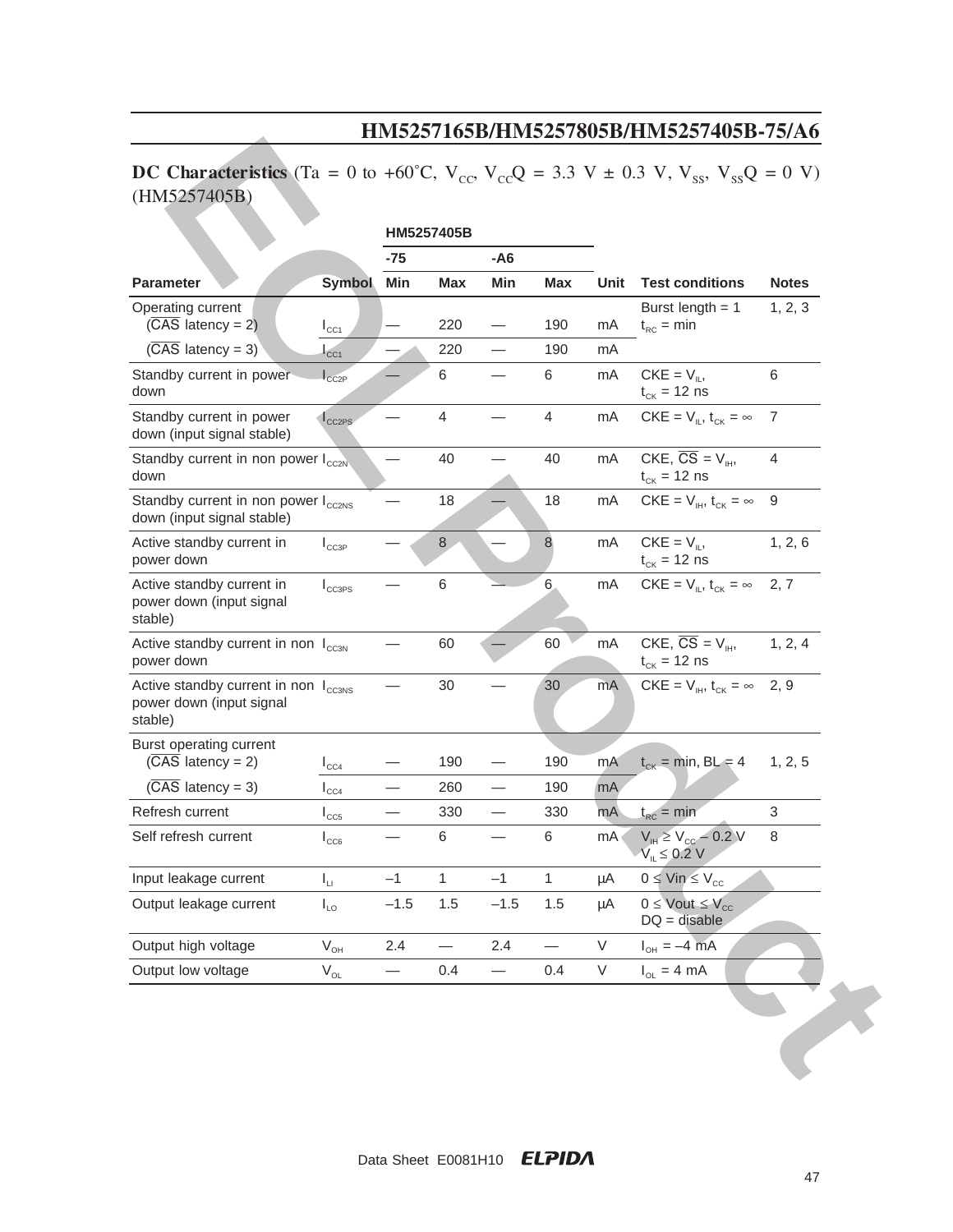- 2. One bank operation.
- 3. Input signals are changed once per one clock.
- 4. Input signals are changed once per two clocks.
- 5. Input signals are changed once per four clocks.
- 6. After power down mode, CLK operating current.
- 7. After power down mode, no CLK operating current.
- 8. After self refresh mode set, self refresh current.
- 9. Input signals are  $V_{\text{IH}}$  or  $V_{\text{IL}}$  fixed.

# **Capacitance** (Ta =  $25^{\circ}$ C,  $V_{cc}$ ,  $V_{cc}$ Q = 3.3 V ± 0.3 V)

| open condition.<br>2. One bank operation.<br>3. Input signals are changed once per one clock.<br>Input signals are changed once per two clocks.<br>4.<br>Input signals are changed once per four clocks.<br>5.<br>6. After power down mode, CLK operating current.<br>7. After power down mode, no CLK operating current.<br>8. After self refresh mode set, self refresh current.<br>9. Input signals are $V_{\text{H}}$ or $V_{\text{L}}$ fixed.<br><b>Capacitance</b> (Ta = 25°C, $V_{cc}$ , $\overline{V}_{cc}$ ) = 3.3 V ± 0.3 V) |               |     |                  |      | Notes: 1. $I_{\text{ce}}$ depends on output load condition when the device is selected. $I_{\text{ce}}$ (max) is specified at the output |
|----------------------------------------------------------------------------------------------------------------------------------------------------------------------------------------------------------------------------------------------------------------------------------------------------------------------------------------------------------------------------------------------------------------------------------------------------------------------------------------------------------------------------------------|---------------|-----|------------------|------|------------------------------------------------------------------------------------------------------------------------------------------|
| <b>Parameter</b>                                                                                                                                                                                                                                                                                                                                                                                                                                                                                                                       | <b>Symbol</b> | Min | Max              | Unit | <b>Notes</b>                                                                                                                             |
| Input capacitance (CLK)                                                                                                                                                                                                                                                                                                                                                                                                                                                                                                                | $C_{11}$      | 2.5 | $\overline{7}$   | pF   | 1, 2, 4                                                                                                                                  |
| Input capacitance (Input)                                                                                                                                                                                                                                                                                                                                                                                                                                                                                                              | $C_{12}$      | 2.5 | $\boldsymbol{7}$ | pF   | 1, 2, 4                                                                                                                                  |
| Output capacitance (DQ)                                                                                                                                                                                                                                                                                                                                                                                                                                                                                                                | $C_{\rm o}$   | 4   | 8                | pF   | 1, 2, 3, 4                                                                                                                               |
|                                                                                                                                                                                                                                                                                                                                                                                                                                                                                                                                        |               |     |                  |      |                                                                                                                                          |

Data Sheet E0081H10 ELPIDA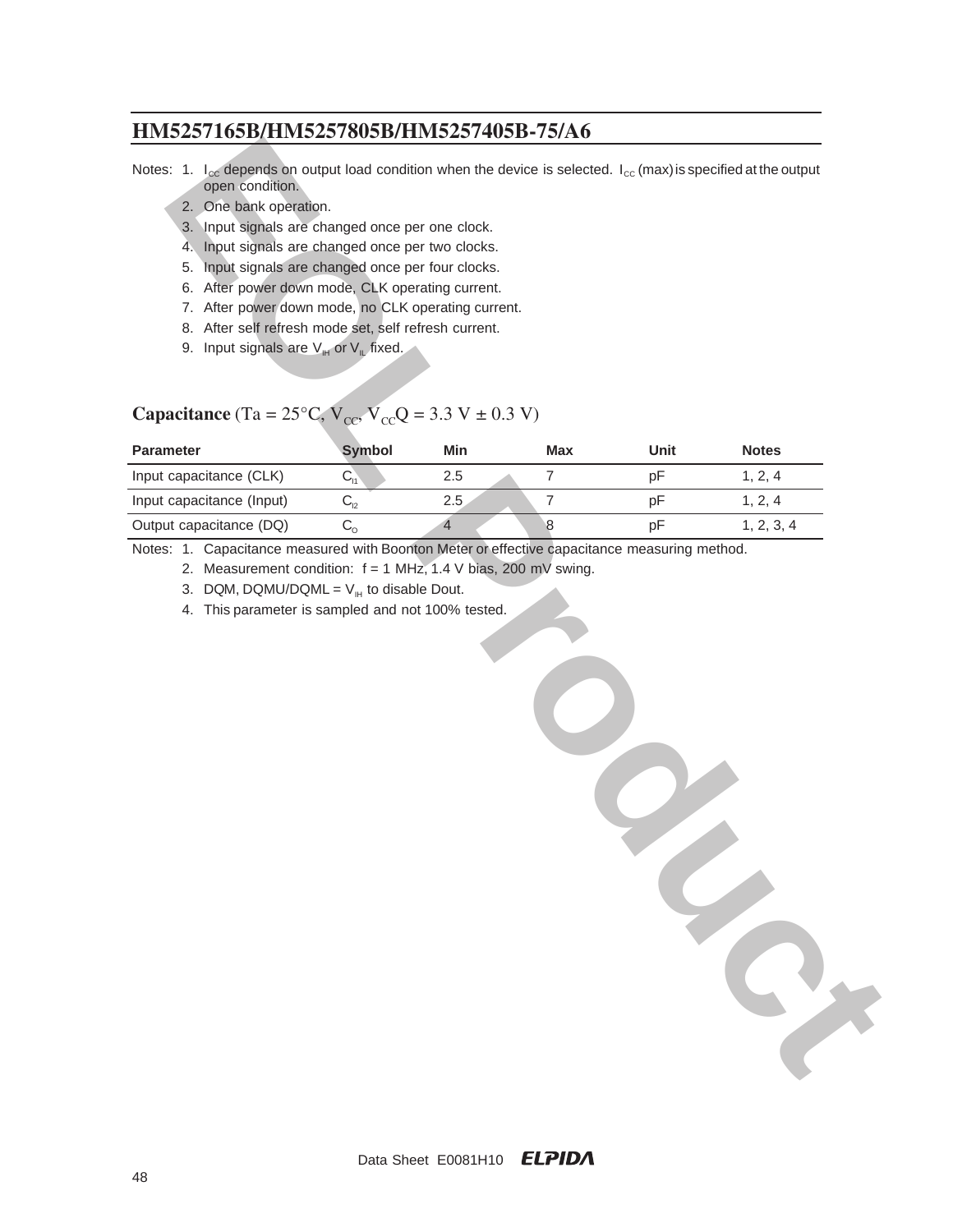|                                                                                                                | 111110201100D11111110201000D1111110201700D 101110    |                                |                                          |            |                |                          |      |              |
|----------------------------------------------------------------------------------------------------------------|------------------------------------------------------|--------------------------------|------------------------------------------|------------|----------------|--------------------------|------|--------------|
| <b>AC Characteristics</b> (Ta = 0 to +60°C, $V_{cc}$ , $V_{cc}$ Q = 3.3 V ± 0.3 V, $V_{ss}$ , $V_{ss}Q$ = 0 V) |                                                      |                                |                                          |            |                |                          |      |              |
|                                                                                                                |                                                      |                                | HM5257165B/<br>HM5257805B/<br>HM5257405B |            |                |                          |      |              |
|                                                                                                                |                                                      |                                | $-75$                                    |            | $- A6$         |                          |      |              |
| <b>Parameter</b>                                                                                               | <b>Symbol</b>                                        | <b>PC/100</b><br><b>Symbol</b> | Min                                      | <b>Max</b> | Min            | <b>Max</b>               | Unit | <b>Notes</b> |
| System clock cycle time<br>$(\overline{CAS}$ latency = 2)                                                      | $t_{cK}$                                             | Tclk                           | 10                                       |            | 10             |                          | ns   | 1            |
| $(\overline{CAS}$ latency = 3)                                                                                 | $t_{CK}$                                             | Tclk                           | 7.5                                      |            | 10             |                          | ns   |              |
| CLK high pulse width                                                                                           | $t_{CKH}$                                            | Tch                            | 2.5                                      |            | 3              |                          | ns   | 1            |
| CLK low pulse width                                                                                            | $\mathfrak{t}_{\text{\tiny CKL}}$                    | Tcl                            | 2.5                                      |            | 3              |                          | ns   | 1            |
| Access time from CLK<br>$(\overline{CAS}$ latency = 2)                                                         | $t_{AC}$                                             | Tac                            |                                          | 6          |                | 6                        | ns   | 1, 2         |
| $(\overline{CAS}$ latency = 3)                                                                                 | $t_{AC}$                                             | Tac                            |                                          | 5.4        | —              | 6                        | ns   |              |
| Data-out hold time                                                                                             | $t_{\text{OH}}$                                      | Toh                            | 2.7                                      |            | 3              | $\overline{\phantom{0}}$ | ns   | 1, 2         |
| CLK to Data-out low<br>impedance                                                                               | $t_{LZ}$                                             |                                | $\overline{2}$                           |            | $\overline{c}$ |                          | ns   | 1, 2, 3      |
| CLK to Data-out high<br>impedance<br>$(\overline{CAS}$ latency = 2, 3)                                         | $t_{HZ}$                                             |                                |                                          | 5.4        |                | 6                        | ns   | 1, 4         |
| Input setup time                                                                                               | $t_{AS}$ , $t_{CS}$ , $t_{DS}$ ,<br>$t_{\text{CES}}$ | Tsi                            | 1,5                                      |            | $\overline{2}$ |                          | ns   | 1, 5, 6      |
| CKE setup time for power down t <sub>CESP</sub><br>exit                                                        |                                                      | Tpde                           | 1.5                                      |            | $\overline{2}$ |                          | ns   | $\mathbf{1}$ |
| Input hold time                                                                                                | $t_{AH}$ , $t_{CH}$ , $t_{DH}$ ,<br>$t_{\text{CEH}}$ | Thi                            | 0.8                                      |            | $\overline{1}$ |                          | ns   | 1,6          |
| Ref/Active to Ref/Active<br>command period                                                                     | $t_{RC}$                                             | <b>Trc</b>                     | 67.5                                     |            | 70             |                          | ns   | $\mathbf{1}$ |
| Active to Precharge command t <sub>RAS</sub><br>period                                                         |                                                      | <b>Tras</b>                    | 45                                       | 120000     | 50             | 120000                   | ns   | $\mathbf 1$  |
| Active command to column<br>command (same bank)                                                                | $t_{\text{\tiny RCD}}$                               | Trcd                           | 20                                       |            | 20             |                          | ns   | $\mathbf{1}$ |
| Precharge to active command<br>period                                                                          | $t_{\rm RP}$                                         | Trp                            | 20                                       |            | 20             |                          | ns   |              |
| Write recovery or data-in to<br>precharge lead time                                                            | $t_{\text{\tiny{DPL}}}$                              | Tdpl                           | 15                                       |            | 20             |                          | ns   | $\mathbf{1}$ |
| Active (a) to Active (b)<br>command period                                                                     | $t_{\rm RRD}$                                        | Trrd                           | 15                                       |            | 20             |                          | ns   | $\mathbf{1}$ |
| Transition time (rise and fall)                                                                                | $t_T$                                                |                                | $\mathbf{1}$                             | 5          | 1              | 5                        | ns   |              |
| Refresh period                                                                                                 | $\mathfrak{t}_{\scriptscriptstyle\mathsf{REF}}$      |                                |                                          | 64         |                | 64                       | ms   |              |

# **AC Characteristics** (Ta = 0 to +60°C,  $V_{CC}$ ,  $V_{CC}$ Q = 3.3 V ± 0.3 V,  $V_{SS}$ ,  $V_{SS}$ Q = 0 V)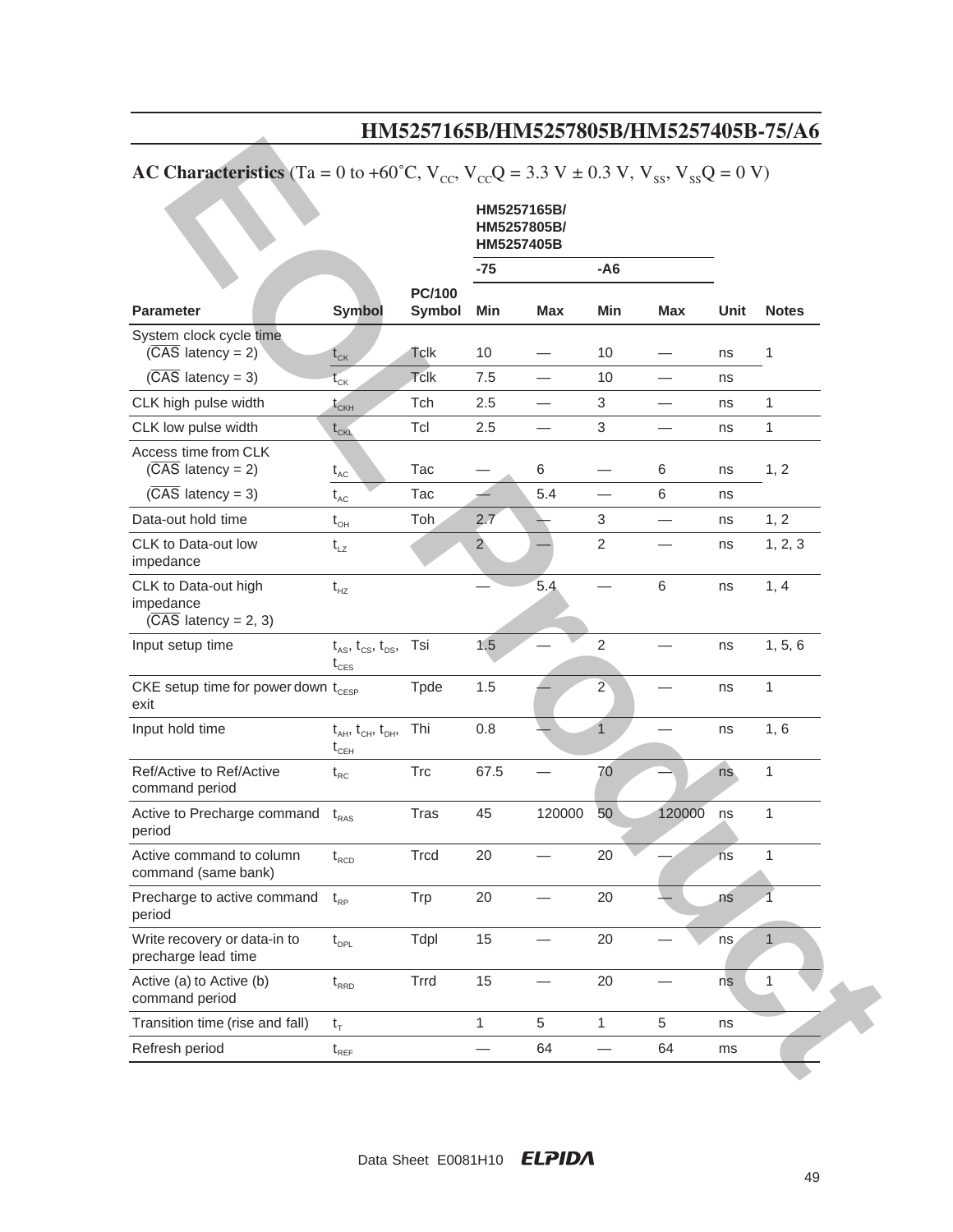Notes: 1. AC measurement assumes  $t<sub>T</sub> = 1$  ns. Reference level for timing of input signals is 1.5 V.

- 2. Access time is measured at 1.5 V. Load condition is CL = 50 pF.
- 3.  $t_{1z}$  (min) defines the time at which the outputs achieves the low impedance state.
- 4.  $t_{HZ}$  (max) defines the time at which the outputs achieves the high impedance state.
- 5.  $t_{\text{CES}}$  define CKE setup time to CLK rising edge except power down exit command.
- 6.  $t_{AS}/t_{AH}$ : Address,  $t_{CS}/t_{CH}$ :  $\overline{CS}$ ,  $\overline{RAS}$ ,  $\overline{CAS}$ ,  $\overline{W}\overline{E}$ , DQM, DQMU/DQML.  $t_{DS}/t_{DH}$ : Data-in,  $t_{CES}/t_{CEH}$ : CKE.

### **Test Conditions**

- Input and output timing reference levels: 1.5 V
- Input waveform and output load: See following figures

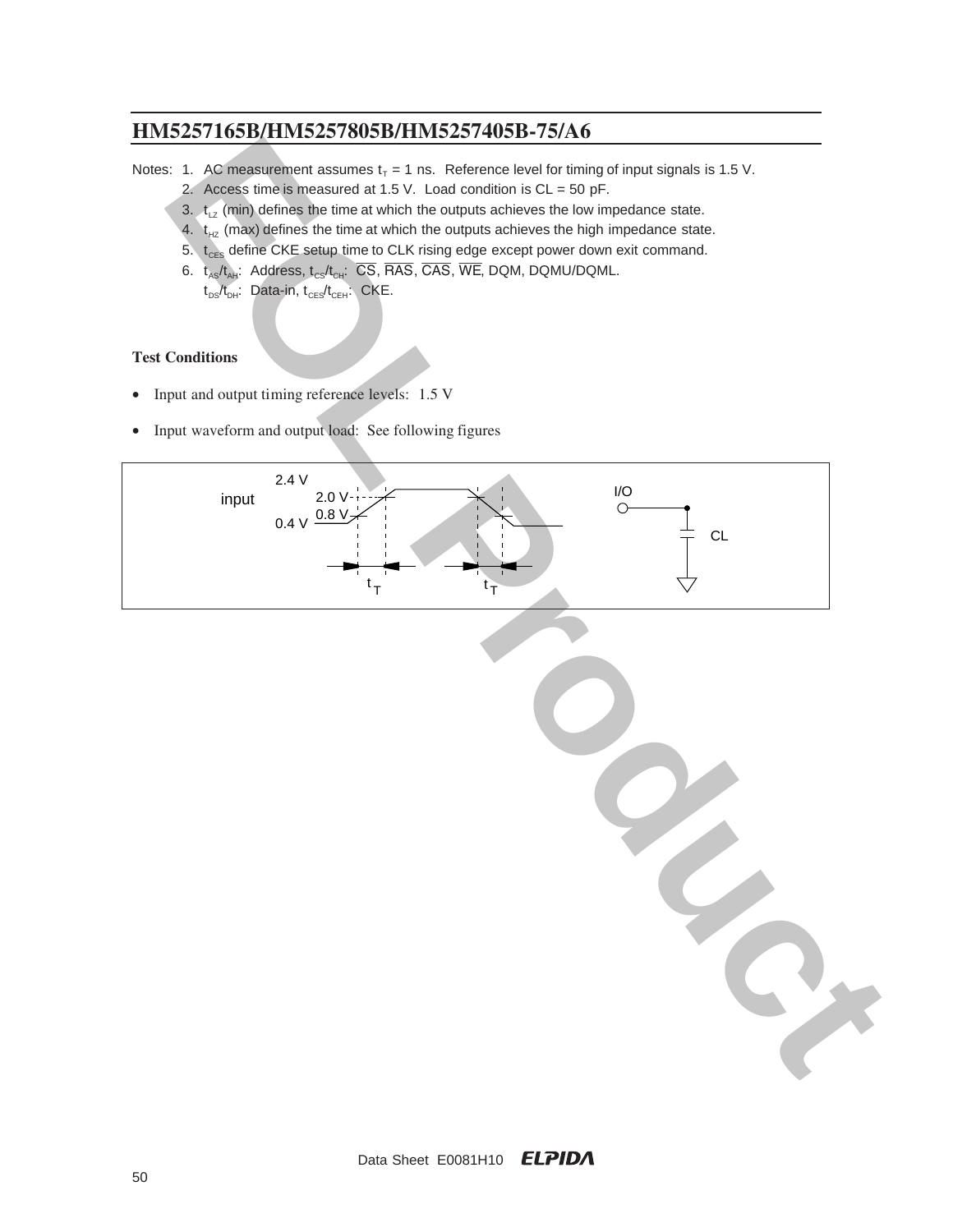# **Relationship Between Frequency and Minimum Latency**

|                                                                                |                  |                                | HM5257165B/<br>HM5257805B/<br>HM5257405B |                  |                        |
|--------------------------------------------------------------------------------|------------------|--------------------------------|------------------------------------------|------------------|------------------------|
| <b>Parameter</b>                                                               |                  |                                | $-75$                                    | -A6              |                        |
| <b>Frequency (MHz)</b>                                                         |                  |                                | 133                                      | 100              |                        |
| $t_{CK}$ (ns)                                                                  | <b>Symbol</b>    | <b>PC/100</b><br><b>Symbol</b> | 7.5                                      | 10               | <b>Notes</b>           |
| Active command to column command<br>(same bank)                                | $I_{\text{RCD}}$ |                                | 3                                        | $\overline{2}$   | 1                      |
| Active command to active command<br>(same bank)                                | $I_{RC}$         |                                | $\boldsymbol{9}$                         | $\overline{7}$   | $= [I_{RAS} + I_{RP}]$ |
| Active command to precharge command<br>(same bank)                             | I <sub>RAS</sub> |                                | 6                                        | 5                | 1                      |
| Precharge command to active command<br>(same bank)                             | $I_{RP}$         |                                | $\sqrt{3}$                               | $\overline{2}$   | $\mathbf{1}$           |
| Write recovery or data-in to precharge<br>command (same bank)                  | DPL              | Tdpl                           | $\overline{2}$                           | $\overline{2}$   | $\mathbf{1}$           |
| Active command to active command<br>(different bank)                           | I <sub>RRD</sub> |                                | $\overline{2}$                           | $\overline{2}$   | $\mathbf{1}$           |
| Self refresh exit time                                                         | $I_{SREX}$       | <b>Tsrx</b>                    | 1                                        | 1                | $\overline{2}$         |
| Last data in to active command<br>(Auto precharge, same bank)                  | $I_{APW}$        | Tdal                           | 5                                        | 4                | $=[I_{DPL} + I_{RP}]$  |
| Self refresh exit to command input                                             | $I_{\text{SEC}}$ |                                | $\overline{9}$                           | $\overline{7}$   | $=[I_{\rm RC}]$<br>3   |
| Precharge command to high impedance<br>$(\overline{CAS}$ latency = 2)          | $I_{HZP}$        | Troh                           | 2                                        | 2                |                        |
| $(\overline{CAS}$ latency = 3)                                                 | $I_{HZP}$        | Troh                           | 3                                        | 3                |                        |
| Last data out to active command<br>(Auto precharge, same bank)                 | $I_{APR}$        |                                | 1                                        | 1                |                        |
| Last data out to precharge (early precharge)<br>$(\overline{CAS}$ latency = 2) | $I_{EP}$         |                                | $-1$                                     | $-1$             |                        |
| $(\overline{CAS}$ latency = 3)                                                 | $I_{EP}$         |                                | $-2$                                     | $-2$             |                        |
| Column command to column command                                               | $I_{CCD}$        | <b>Tccd</b>                    | 1                                        | $\mathbf 1$      |                        |
| Write command to data in latency                                               | $I_{WCD}$        | Tdwd                           | 0                                        | 0                |                        |
| DQM to data in                                                                 | $I_{\text{DID}}$ | Tdqm                           | $\mathbf 0$                              | $\boldsymbol{0}$ |                        |
| DQM to data out                                                                | $I_{\text{DOD}}$ | Tdqz                           | $\overline{2}$                           | $\overline{2}$   |                        |
| CKE to CLK disable                                                             | $I_{CLE}$        | Tcke                           | 1                                        | 1                |                        |
| Register set to active command                                                 | $I_{RSA}$        | Tmrd                           | 1                                        | 1                |                        |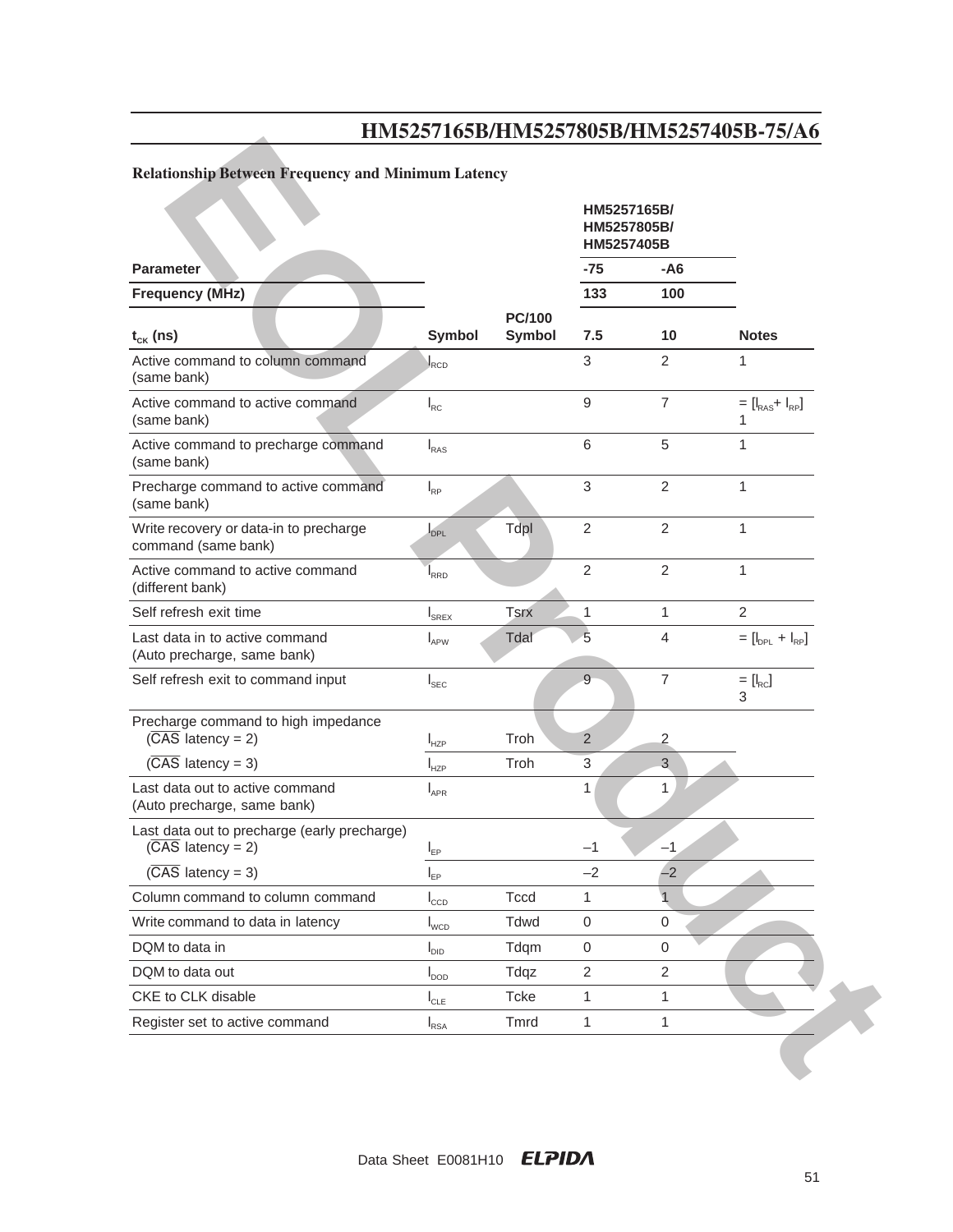|                                                       |                    |                         | HM5257165B/<br>HM5257805B/<br>HM5257405B |              |              |
|-------------------------------------------------------|--------------------|-------------------------|------------------------------------------|--------------|--------------|
| <b>Parameter</b>                                      |                    |                         | $-75$                                    | $- A6$       |              |
| <b>Frequency (MHz)</b>                                |                    |                         | 133                                      | 100          |              |
| $\mathfrak{t}_{\scriptscriptstyle{\mathsf{CK}}}$ (ns) | Symbol             | <b>PC/100</b><br>Symbol | $7.5$                                    | $10$         | <b>Notes</b> |
| $\overline{\text{CS}}$ to command disable             | $I_{CDD}$          |                         | $\mathbf 0$                              | $\mathbf 0$  |              |
| Power down exit to command input                      | $I_{\texttt{PEC}}$ |                         | $\mathbf{1}$                             | $\mathbf{1}$ |              |
| 3. Except [DESL] and [NOP]                            |                    |                         |                                          |              |              |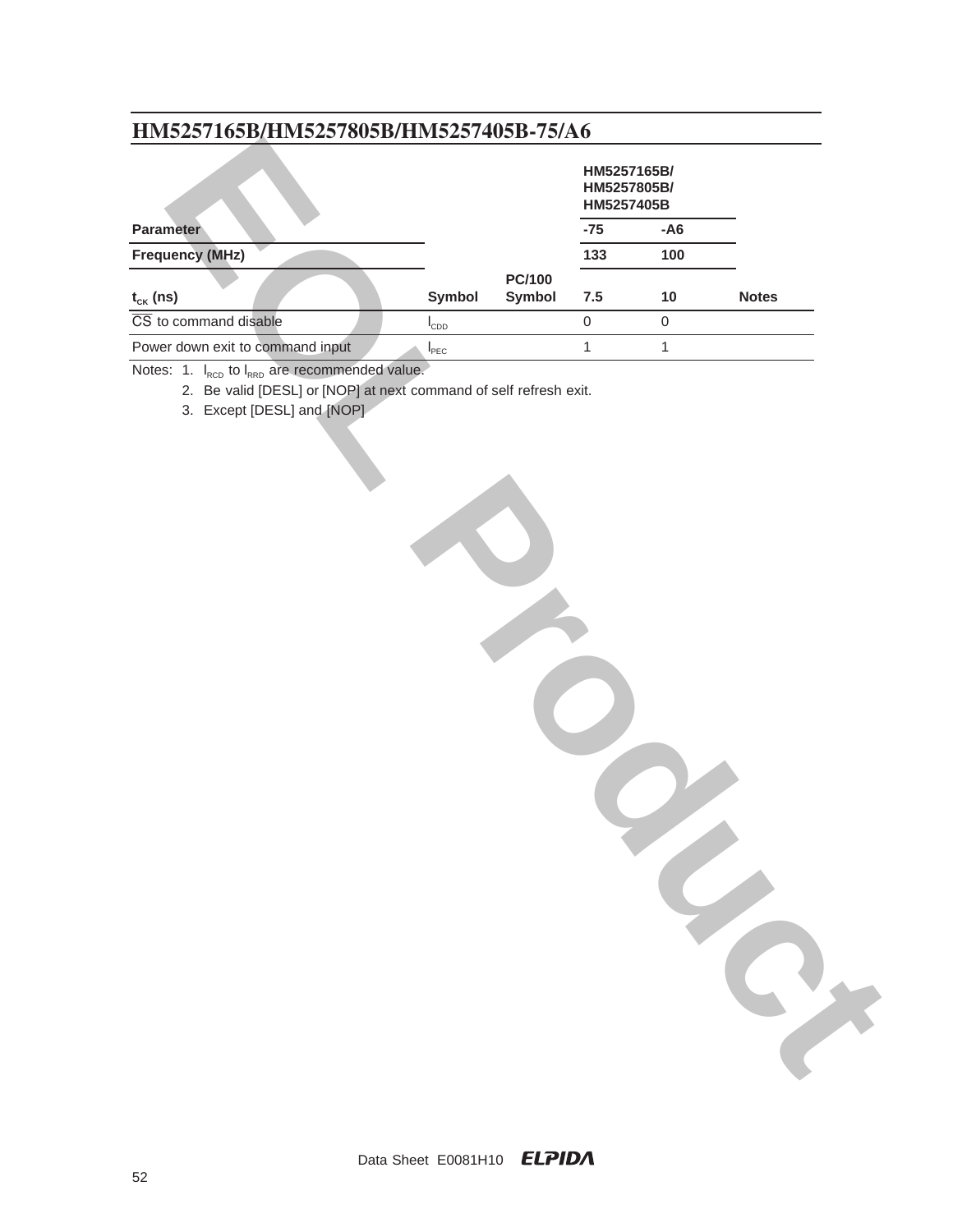## **Timing Waveforms**

**Read Cycle**

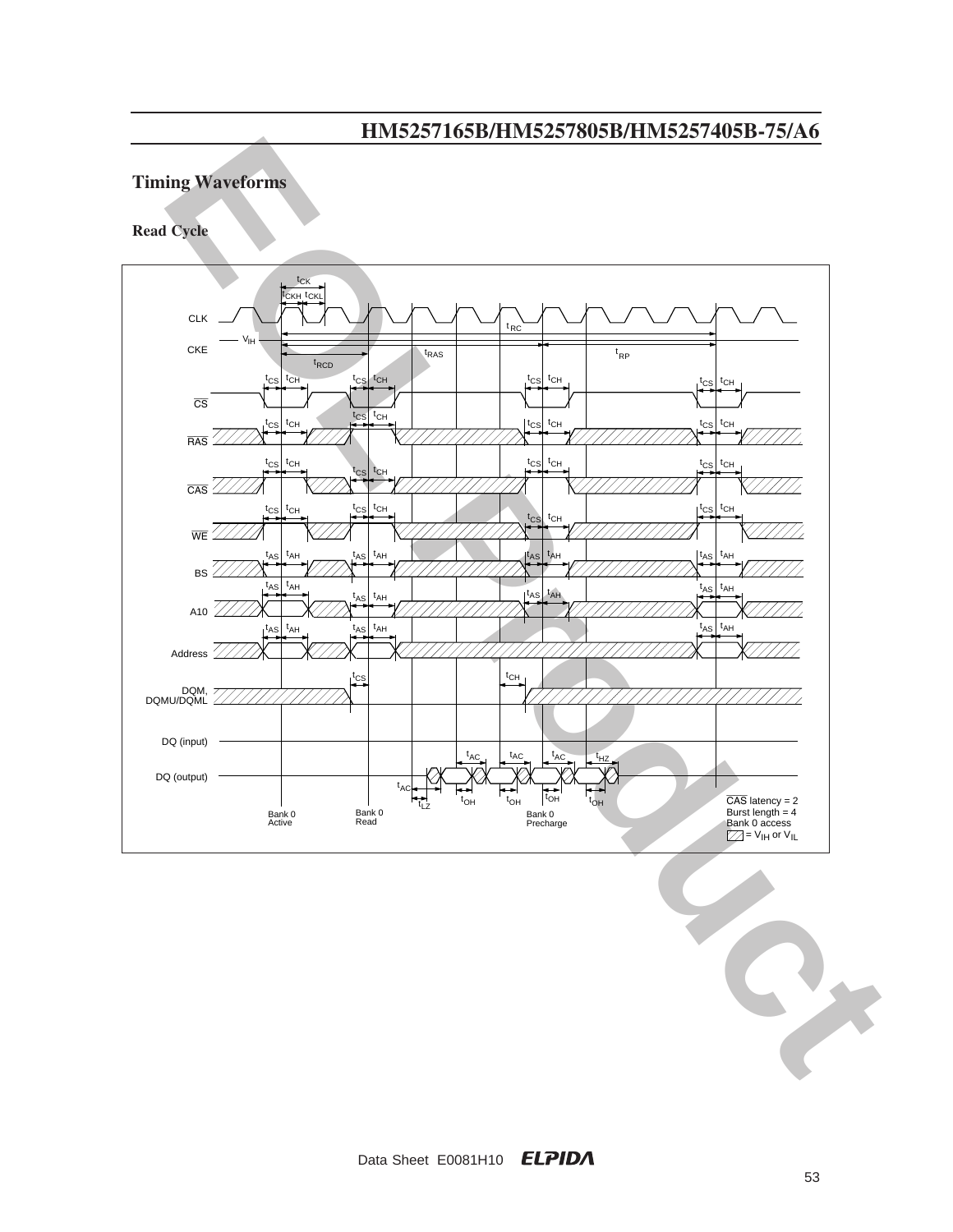### **Write Cycle**

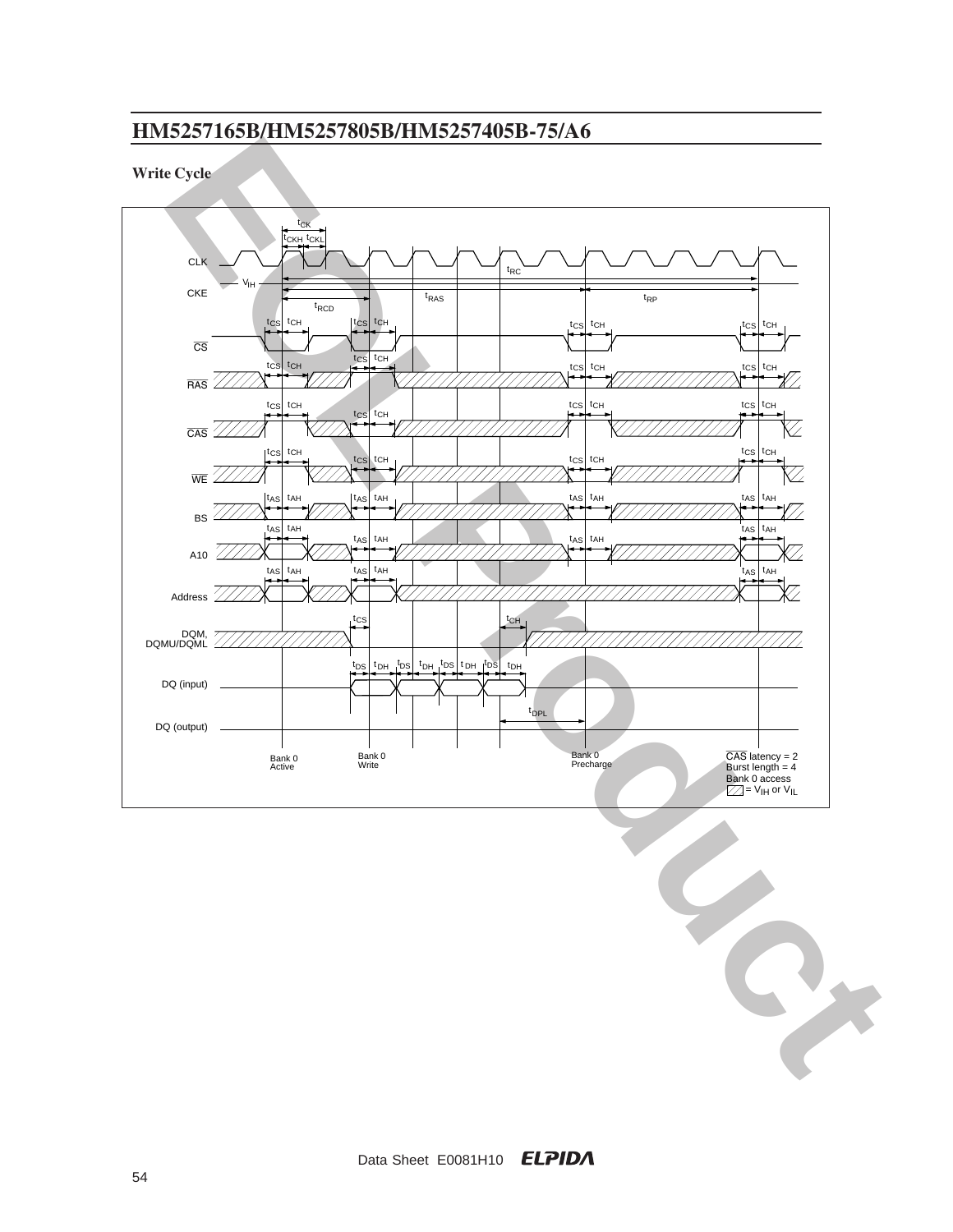

### **Read Cycle/Write Cycle**

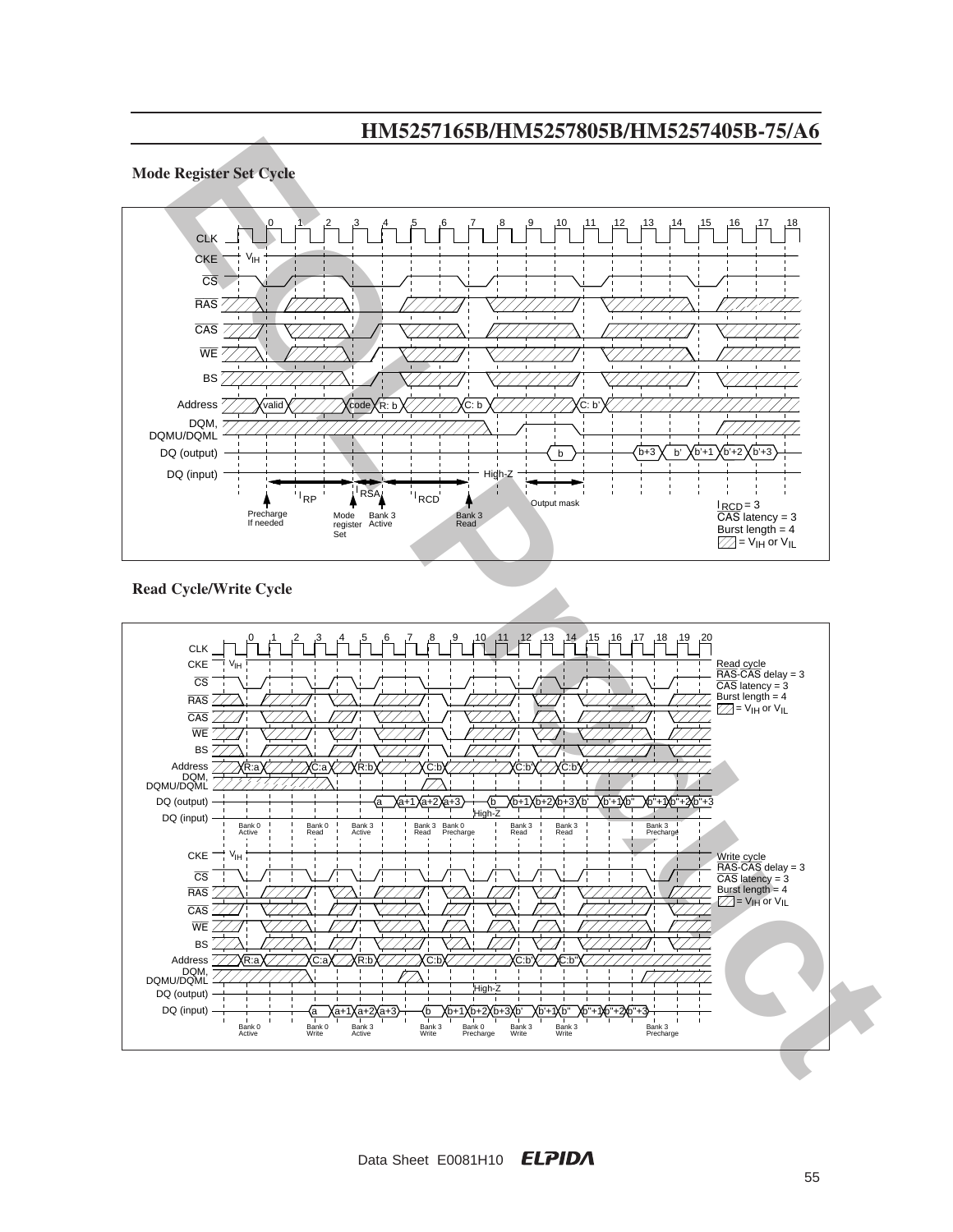### **Read/Single Write Cycle**

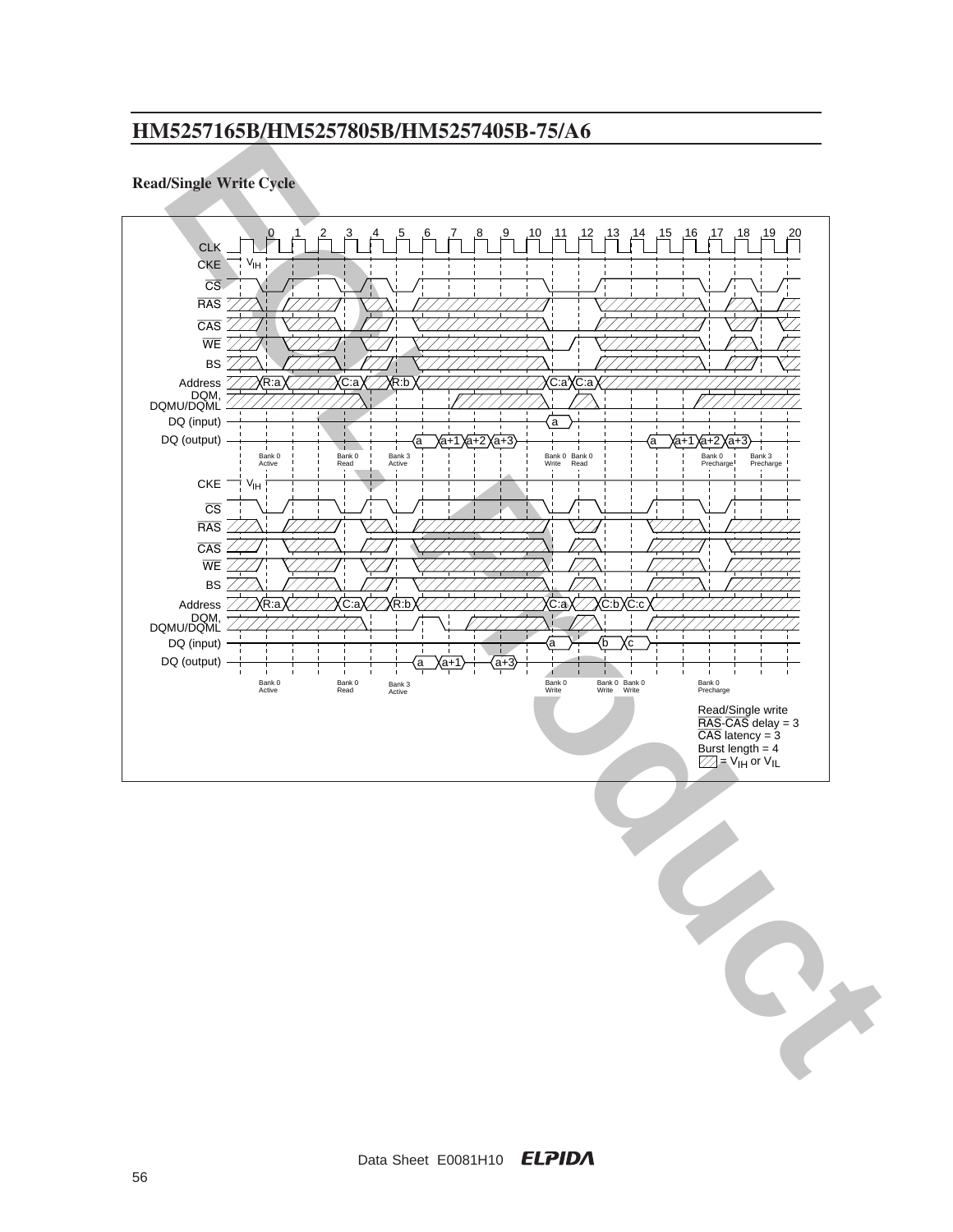#### **Read/Burst Write Cycle**

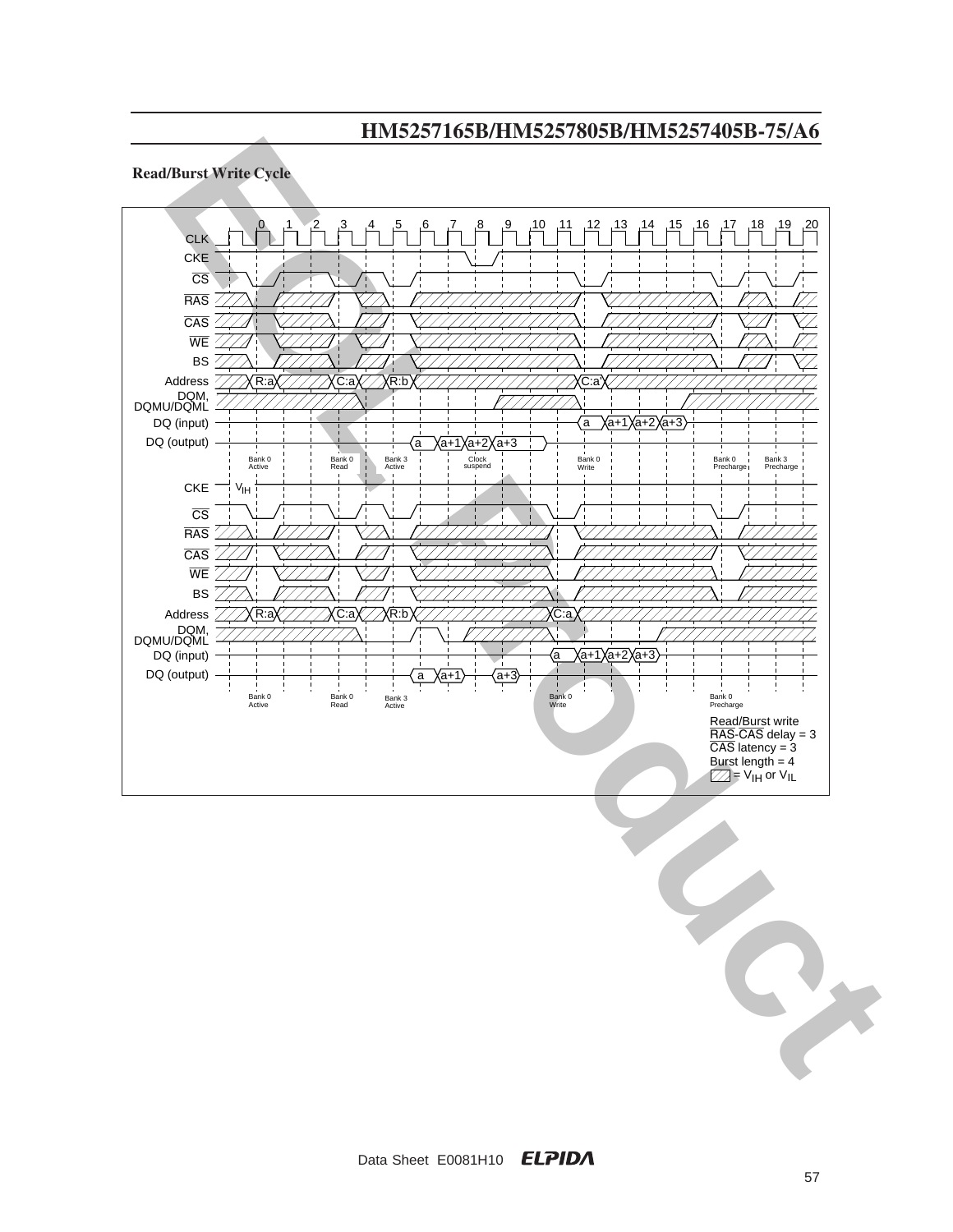#### **Auto Refresh Cycle**



### **Self Refresh Cycle**

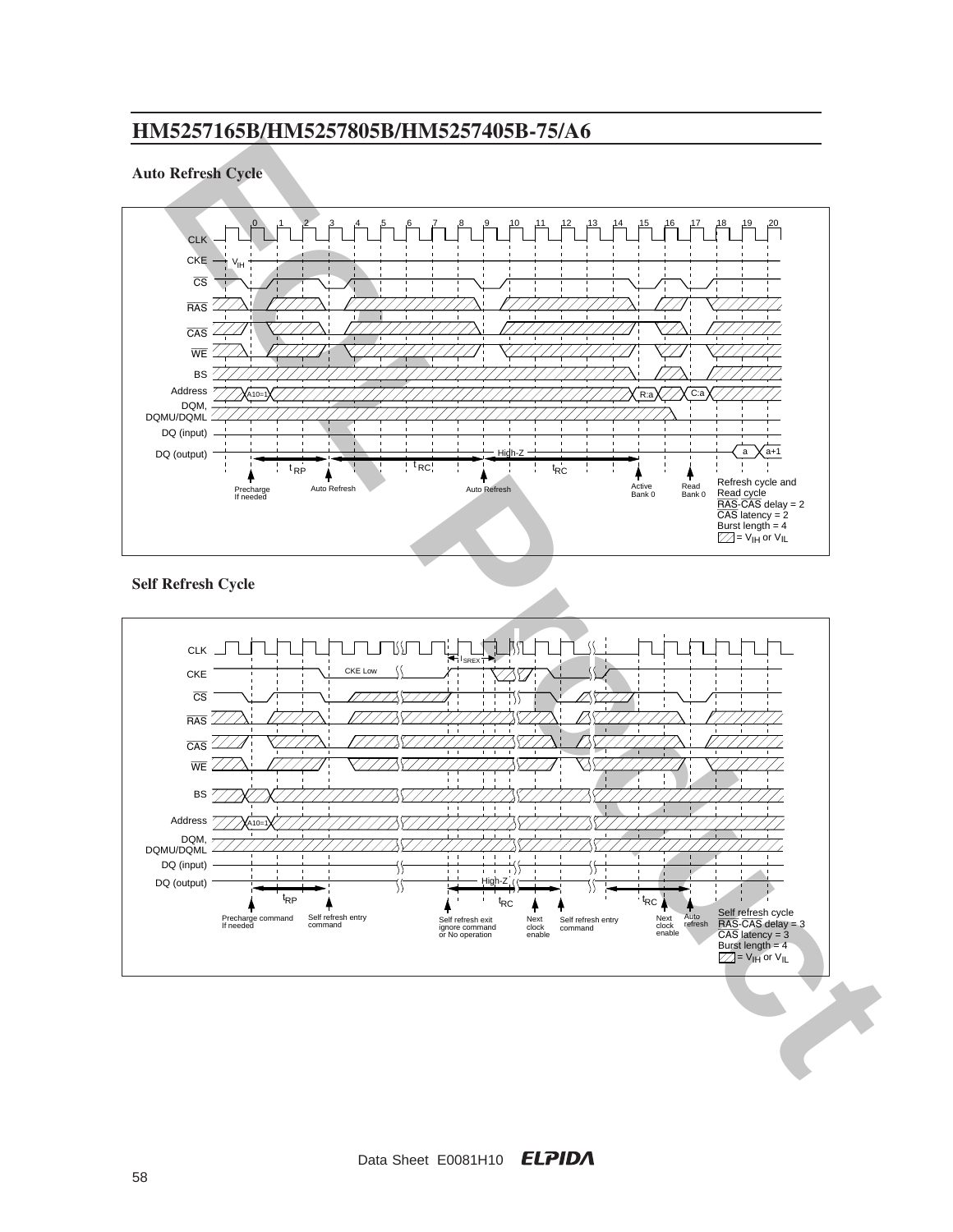

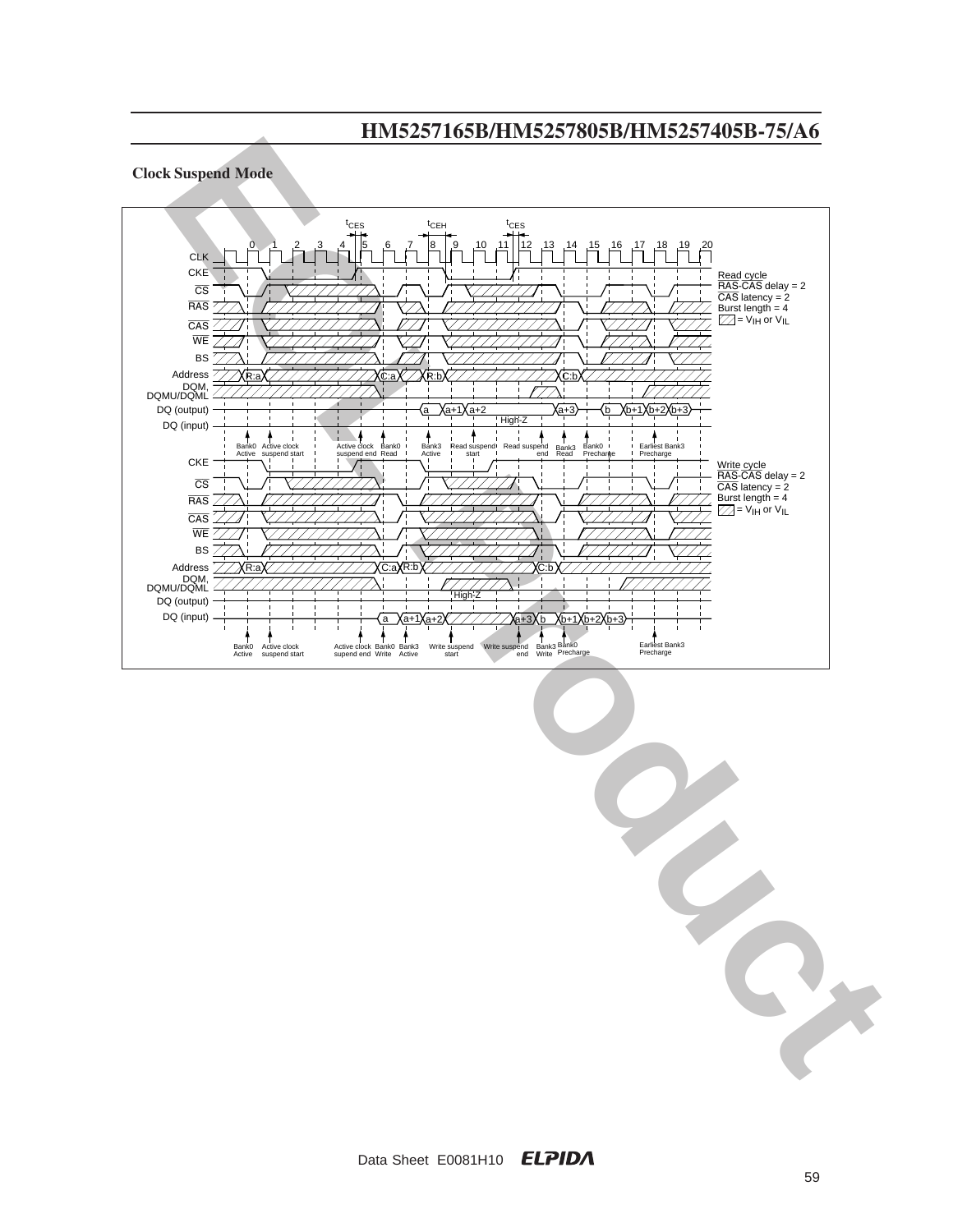#### **Power Down Mode**



**Initialization Sequence**

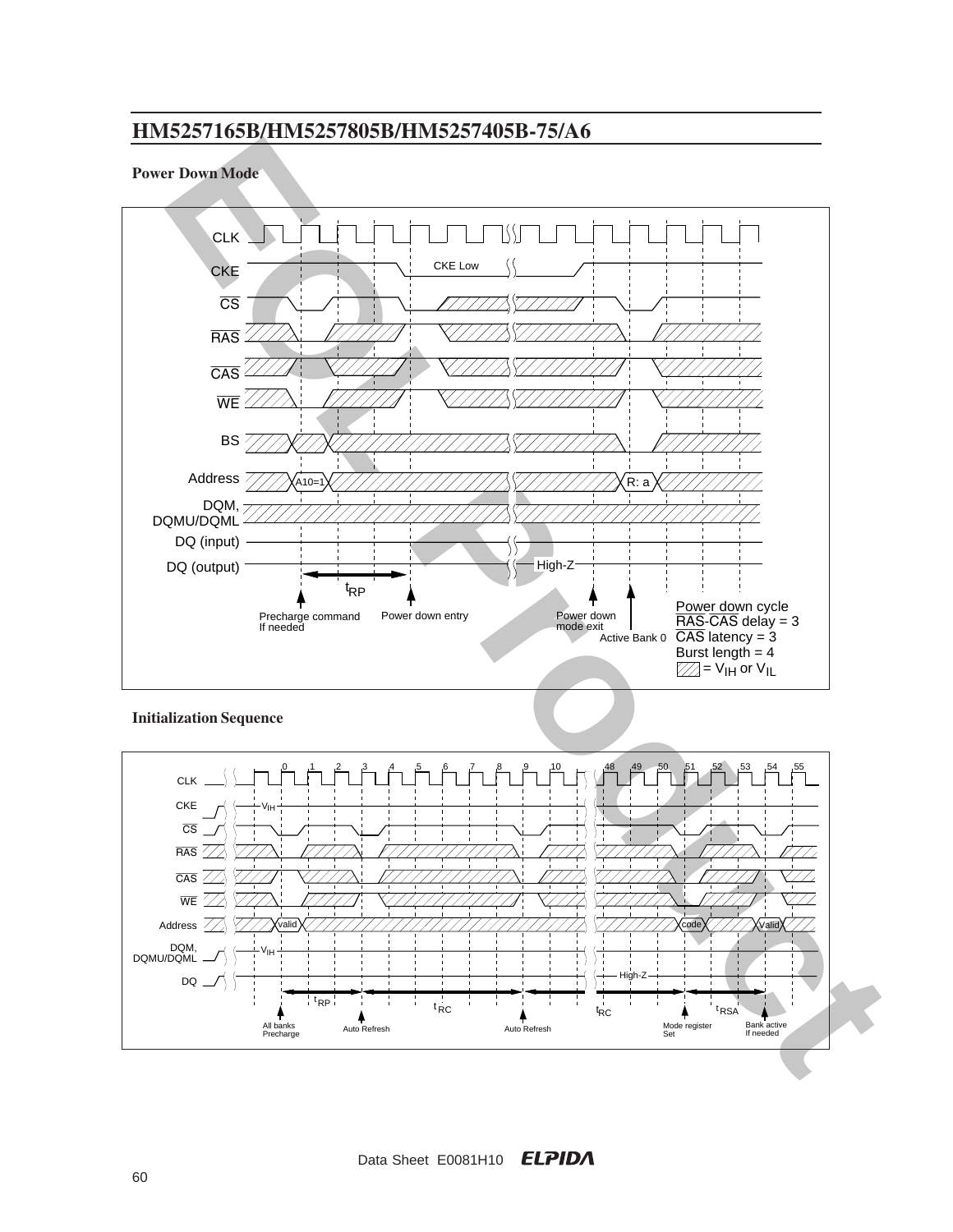**Package Dimensions**

**HM5257165BTD HM5257805BTD HM5257405BTD (TTP-54DA)**